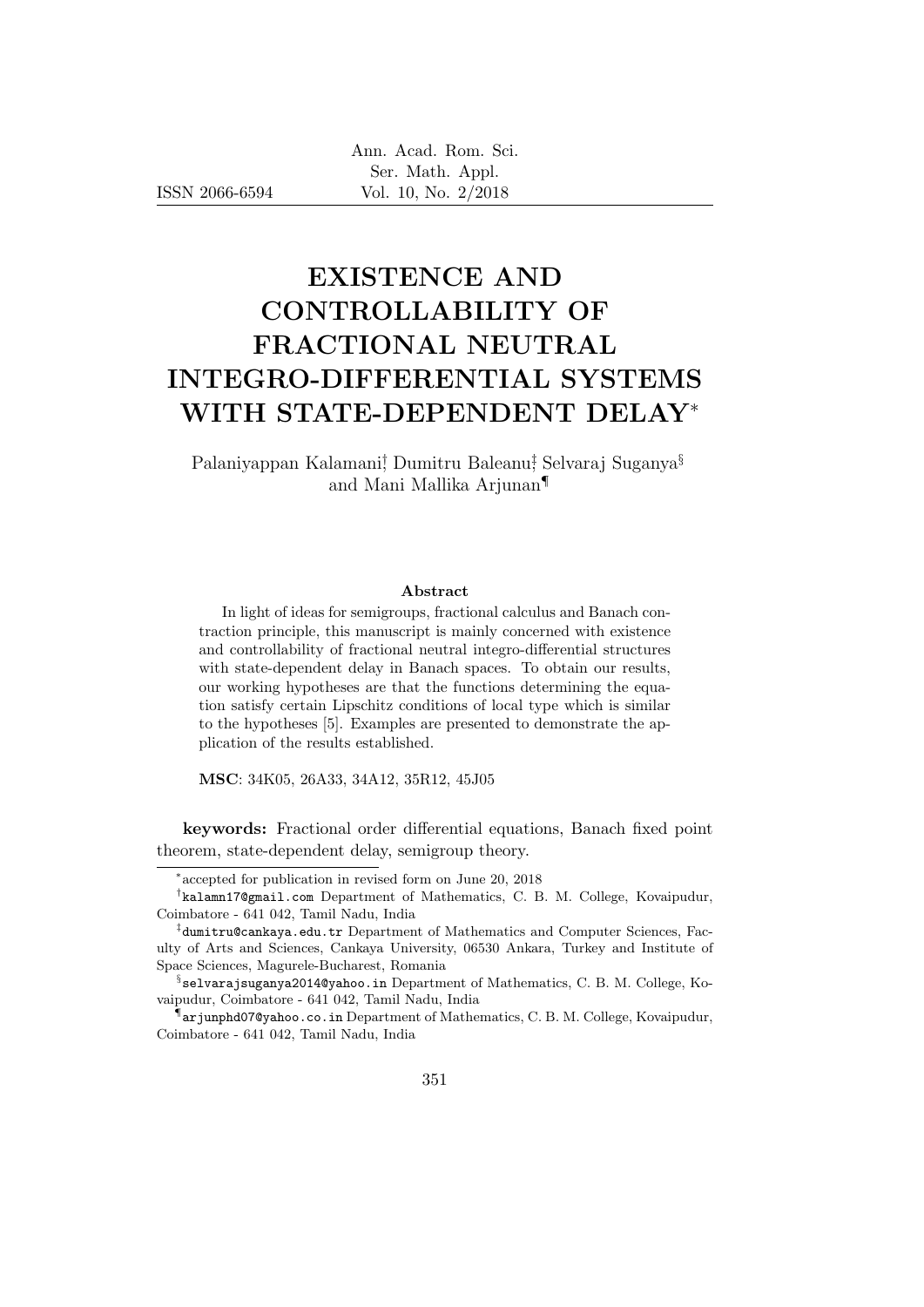# 1 Introduction

The hypothesis of semigroups of bounded linear operator is carefully related to tackling differential and integro-differential conditions in Banach spaces. As of late, this idea has been utilized to a noteworthy kind of nonlinear differential conditions in Banach spaces. For more purposes of enthusiasm on this idea, we insinuate the peruser to Pazy [25]. The concept of controllability is in accordance with the mathematical criteria of the dynamical system. In respect to control theory, a dynamical system is controllable if, with a acceptable selection of inputs, it can be influenced from any initial state to any preferred last state in just only a certain time. The control theory has been sufficiently created amid the most recent three decades (for instance, see [36, 6, 21]). Nevertheless, because of the rise of fractional neutral integro-differential systems (abbreviated, FNIDS) in numerous practical designs one needs more intense improvements.

The breakthrough of fractional calculus come up new request in vital physics, which offers incredible convoluted interest for the physicists and mathematicians in the basic principle of fractional calculus. The fractional differential equations (abbreviated, FDEs) were regarded as to be the significant tool, which could depict dynamical movements of real existence phenomena greater exactly. For living proof, the nonlinear wavering of seismic tremor may be fairly displayed with fractional derivatives. We will locate the different usages of FDE in control speculation, nonlinear wavering of quake, the fluid-dynamic site visitors version, the study of air and in pretty much every field of technology and technological innovation. For critical assurances approximately fractional frameworks, it is easy to make reference to the treatises [7, 20], and the papers [10, 28, 1, 19, 23, 35, 3, 15, 27], and the references cited therein. Fractional equation with delay features occur in a few areas, for example, therapeutic and physical with state-dependent delay (abbreviated, SDD) or non-constant delay. Nowadays, existence results of mild solutions for such issues became very appealing and numerous researchers taking a shot at it, see for example [2, 9, 4, 11, 12, 32, 31].

The presence, controllability and different subjective and quantitative properties of FDEs are the most propelling domain of investigation, for example, see [8, 24, 29, 16]. As of late, Carvalho dos Santos et al. [11] analyzed the existence of solutions for fractional integro-differential equation with SDD in Banach spaces. Sakthivel et al. [29] cooperate with the approximate controllability of fractional neutral stochastic model with infinite delay by put on the payroll expropriate fixed point techniques. In [24, 16], the writers offer adequate circumstances for the stochastic differ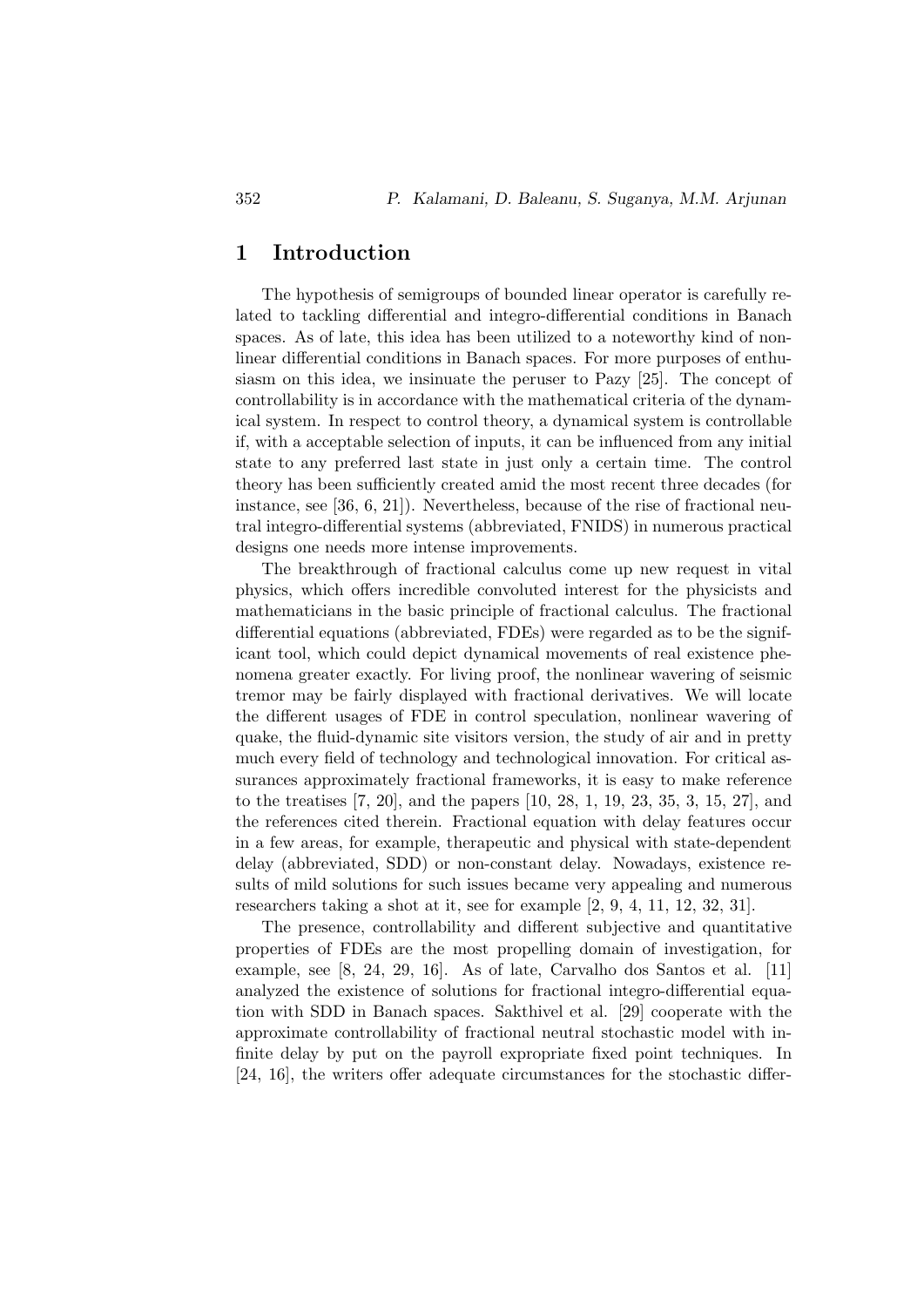ential models with infinite delay. Lately, Benchohra et al. [4] researched the existence of mild solutions on a compact interval for fractional integrodifferential equation with SDD in Banach spaces. However, existence results for FNIDS with SDD in  $\mathscr{B}_h$  phase space adages have not yet been totally inspected.

Inspired by the above mentioned papers [5, 4, 16], the principle motivation behind this manuscript is to analyze the existence results for the following model

$$
{}^{C}D_{t}^{\alpha}\left[u(t)-\mathscr{G}\left(t,u_{\zeta(t,u_{t})},\int_{0}^{t}e_{1}(t,s,u_{\zeta(s,u_{s})})ds\right)\right]=\mathscr{A}u(t)
$$

$$
+\mathscr{F}\left(t,u_{\zeta(t,u_{t})},\int_{0}^{t}e_{2}(t,s,u_{\zeta(s,u_{s})})ds\right)+\int_{0}^{t}e_{3}(t,s,u_{\zeta(s,u_{s})})ds,
$$

$$
t\in\mathscr{I}=[0,T],
$$
\n(1.1)

$$
u_0 = \zeta(t) \in \mathcal{B}_h, \quad t \in (-\infty, 0], \tag{1.2}
$$

where  ${}^{C}D_t^{\alpha}$  (0 <  $\alpha$  < 1) is the Caputo's fractional derivative of order  $\alpha$ , and the operator  $\mathscr A$  is the infinitesimal generator of a strongly continuous semigroup  $\{\mathbb{T}(t)\}_{t\geq 0}$  in a Banach space X.  $\mathscr{F}: \mathscr{I} \times \mathscr{B}_h \times \mathbb{X} \to \mathbb{X}, e_i$ :  $\mathscr{D} \times \mathscr{B}_h \to \mathbb{X}, i = 1, 2, 3; \mathscr{D} = \{(t, s) \in \mathscr{I} \times \mathscr{I} : 0 \le s \le t \le T\}, \mathscr{G}$ :  $\mathscr{I} \times \mathscr{B}_h \times \mathbb{X} \to \mathbb{X}, \zeta : \mathscr{I} \times \mathscr{B}_h \to \mathbb{R}$  are appropriate functions and  $\mathscr{B}_h$  is a phase space characterized in Preliminaries.

For nearly any continuous function x signalize on  $(-\infty, T]$  and any  $t \geq 0$ , we decide on by  $u_t$  the part of  $\mathscr{B}_h$  indicate by  $u_t(\theta) = u(t+\theta)$  for  $\theta \leq 0$ . Now  $u_t(\cdot)$  speaks to the historical backdrop of the state from every  $\theta \in (-\infty, 0]$ in all likelihood the current time t.

Contrary to the existing consequence, this manuscript has a few effective elements: initially, we consist of the integral term in the non-linear term  $\mathscr F$  and present a suitable thought of mild solution of the version (1.1)-(1.2). At that point, in light of local Lipschitz conditions of the concerned functions, we examine the existence and controllability of mild solutions for FNIDS with SDD of the trouble (1.1)-(1.2) beneath Banach fixed point hypothesis, and the outcomes in [4] may be seen as the unique conditions. And furthermore, we actualize  $\mathscr{B}_h$  phase space axioms to look at the model  $(1.1)-(1.2).$ 

We move forward as follows. Section 2 is focused on a survey of some indispensable viewpoints that will be utilized in this work to accomplish our key results. In Section 3 and 4, we declare and show the existence and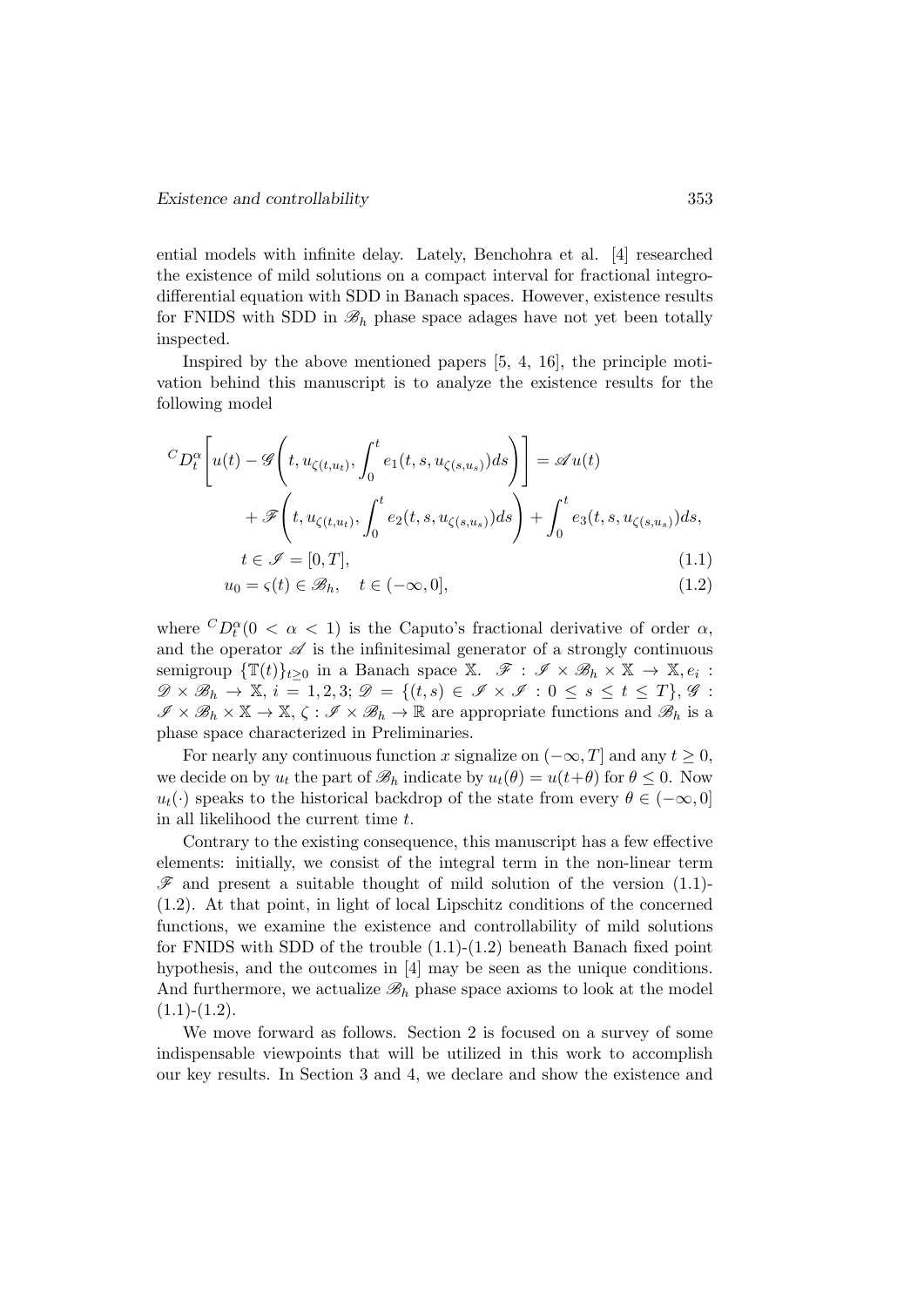controllability results by suggests of fixed point hypothesis correspondingly. As a very last point, examples are given to demonstrate our consequences.

# 2 Preliminaries

In this section, we present some primary components which are required to confirm the main results.

Let  $\mathcal{L}(\mathbb{X}) : \mathbb{X} \to \mathbb{X}$  represents the Banach space of all bounded linear operators, obtain its norm recognized as  $\|\cdot\|_{\mathcal{L}(\mathbb{X})}$ .

Define the continuous functions  $\mathbb{C}(\mathscr{I}, \mathbb{X}) : \mathscr{I} \to \mathbb{X}$ , secure its norm recognized as  $\|\cdot\|_{\mathbb{C}(\mathscr{I},\mathbb{X})}$ . As well,  $B_r(u,\mathbb{X})$  represents the closed ball in X with the middle at  $u$  and therefore the the distance  $r$ .

Let  $\mathscr{A}: D(\mathscr{A}) \to \mathbb{X}$  be the infinitesimal generator of an analytic semigroup  $\{\mathbb{T}(t)\}_{t>0}$ . Without loss of simplification, we expect that  $0 \in \rho(\mathscr{A})$ . Then it is attainable to determine the fractional power  $\mathscr{A}^{\beta}$  for  $0 < \beta \leq 1$ , as a closed linear operator on its domain  $D(\mathscr{A})^{\beta}$ , being dense in X. Moreover, the subspace  $D(\mathscr{A})^{\beta}$  is dense in X and the expression  $||z||_{\beta} = ||\mathscr{A}^{\beta}z||, z \in$  $D(\mathscr{A}^\beta)$ , defines a norm on  $D(\mathscr{A}^\beta)$ . For  $0 < \alpha \leq \beta \leq 1$ ,  $\mathbb{X}_\beta \to \mathbb{X}_\alpha$  and the imbedding is compact whenever the resolvent operator of  $\mathscr A$  is compact. Also for every  $0 < \beta \leq 1$ , there exists  $\mathcal{M}_{\beta} > 0$  ensure that

$$
\parallel \mathscr{A}^{\beta} \mathbb{T}(t) \parallel \leq \frac{\mathcal{M}_{\beta}}{t^{\beta}}, \quad 0 < t \leq T.
$$

With this discussion, we recall fundamental properties of fractional powers  $\mathscr{A}^{\beta}$  from Pazy [30, 25].

It must be printed that, as soon as the delay is infinite, then we had like to debate the theoretical phase space  $\mathscr{B}_h$  in an exceedingly useful method. During this manuscript, we tend to deliberate phase spaces  $\mathscr{B}_h$  that square measure same as delineated in [13]. So, we tend to bypass the small print.

We count on that the phase space  $(\mathscr{B}_h, \|\cdot\|_{\mathscr{B}_h})$  could be a semi-normed linear area of functions mapping  $(-\infty, 0]$  into X, and enjoyable the next elementary adages as a results of Hale and Kato ( see case in purpose in  $[17, 18, 33, 14]$ .

If u is continuous function from  $(-\infty, T]$ ,  $T > 0$  into X, defined on  $\mathscr I$ and  $u_0 \in \mathscr{B}_h$ , then for every  $t \in \mathscr{I}$  the following situations preserve:

- $(P_1)$   $u_t$  is in  $\mathscr{B}_h$ ;
- $(P_2)$   $||u(t)||_{\mathbb{X}} \leq H||u_t||_{\mathscr{B}_h};$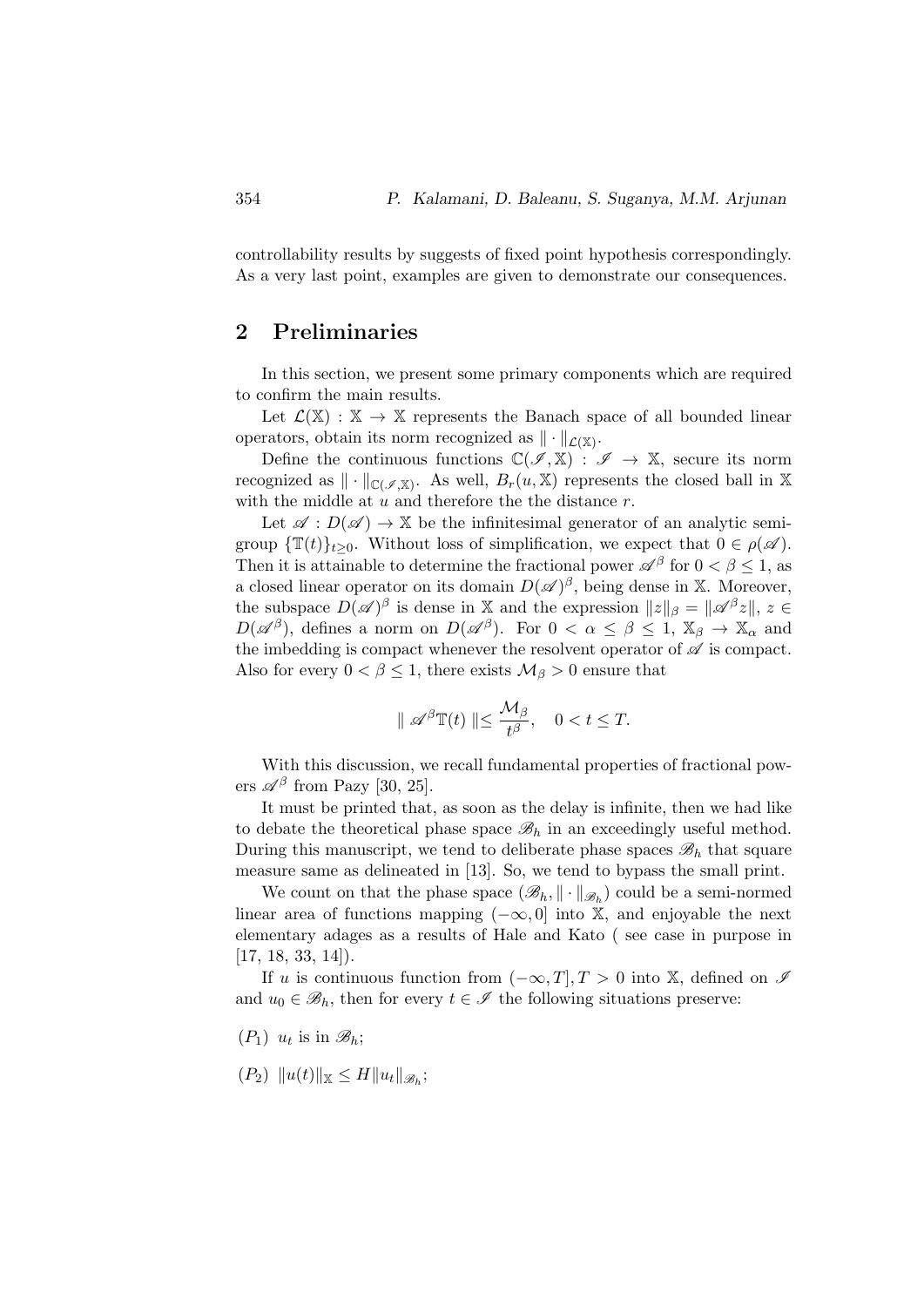$(P_3) \|u_t\|_{\mathscr{B}_h} \leq \mathscr{D}_1(t) \sup{\|u(s)\|_{\mathbb{X}}} : 0 \leq s \leq t\} + \mathscr{D}_2(t) \|u_0\|_{\mathscr{B}_h}$ , where  $H > 0$ is a constant and  $\mathscr{D}_1(\cdot) : [0, +\infty) \to [0, +\infty)$  is continuous,  $\mathscr{D}_2(\cdot)$ :  $[0, +\infty) \rightarrow [0, +\infty)$  is locally bounded, and  $\mathscr{D}_1, \mathscr{D}_2$  are independent of  $u(\cdot)$ .

For our convenience, denote  $\mathcal{D}_1^* = \sup_{s \in \mathcal{I}}$  $\mathscr{D}_1(s)$ ,  $\mathscr{D}_2^* = \sup_{s \in \mathscr{I}}$  $\mathscr{D}_2(s)$ .

Recognize the space

 $\mathscr{B}_T = \{u : (-\infty, T] \to \mathbb{X} : u \in \mathscr{I} \text{ is continuous and } u_0 \in \mathscr{B}_h\}.$ 

The function  $\|\cdot\|_{\mathscr{B}_T}$  is defined as

$$
||u||_{\mathscr{B}_T} = ||\varsigma||_{\mathscr{B}_h} + \sup\{||u(t)||_{\mathbb{X}} : t \in \mathscr{I}\}, \ u \in \mathscr{B}_T.
$$

To stay away from the reiterations of a few definitions utilized as a part of this paper we refer the readers: such as for the definition of the fractional integral, Riemann-Liouville fractional integral operator, the generalized Mittag-Leffler special function, Wright-type function and the Caputo's derivative one can see the papers [31, 30] and the monographs [20, 26, 37].

Assume that the subsequent system

$$
{}^{C}D_{t}^{\alpha}u(t) = \mathscr{A}u(t) + \mathscr{F}(t), \qquad (2.1)
$$

$$
u(0) = u_0,\t\t(2.2)
$$

where  ${}^CD_t^{\alpha}$  and  $\mathscr A$  are much the same as defined in (1.1)-(1.2).

By thinking the proofs as in [30, Lemma 6 and Lemma 9], we directly define the mild solution for the model (2.1)-(2.2).

**Definition 1.** u is the function from  $\mathscr I$  into  $\mathbb X$ . Assume that u is a mild solution of model (2.1)-(2.2) if  $u \in \mathbb{C}(\mathscr{I}, \mathbb{X})$  make happen the supporters integral equation:

$$
u(t) = \mathbb{T}_{\alpha}(t)u_0 + \int_0^t \mathbb{S}_{\alpha}(t-s)\mathscr{F}(s)ds, \quad t \in \mathscr{I},
$$

where

$$
\mathbb{S}_{\alpha}(t) = \alpha \int_0^{\infty} \theta \xi_{\alpha}(\theta) t^{\alpha - 1} \mathbb{T}(t^{\alpha} \theta) d\theta \quad and \quad \mathbb{T}_{\alpha}(t) = \int_0^{\infty} \xi_{\alpha}(\theta) \mathbb{T}(t^{\alpha} \theta) d\theta.
$$

Remark 1. On the results received in the papers [31, 30, 38, 33], we clearly see that our definition of mild solution fulfills the given model  $(1.1)$ - $(1.2)$ .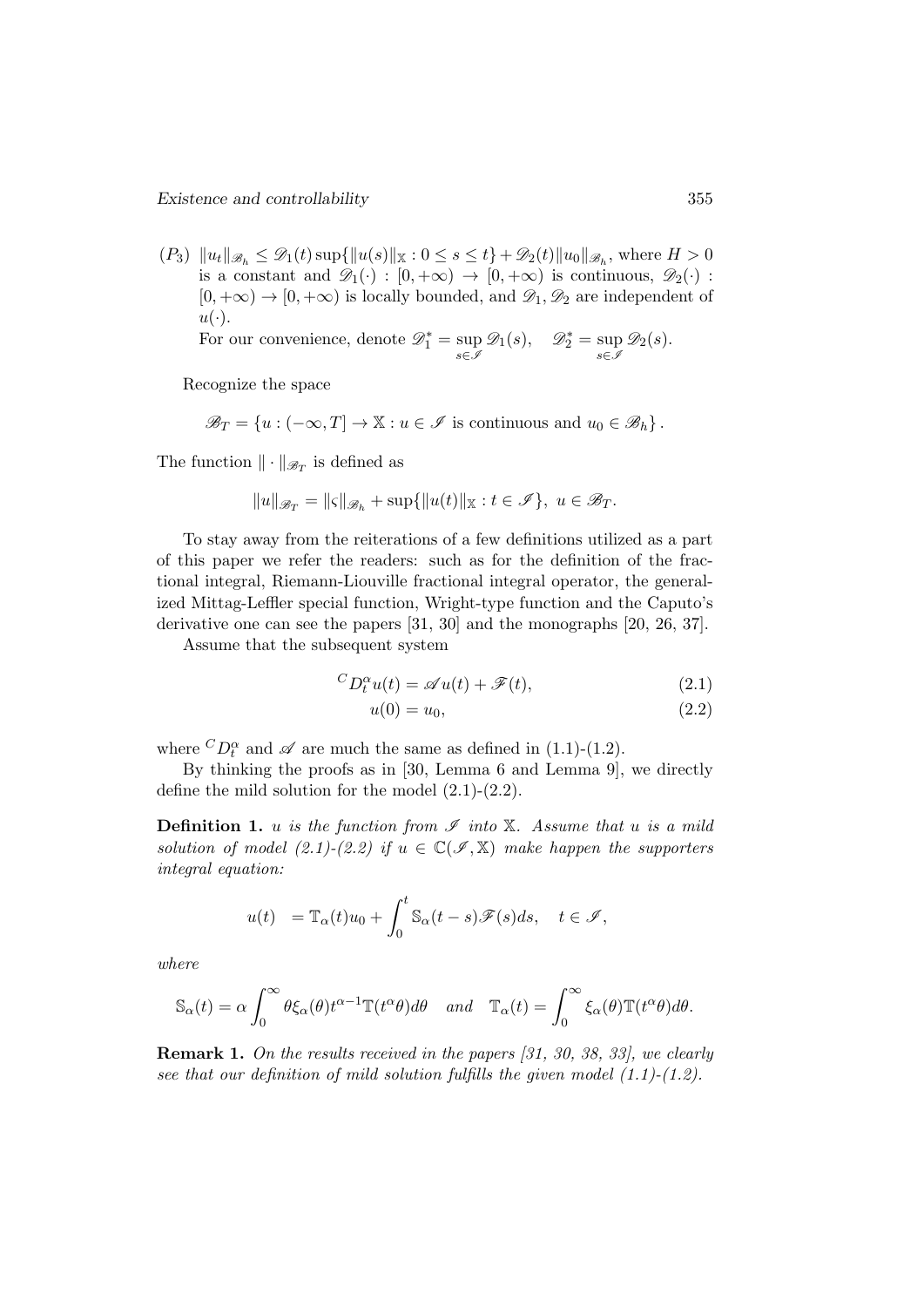**Definition 2.** [38, Definition 3.1] Let u be a function from  $(-\infty, T]$  into X said to be mild solution of the model (1.1)-(1.2) if  $u_0 = \varsigma \in \mathcal{B}_h$ , and for each  $s \in [0, t)$  the function  $\mathscr{A}S_{\alpha}(t-s)\mathscr{G}\left(t, u_{\zeta(t,u_t)},\right)^t$  $\int_0^t e_1(t,s,u_{\zeta(s,u_s)})ds\bigg)$ is integrable and the subsequent integral equation

$$
u(t) = \mathbb{T}_{\alpha}(t)[\varsigma(0) - \mathcal{G}(0,\varsigma(0),0)] + \mathcal{G}\left(t, u_{\zeta(t,u_t)}, \int_0^t e_1(t,s, u_{\zeta(s,u_s)})ds\right)
$$
  
+ 
$$
\int_0^t \mathcal{A}\mathbb{S}_{\alpha}(t-s)\mathcal{G}\left(s, u_{\zeta(s,u_s)}, \int_0^s e_1(s,\tau, u_{\zeta(\tau,u_\tau)})d\tau\right)ds
$$
  
+ 
$$
\int_0^t \mathbb{S}_{\alpha}(t-s)\mathcal{F}\left(s, u_{\zeta(s,u_s)}, \int_0^s e_2(s,\tau, u_{\zeta(\tau,u_\tau)})d\tau\right)ds
$$
(2.4)  
+ 
$$
\int_0^t \mathbb{S}_{\alpha}(t-s)\left(\int_0^s e_3(s,\tau, u_{\zeta(\tau,u_\tau)})d\tau\right)ds, \quad t \in \mathcal{I}
$$

is satisfied.

## 3 Existence Results

In this section, we consider  $\varsigma \in \mathcal{B}_h$  a fixed function,  $\mathcal{I} = [0, T]$ . To simplify the writing of the text, in what follows, we assume that  $0 \le \zeta(t, \psi) \le t$ for all  $\psi \in \mathscr{B}_h$ .

Presently, we listing the subsequent hypotheses:

(H1) The continuous function  $\mathscr{G} : \mathscr{I} \times \mathscr{B}_h \times \mathbb{X} \to \mathbb{X}$  and we can find constants  $\beta \in (0,1), \overline{\nu}_1, \overline{\nu}_2 > 0$  and  $\overline{\nu}_1^* > 0$  in ways that  $\mathscr{G}$  is  $\mathbb{X}_{\beta}$  -valued and fulfills the subsequent assumptions:

$$
\| \mathscr{A}^{\beta} \mathscr{G}(t, \psi_1, x) - \mathscr{A}^{\beta} \mathscr{G}(t, \psi_2, \overline{x}) \|_{\mathbb{X}} \leq \overline{\nu}_1 \| \psi_1 - \psi_2 \|_{\mathscr{B}_h} + \overline{\nu}_2 \| x - \overline{x} \|_{\mathbb{X}},
$$
  

$$
t \in \mathscr{I}, \ \psi_1, \psi_2 \in \mathscr{B}_h, \ x, \overline{x} \in \mathbb{X},
$$

$$
\| \mathscr{A}^{\beta} \mathscr{G}(t, \psi, 0) \|_{\mathbb{X}} \leq \overline{\nu}_1 \| \psi \|_{\mathscr{B}_h} + \overline{\nu}_1^*, \quad t \in \mathscr{I}, \ \psi \in \mathscr{B}_h,
$$

where

$$
\overline{\nu}_1^* = \max_{t \in \mathscr{I}} \|\mathscr{A}^{\beta} \mathscr{G}(t, 0, 0)\|_{\mathbb{X}}.
$$

(H2)  $\mathscr{F} : \mathscr{I} \times \mathscr{B}_h \times \mathbb{X} \to \mathbb{X}$  is continuous and we can find constants  $\nu_1, \nu_2 > 0$ , and  $\nu_1^* > 0$  in a way that

$$
\begin{aligned}\n\|\mathscr{F}(t,\psi_1,x)-\mathscr{F}(t,\psi_2,\overline{x})\| \mathbf{x} &\leq \nu_1 \|\psi_1-\psi_2\|_{\mathscr{B}_h} + \nu_2 \|x-\overline{x}\|_{\mathbf{X}}, \\
t &\in \mathscr{I}, \ (\psi_1,\psi_2) \in \mathscr{B}_h^2, x,\overline{x} \in \mathbf{X},\n\end{aligned}
$$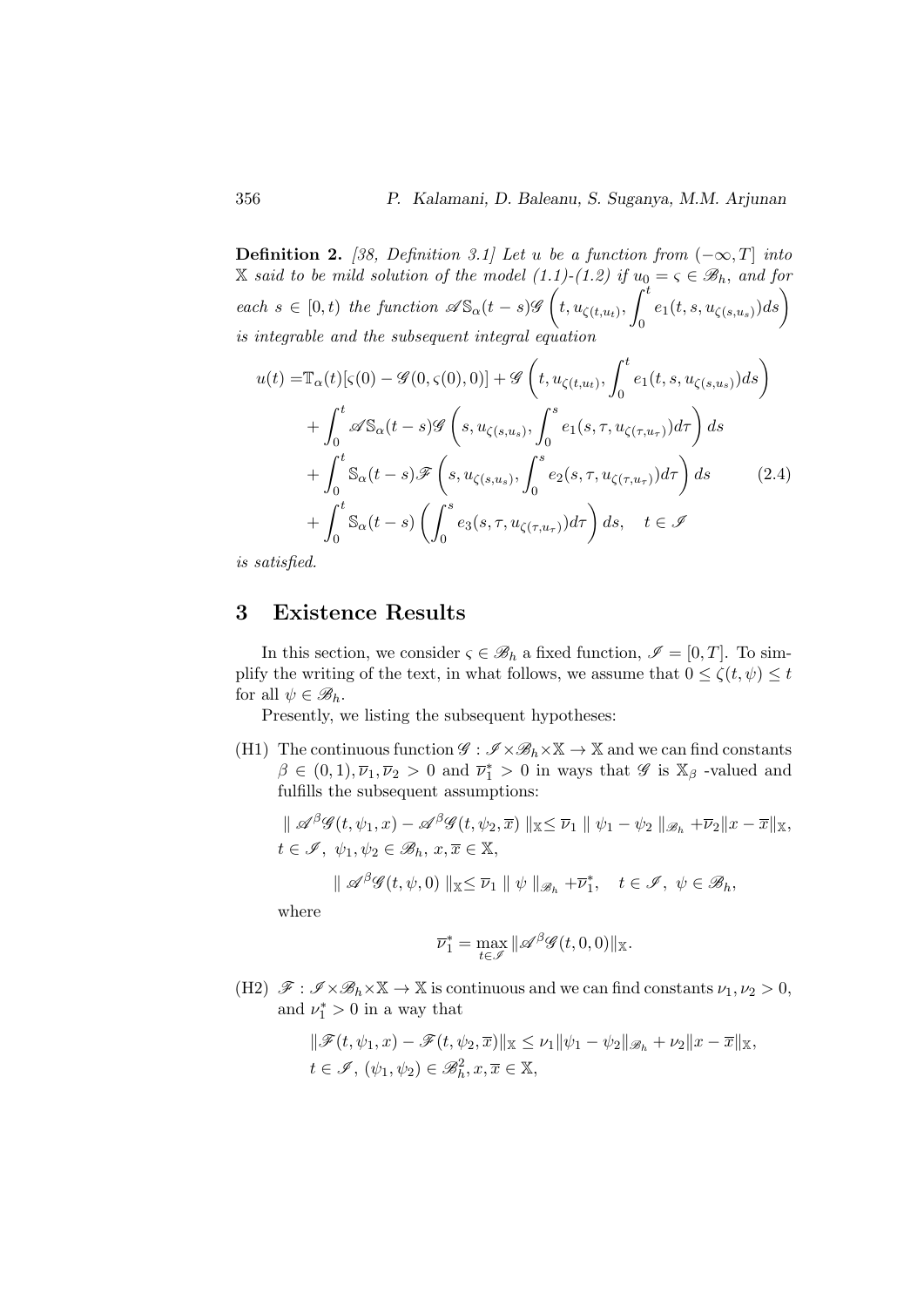and

$$
\nu_1^* = \max_{t\in\mathscr{I}} \|\mathscr{F}(t,0,0)\|_{\mathbb{X}}.
$$

(H3) (i) The continuous functions  $e_i : \mathscr{D} \times \mathscr{B}_h \to \mathbb{X}$  and we can observe the positive constants  $\xi_i, \xi_i^*$  to verify that

$$
||e_i(t, s, \psi_1) - e_i(t, s, \psi_2)||_{\mathbb{X}} \le \xi_i ||\psi_1 - \psi_2||_{\mathcal{B}_h},
$$
  
(t, s)  $\in \mathcal{D}$ ,  $(\psi_1, \psi_2) \in \mathcal{B}_h^2$ ,  $i = 1, 2, 3$ ;

and

$$
\xi_i^* = \max_{t \in \mathscr{I}} \|e_i(t, s, 0)\|_{\mathbb{X}}, \quad i = 1, 2, 3.
$$

- (H4) For every  $r > 0$ , there exist constants  $L_g(r) > 0$ ,  $L_g(r) > 0$  and  $L_{e_i}(r) > 0$ , for  $i = 1, 2, 3$  such that;
	- (i)

$$
\|\mathscr{A}^{\beta}\mathscr{G}(t,x_{t_2},x)-\mathscr{A}^{\beta}\mathscr{G}(t,x_{t_1},y)\|_{\mathbb{X}} \leq L_{\mathscr{G}}(r)(|t_2-t_1|+\|x-y\|_{\mathbb{X}}),
$$
  
 $x,y \in \mathbb{X}, \quad t, t_1, t_2 \in \mathscr{I},$ 

(ii)

$$
\|\mathscr{F}(t, x_{t_2}, x) - \mathscr{F}(t, x_{t_1}, y)\|_{\mathbb{X}} \le L_{\mathscr{F}}(r)(|t_2 - t_1| + \|x - y\|_{\mathbb{X}}),
$$
  
 $x, y \in \mathbb{X}, \quad t, t_1, t_2 \in \mathscr{I},$ 

(iii) 
$$
||e_i(t, s, y_{t_2}) - e_i(t, s, y_{t_1})||_X \leq L_{e_i}(r)|t_2 - t_1|, \quad t, t_1, t_2 \in \mathcal{I}.
$$

(H5) The condition for the function  $\zeta : \mathscr{I} \times \mathscr{B}_h \to [0, \infty)$  satisfies:

- (i) For every  $\psi \in \mathscr{B}_h$ , the function  $t \mapsto \zeta(t, \psi)$  is continuous.
- (ii) There exists a constant  $L_{\zeta}>0$  such that

$$
|\zeta(t,\varsigma_2)-\zeta(t,\varsigma_1)|\leq L_{\zeta}\|\varsigma_2-\varsigma_1\|_{\mathscr{B}_h}, \, \varsigma_1,\varsigma_2\in\mathscr{B}_h, \quad \text{for all} \quad t\in\mathscr{I}.
$$

(H6) The following inequalities holds: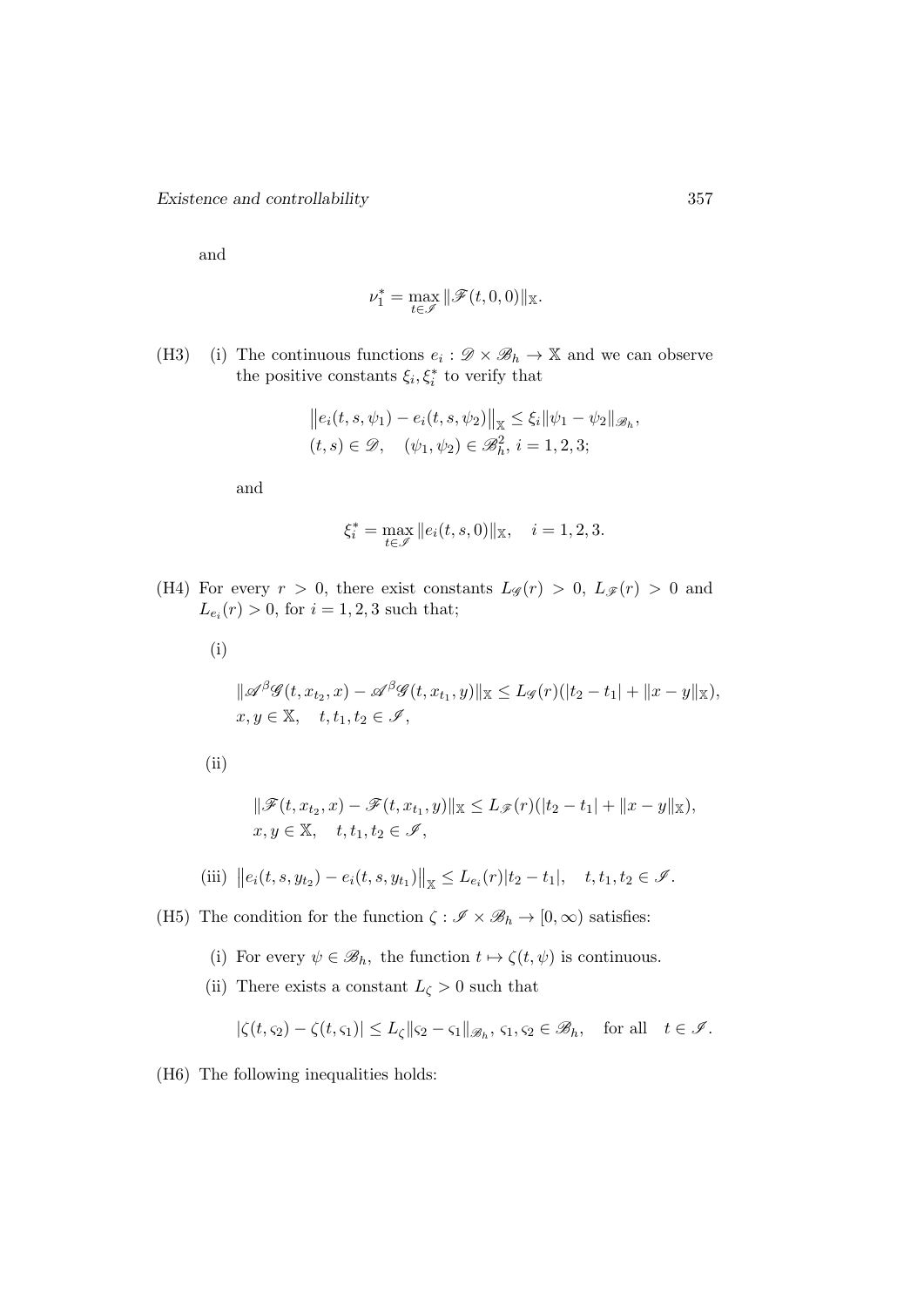(i) Let

$$
\mathcal{MM}_0[\overline{\nu}_1 \| \varsigma \|_{\mathscr{B}_h} + \overline{\nu}_1^*] + [(\overline{\nu}_1 + \overline{\nu}_2 T \xi_1) \left( \mathcal{M}_0 + \frac{\mathcal{M}_{1-\beta} \Gamma(\beta + 1) T^{\alpha \beta}}{\beta \Gamma(\alpha \beta + 1)} \right) \n+ \frac{\mathcal{M} T^{\alpha}}{\Gamma(\alpha + 1)} (\nu_1 + \nu_2 T \xi_2) + \frac{\mathcal{M} T^{\alpha + 1}}{\Gamma(\alpha + 1)} \xi_3] (\mathscr{D}_1^* r + c_n) + \mathcal{M}_0 \overline{\nu}_1^* + \mathcal{M}_0 \overline{\nu}_2 T \xi_1^* \n+ \frac{\mathcal{M}_{1-\beta} \Gamma(\beta + 1) T^{\alpha \beta}}{\beta \Gamma(\alpha \beta + 1)} (\overline{\nu}_2 T \xi_1^* + \overline{\nu}_1^*) + \frac{\mathcal{M} T^{\alpha}}{\Gamma(\alpha + 1)} (\nu_2 T \xi_2^* + \nu_1^*) \n+ \frac{\mathcal{M} T^{\alpha + 1}}{\Gamma(\alpha + 1)} \xi_3^* \le r,
$$

where  $\|\mathscr{A}^{-\beta}\| = \mathcal{M}_0$  and for some  $r > 0$ .

(ii) Let

$$
\Lambda^* = \mathscr{D}_1^* \Bigg[ \Big( \overline{\nu}_1 + \overline{\nu}_2 T \xi_1 + 2L_{\mathscr{G}}(r) L_{\zeta} (1 + TL_{e_1}(r)) \Big) \cdot \Bigg( \mathcal{M}_0 + \frac{\mathcal{M}_{1-\beta} \Gamma(\beta + 1) T^{\alpha \beta}}{\beta \Gamma(\alpha \beta + 1)} \Bigg) + \frac{\mathcal{M} T^{\alpha}}{\Gamma(\alpha + 1)} \cdot \Bigg( \nu_1 + \nu_2 T \xi_2 + 2L_{\mathscr{F}}(r) L_{\zeta} (1 + TL_{e_2}(r)) \Bigg) + \frac{\mathcal{M} T^{\alpha + 1}}{\Gamma(\alpha + 1)} (\xi_3 + 2L_{\zeta} L_{e_3}(r)) \Bigg] < 1
$$

be ensure that  $1 > \Lambda^* \geq 0$ .

**Theorem 1.** Suppose that the conditions  $(H1)-(H6)$  hold. At that point the model  $(1.1)-(1.2)$  has unique mild solution in  $(-\infty, T]$ .

*Proof.* We can transmute the model  $(1.1)-(1.2)$  into a fixed-point system. Perceive the operator  $\Upsilon : \mathscr{B}_T \to \mathscr{B}_T$  specified by

$$
(\Upsilon u)(t) = \begin{cases} \mathbb{T}_{\alpha}(t)[\varsigma(0) - \mathcal{G}(0,\varsigma(0),0)] + \mathcal{G}\left(t, u_{\zeta(t,u_t)}, \int_0^t e_1(t,s, u_{\zeta(s,u_s)})ds\right) \\ + \int_0^t \mathcal{A}S_{\alpha}(t-s)\mathcal{G}\left(s, u_{\zeta(s,u_s)}, \int_0^s e_1(s,\tau, u_{\zeta(\tau,u_\tau)})d\tau\right)ds \\ + \int_0^t S_{\alpha}(t-s)\mathcal{F}\left(s, u_{\zeta(s,u_s)}, \int_0^s e_2(s,\tau, u_{\zeta(\tau,u_\tau)})d\tau\right)ds \\ + \int_0^t S_{\alpha}(t-s)\left(\int_0^s e_3(s,\tau, u_{\zeta(\tau,u_\tau)})d\tau\right)ds, t \in \mathcal{I}. \end{cases}
$$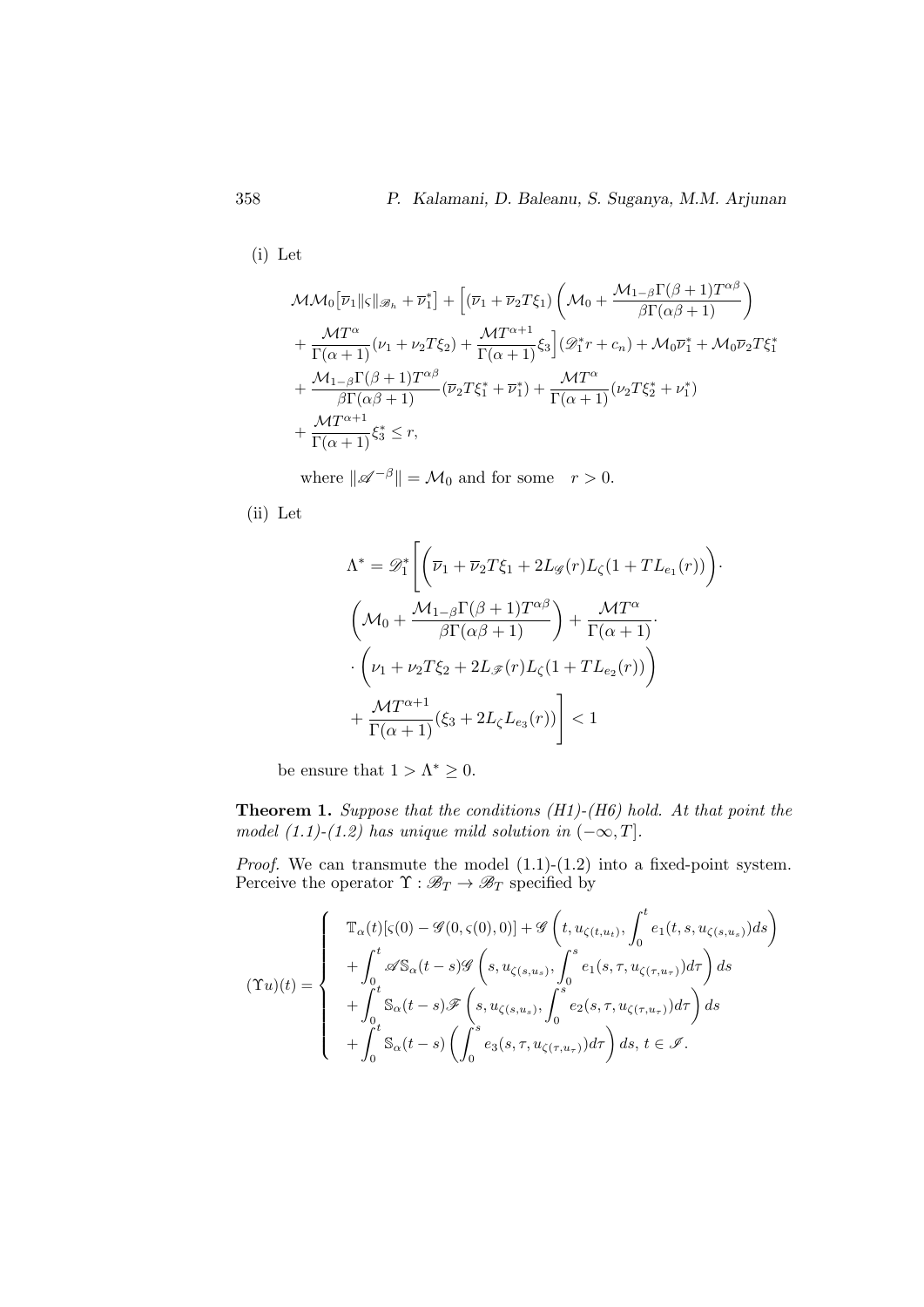It is observable that the fixed points of the operator  $\Upsilon$  are mild solutions of the structure (1.1)-(1.2). The function  $z(\cdot) : (-\infty, T] \to \mathbb{X}$  is defined by

$$
z(s) = \begin{cases} \varsigma(s), & s \le 0; \\ \mathbb{T}_{\alpha}(s)\varsigma(0), & s \in \mathscr{I}, \end{cases}
$$

then  $z_0 = \varsigma$  and  $x(0) = 0$  with for each function  $x \in \mathbb{C}(\mathscr{I}, \mathbb{R})$ . We also defined as  $\widetilde{x}$  is characterized by

$$
\widetilde{x}(s) = \begin{cases} 0, & s \leq 0; \\ x(s), & s \in \mathscr{I}. \end{cases}
$$

If  $u(\cdot)$  fulfills (2.4), we can part it as  $u(s) = z(s) + \tilde{x}(s)$ , that is  $u(s) =$  $z(s) + x(s)$ ,  $s \in \mathscr{I}$ , which suggests  $u_s = z_s + x_s$ , for every  $s \in \mathscr{I}$  and also the function  $x(\cdot)$  satisfies

$$
x(t) = \begin{cases}\n-\mathbb{T}_{\alpha}(t)\mathscr{G}(0,\varsigma,0) + \mathscr{G}(t,x_{\zeta(t,x_t+z_t)} + z_{\zeta(t,x_t+z_t)}, \\
\int_0^t e_1(t,s,x_{\zeta(s,x_s+y_s)} + z_{\zeta(s,x_s+z_s)})ds \\
+\int_0^t \mathscr{A}S_{\alpha}(t-s)\mathscr{G}(s,x_{\zeta(s,x_s+y_s)} + z_{\zeta(s,x_s+z_s)}, \\
\int_0^s e_1(s,\tau,x_{\zeta(\tau,x_\tau+z_\tau)} + z_{\zeta(\tau,x_\tau+z_\tau)})d\tau\right)ds \\
+\int_0^t S_{\alpha}(t-s)\mathscr{F}(s,x_{\zeta(s,x_s+y_s)} + z_{\zeta(s,x_s+z_s)}, \\
\int_0^s e_2(s,\tau,x_{\zeta(\tau,x_\tau+z_\tau)} + x_{\zeta(\tau,x_\tau+z_\tau)})d\tau\right)ds \\
+\int_0^t S_{\alpha}(t-s)\left(\int_0^s e_3(s,\tau,x_{\zeta(\tau,x_\tau+z_\tau)} + z_{\zeta(\tau,x_\tau+z_\tau)})d\tau\right)ds.\n\end{cases}
$$

Let  $\mathscr{B}_T^0 = \{x \in \mathscr{B}_T : x_0 = 0 \in \mathscr{B}_h\}$ . Let  $\|\cdot\|_{\mathscr{B}_T^0}$  be the seminorm in  $\mathscr{B}_T^0$ described by

$$
||x||_{\mathscr{B}_T^0} = \sup_{t \in \mathscr{I}} ||x(t)||_{\mathbb{X}} + ||x_0||_{\mathscr{B}_h} = \sup_{t \in \mathscr{I}} ||x(t)||_{\mathbb{X}}, \quad x \in \mathscr{B}_T^0,
$$

as a result  $(\mathscr{B}_{T}^{0},\|\cdot\|_{\mathscr{B}_{T}^{0}})$  is a Banach space. We delimit the operator  $\overline{\Upsilon}$  :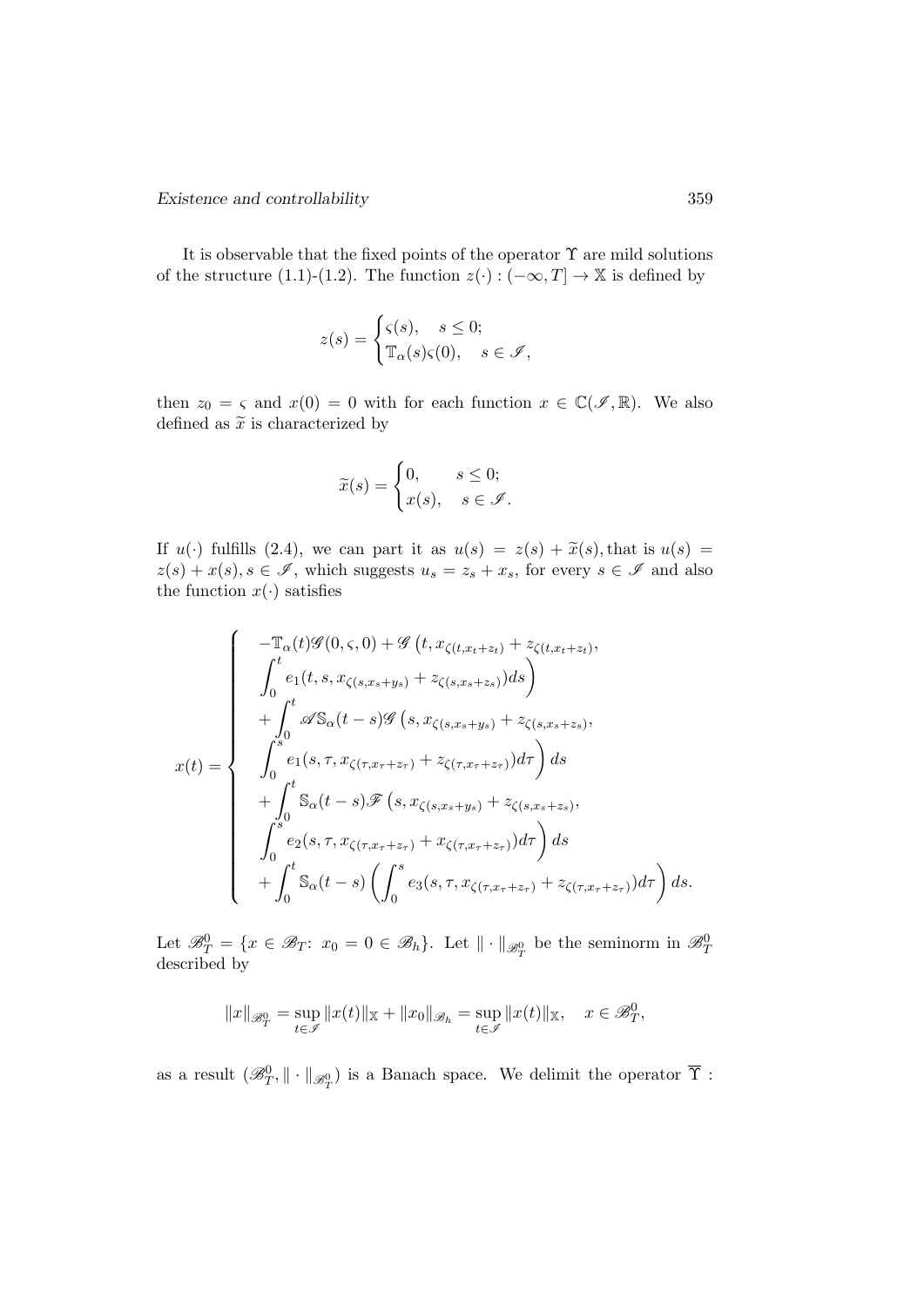$\mathscr{B}_T^0 \to \mathscr{B}_T^0$  by

$$
(\overline{\Upsilon}z)(t) = \begin{cases}\n-\mathbb{T}_{\alpha}(t)\mathscr{G}(0,\varsigma,0) + \mathscr{G}(t,x_{\zeta(t,x_t+z_t)} + z_{\zeta(t,x_t+z_t)},\\
\int_{0}^{t} e_1(t,s,x_{\zeta(s,x_s+y_s)} + z_{\zeta(s,x_s+z_s)})ds\\
+\int_{0}^{t} \mathscr{A}S_{\alpha}(t-s)\mathscr{G}(s,x_{\zeta(s,x_s+y_s)} + z_{\zeta(s,x_s+z_s)},\\
\int_{0}^{s} e_1(s,\tau,x_{\zeta(\tau,x_\tau+z_\tau)} + z_{\zeta(\tau,x_\tau+z_\tau)})d\tau\right)ds\\
+\int_{0}^{t} S_{\alpha}(t-s)\mathscr{F}(s,x_{\zeta(s,x_s+y_s)} + z_{\zeta(s,x_s+z_s)},\\
\int_{0}^{s} e_2(s,\tau,x_{\zeta(\tau,x_\tau+z_\tau)} + z_{\zeta(\tau,x_\tau+z_\tau)})d\tau\right)ds\\
+\int_{0}^{t} S_{\alpha}(t-s)\left(\int_{0}^{s} e_3(s,\tau,x_{\zeta(s,x_s+y_s)} + z_{\zeta(s,x_s+z_s)})d\tau\right)ds.\n\end{cases}
$$

It is vindicated that the operator  $\Upsilon$  has a fixed point if and only if  $\overline{\Upsilon}$  has a fixed point.

**Remark 2.** Assume that  $B_r = \{x \in \mathbb{X} : ||x|| \le r\}$  for a few  $r > 0$ . By the conditions  $(P_1) - (P_3)$ , we can get the following estimates:

$$
(i)
$$

$$
\|x_{\zeta(s,x_s+y_s)} + z_{\zeta(s,x_s+z_s)}\|_{\mathcal{B}_h}
$$
\n
$$
\leq \|x_{\zeta(s,x_s+y_s)}\|_{\mathcal{B}_h} + \|z_{\zeta(s,x_s+z_s)}\|_{\mathcal{B}_h}
$$
\n
$$
\leq \mathcal{D}_1^*
$$
 
$$
\sup_{0 \leq \tau \leq \zeta(s,x_s+z_s)} \|x(\tau)\|_{\mathbb{X}} + \mathcal{D}_2^* \|x_0\|_{\mathcal{B}_h} + \mathcal{D}_1^* \sup_{0 \leq \tau \leq \zeta(s,x_s+z_s)} \|z(\tau)\| + \mathcal{D}_2^* \|z_0\|_{\mathcal{B}_h}
$$
\n
$$
\leq \mathcal{D}_1^*
$$
 
$$
\sup_{0 \leq \tau \leq s} \|x(\tau)\|_{\mathbb{X}} + \mathcal{D}_1^* \|\mathbb{T}_{\alpha}(t)\|_{\mathcal{L}(\mathbb{X})} \|s(0)\| + \mathcal{D}_2^* \|s\|_{\mathcal{B}_h}
$$
\n
$$
\leq \mathcal{D}_1^*
$$
 
$$
\sup_{0 \leq \tau \leq s} \|x(\tau)\|_{\mathbb{X}} + (\mathcal{D}_1^* \mathcal{M} H + \mathcal{D}_2^*) \|s\|_{\mathcal{B}_h}
$$
\n
$$
\leq \mathcal{D}_1^* r + c_n,
$$

where  $c_n = (\mathscr{D}_1^*\mathcal{M}H + \mathscr{D}_2^*)||\varsigma||_{\mathscr{B}_h}$ . From suppositions (H1)-(H5) in concert with the earlier mentioned discussion, we sustain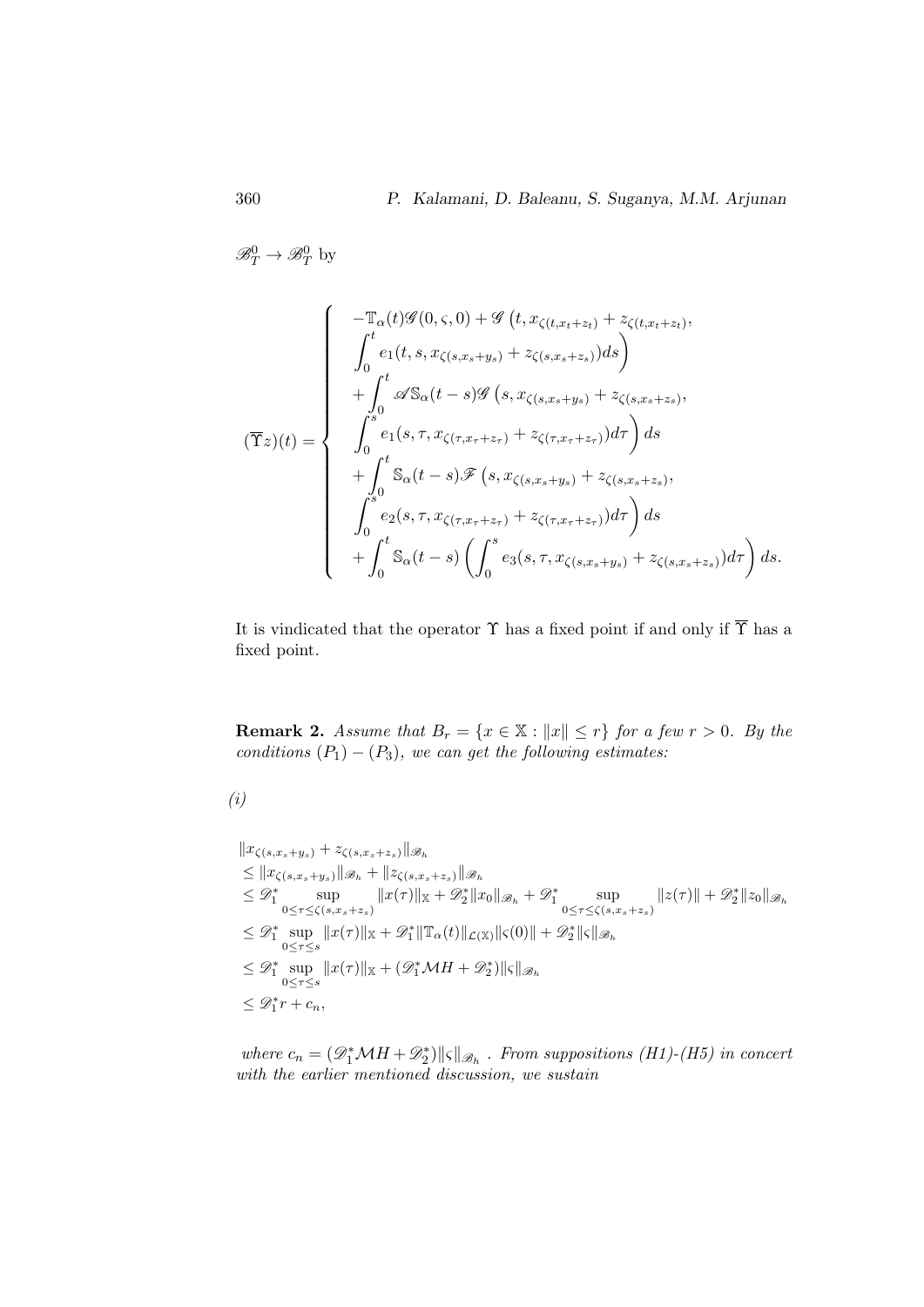Existence and controllability 361

$$
(ii)
$$
\n
$$
\|\mathcal{G}\left(t, x_{\zeta(t,x_t+z_t)} + z_{\zeta(t,x_t+z_t)}, \int_0^t e_1(t, s, x_{\zeta(s,x_s+y_s)} + z_{\zeta(s,x_s+z_s)}) ds\right)\|_{\mathbb{X}}
$$
\n
$$
\leq \|\mathcal{A}^{-\beta}\| \left[ \|\mathcal{A}^{\beta}\mathcal{G}\left(t, x_{\zeta(t,x_t+z_t)} + z_{\zeta(t,x_t+z_t)}, \int_0^t e_1(t, s, x_{\zeta(s,x_s+y_s)} + z_{\zeta(s,x_s+z_s)}) ds\right) \right]
$$
\n
$$
-\mathcal{A}^{\beta}\mathcal{G}(t, 0, 0) \|_{\mathbb{X}} + \|\mathcal{A}^{\beta}\mathcal{G}(t, 0, 0)\|_{\mathbb{X}} \right]
$$
\n
$$
\leq M_0 \left[ \overline{\nu}_1 \|x_{\zeta(t,x_t+z_t)} + z_{\zeta(t,x_t+z_t)}\|_{\mathscr{B}_h} + \overline{\nu}_2 \right] \int_0^t e_1(t, s, x_{\zeta(s,x_s+y_s)} + z_{\zeta(s,x_s+z_s)}) ds \Big\|_{\mathbb{X}} + \overline{\nu}_1^* \right]
$$
\n
$$
\leq M_0 \overline{\nu}_1 (\mathcal{D}_1^* r + c_n) + M_0 \overline{\nu}_2 \int_0^t \left[ \left\| e_1(t, s, x_{\zeta(s,x_s+y_s)} + z_{\zeta(s,x_s+z_s)}) - e_1(t, s, 0) \right\|_{\mathbb{X}} + \left\| e_1(t, s, 0) \right\|_{\mathbb{X}} \right] ds + M_0 \overline{\nu}_1^* \right]
$$
\n
$$
\leq M_0 \overline{\nu}_1 (\mathcal{D}_1^* r + c_n) + M_0 \overline{\nu}_1^* + M_0 \overline{\nu}_2 T \left[\xi_1 \| x_{\zeta(t,x_t+z_t)} + z_{\zeta(t,x_t+z_t)} \|_{\mathscr{B}_h} + \xi_1^* \right]
$$
\n
$$
\leq M_0 \overline{\nu}_1 (\mathcal{D}_1^* r + c_n) + M_0 \overline{\nu}_1^* + M_0 \overline{\nu}_2 T \xi_1 (\mathcal{D}_1^* r + c_n) + M_0 \
$$

and

$$
\| \mathcal{G} \left( t, x_{\zeta(t,x_{t}+z_{t})} + z_{\zeta(t,x_{t}+z_{t})}, \int_{0}^{t} e_{1}(t, s, x_{\zeta(s,x_{s}+y_{s})} + z_{\zeta(s,x_{s}+z_{s})}) ds \right) - \mathcal{G} \left( t, \overline{x}_{\zeta(t,\overline{x}_{t}+z_{t})} + z_{\zeta(t,\overline{x}_{t}+z_{t})}, \int_{0}^{t} e_{1}(t, s, \overline{x}_{\zeta(s,\overline{x}_{s}+z_{s})} + z_{\zeta(s,\overline{x}_{s}+z_{s})}) \right) \Big|_{\mathbb{X}} \n\leq \left\| \mathcal{G} \left( t, x_{\zeta(t,x_{t}+z_{t})} + z_{\zeta(t,x_{t}+z_{t})}, \int_{0}^{t} e_{1}(t, s, x_{\zeta(s,x_{s}+y_{s})} + z_{\zeta(s,x_{s}+z_{s})}) ds \right) - \mathcal{G} \left( t, \overline{x}_{\zeta(t,x_{t}+z_{t})} + z_{\zeta(t,x_{t}+z_{t})}, \int_{0}^{t} e_{1}(t, s, \overline{x}_{\zeta(s,x_{s}+z_{s})} + z_{\zeta(s,x_{s}+z_{s})}) ds \right) \right. \n+ \mathcal{G} \left( t, \overline{x}_{\zeta(t,x_{t}+z_{t})} + z_{\zeta(t,x_{t}+z_{t})}, \int_{0}^{t} e_{1}(t, s, \overline{x}_{\zeta(s,x_{s}+z_{s})} + z_{\zeta(s,x_{s}+z_{s})}) ds \right) - \mathcal{G} \left( t, \overline{x}_{\zeta(t,\overline{x}_{t}+z_{t})} + z_{\zeta(t,\overline{x}_{t}+z_{t})}, \int_{0}^{t} e_{1}(t, s, \overline{x}_{\zeta(s,\overline{x}_{s}+z_{s})} + z_{\zeta(s,\overline{x}_{s}+z_{s})}) \right) \Big|_{\mathbb{X}} \right\|
$$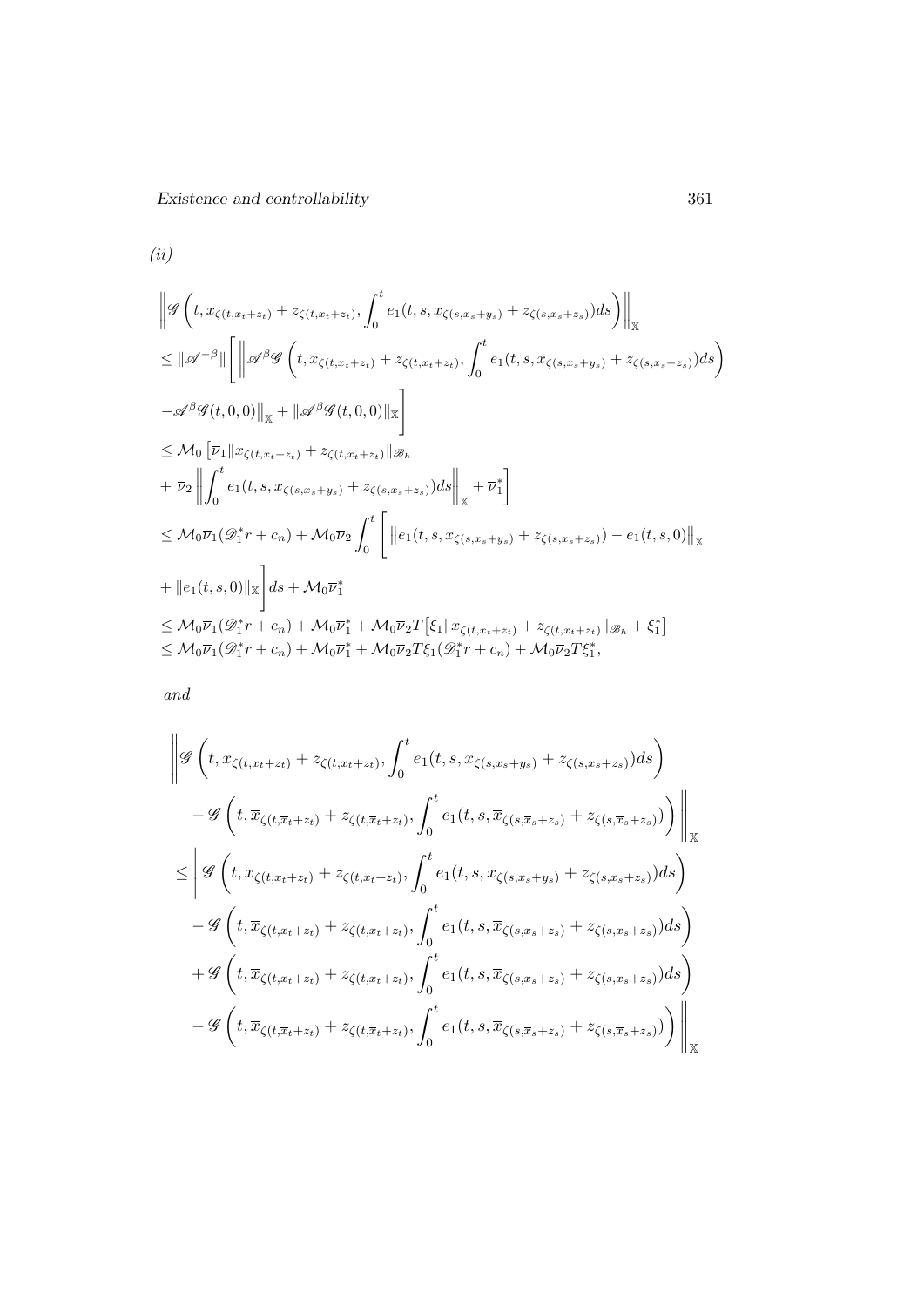$$
\leq M_0 \left\| \mathcal{A}^{\beta} \mathcal{G} \left( t, x_{\zeta(t,x_t+z_t)} + z_{\zeta(t,x_t+z_t)}, \int_0^t e_1(t,s, x_{\zeta(s,x_s+y_s)} + z_{\zeta(s,x_s+z_s)}) ds \right) \right\|
$$
  
\n
$$
- \mathcal{A}^{\beta} \mathcal{G} \left( t, \overline{x}_{\zeta(t,x_t+z_t)} + z_{\zeta(t,x_t+z_t)}, \int_0^t e_1(t,s, \overline{x}_{\zeta(s,\overline{x}_s+z_s)} + z_{\zeta(s,x_s+z_s)}) ds \right) \right\|_{\mathbb{X}}
$$
  
\n
$$
+ M_0 \left\| \mathcal{A}^{\beta} \mathcal{G} \left( t, \overline{x}_{\zeta(t,x_t+z_t)} + z_{\zeta(t,x_t+z_t)}, \int_0^t e_1(t,s, \overline{x}_{\zeta(s,\overline{x}_s+z_s)} + z_{\zeta(s,x_s+z_s)}) ds \right) \right\|
$$
  
\n
$$
- \mathcal{A}^{\beta} \mathcal{G} \left( t, \overline{x}_{\zeta(t,\overline{x}_t+z_t)} + z_{\zeta(t,\overline{x}_t+z_t)}, \int_0^t e_1(t,s, \overline{x}_{\zeta(s,\overline{x}_s+z_s)} + z_{\zeta(s,\overline{x}_s+z_s)}) \right) \right\|_{\mathbb{X}}
$$
  
\n
$$
\leq M_0 \left[ \overline{\nu}_1 \|\|x_{\zeta(t,x_t+z_t)} - \overline{x}_{\zeta(t,x_t+z_t)}\|\|x_{\zeta(t,x_t+z_t)} - \overline{x}_{\zeta(t,x_t+z_t)}\|x_{\zeta(t,x_t+z_t)})\|x_{\zeta(t,x_t+z_t)}\right]
$$
  
\n
$$
+ L_0 \mathcal{G} \left\|2L_{\zeta} \|\|x_t - \overline{x}_t\|\|x_{\zeta}(r)L_{\zeta}(r)L_{\zeta} \|\|x_t - \overline{x}_t\|\|x_{\zeta(t)}\right)
$$

since

$$
||x_{\zeta(s,x_s+y_s)} - \overline{x}_{\zeta(s,x_s+z_s)}||_{\mathscr{B}_h} \leq \mathscr{D}_1^* \max_{0 \leq \tau \leq \zeta(s,x_s+z_s)} ||x(\tau) - \overline{x}(\tau)|| + \mathscr{D}_2^* ||x_0 - \overline{x}_0||_{\mathscr{B}_h}
$$
  

$$
\leq \mathscr{D}_1^* \max_{0 \leq \tau \leq s} ||x(s) - \overline{x}(s)||_{\mathbb{X}}
$$
  

$$
\leq \mathscr{D}_1^* ||x - \overline{x}||_{\mathscr{B}_T^0}.
$$

(iii) By employing the results of  $[29, Lemma 2.2 (iii), pp. 295]$  and Definition 2.2, we receive

$$
\|\int_0^t \mathscr{A} S_{\alpha}(t-s)\mathscr{G}(s,x_{\zeta(s,x_s+y_s)}+z_{\zeta(s,x_s+z_s)},
$$
  

$$
\int_0^s e_1(s,\tau,x_{\zeta(\tau,x_\tau+z_\tau)}+z_{\zeta(\tau,x_\tau+z_\tau)})d\tau\) ds\|_{\mathbb{X}}
$$
  

$$
\leq \int_0^t \|\mathscr{A}^{1-\beta} S_{\alpha}(t-s)\|_{\mathcal{L}(\mathbb{X})} \times \left[\|\mathscr{A}^{\beta}\mathscr{G}(s,x_{\zeta(s,x_s+y_s)}+z_{\zeta(s,x_s+z_s)},
$$
  

$$
\int_0^s e_1(s,\tau,x_{\zeta(\tau,x_\tau+z_\tau)}+z_{\zeta(\tau,x_\tau+z_\tau)})d\tau\right) - \mathscr{A}^{\beta}\mathscr{G}(s,0,0)\|_{\mathbb{X}} + \|\mathscr{A}^{\beta}\mathscr{G}(s,0,0)\|_{\mathbb{X}}\right] ds
$$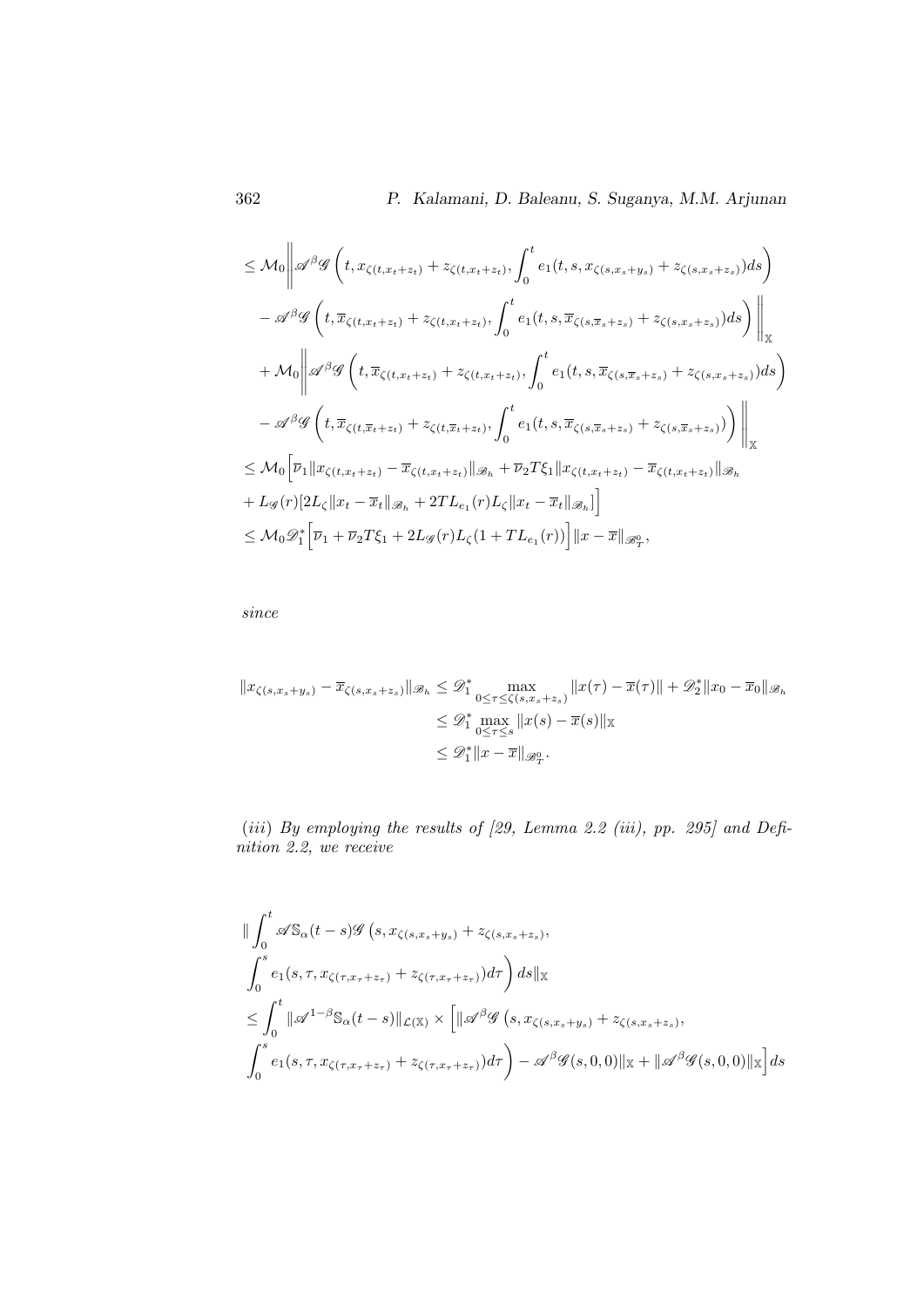$$
\leq \int_{0}^{t} \left\| \left\{ \alpha \int_{0}^{\infty} \theta \xi_{\alpha}(\theta)(t-s)^{\alpha-1} \mathcal{A}^{1-\beta} \mathbb{T}((t-s)^{\alpha} \theta) d\theta \right\} \right\|_{\mathcal{L}(\mathbb{X})}
$$
  
\n
$$
\left[ \overline{\nu}_{1} \| x_{\zeta(s,x_{s}+y_{s})} + z_{\zeta(s,x_{s}+z_{s})} \| \mathcal{B}_{h} + \overline{\nu}_{2} \right\| \int_{0}^{s} e_{1}(s,
$$
  
\n
$$
\tau, x_{\zeta(\tau,x_{\tau}+z_{\tau})} + z_{\zeta(\tau,x_{\tau}+z_{\tau})}) d\tau \|_{\mathbb{X}} + \overline{\nu}_{1}^{*} \right] ds
$$
  
\n
$$
\leq \int_{0}^{t} \alpha \mathcal{M}_{1-\beta}(t-s)^{\alpha\beta-1} \left[ \int_{0}^{\infty} \theta^{\beta} \xi_{\alpha}(\theta) d\theta \right] \left[ \overline{\nu}_{1} \| x_{\zeta(s,x_{s}+y_{s})} + z_{\zeta(s,x_{s}+z_{s})} \| \mathcal{B}_{h}
$$
  
\n
$$
+ \overline{\nu}_{2} \left\| \int_{0}^{s} e_{1}(s,\tau,x_{\zeta(\tau,x_{\tau}+z_{\tau})} + z_{\zeta(\tau,x_{\tau}+z_{\tau})}) d\tau \right\|_{\mathbb{X}} + \overline{\nu}_{1}^{*} \right] ds.
$$
 (3.1)

On the other hand, from [38, Lemma 3.2], we see that

$$
\int_0^\infty \theta^{-q} \xi_\alpha(\theta) d\theta = \frac{\Gamma(1+\frac{q}{\alpha})}{\Gamma(1+q)}, \quad q \in [0,1],
$$

and

$$
\int_0^\infty \theta^\beta \xi_\alpha(\theta) d\theta = \int_0^\infty \frac{1}{\theta^{\beta\alpha}} \xi_\alpha(\theta) d\theta = \frac{\Gamma(1+\beta)}{\Gamma(1+\alpha\beta)}.
$$
 (3.2)

Then utilizing the result  $(3.2)$  in  $(3.1)$ , we get

$$
\leq \frac{\mathcal{M}_{1-\beta}\Gamma(\beta+1)T^{\alpha\beta}}{\beta\Gamma(\alpha\beta+1)} \Bigg[ \overline{\nu}_1(\mathcal{D}_1^*r+c_n) + \overline{\nu}_2 \int_0^t \Big[ ||e_1(t,s,x_{\zeta(s,x_s+y_s)} + z_{\zeta(s,x_s+z_s)})
$$
  
\n
$$
-e_1(t,s,0)||_{\mathbb{X}} + ||e_1(t,s,0)||_{\mathbb{X}} \Big] ds + \overline{\nu}_1^* \Bigg]
$$
  
\n
$$
\leq \frac{\mathcal{M}_{1-\beta}\Gamma(\beta+1)T^{\alpha\beta}}{\beta\Gamma(\alpha\beta+1)} \Big[ \overline{\nu}_1(\mathcal{D}_1^*r+c_n) + \overline{\nu}_2T \Big[ \xi_1 || x_{\zeta(t,x_t+z_t)} + z_{\zeta(t,x_t+z_t)} ||_{\mathcal{B}_h} + \xi_1^* \Big] + \overline{\nu}_1^* \Big]
$$
  
\n
$$
\leq \frac{\mathcal{M}_{1-\beta}\Gamma(\beta+1)T^{\alpha\beta}}{\beta\Gamma(\alpha\beta+1)} \Big[ \overline{\nu}_1(\mathcal{D}_1^*r+c_n) + \overline{\nu}_2T \Big[ \xi_1(\mathcal{D}_1^*r+c_n) + \xi_1^* \Big] + \overline{\nu}_1^* \Big],
$$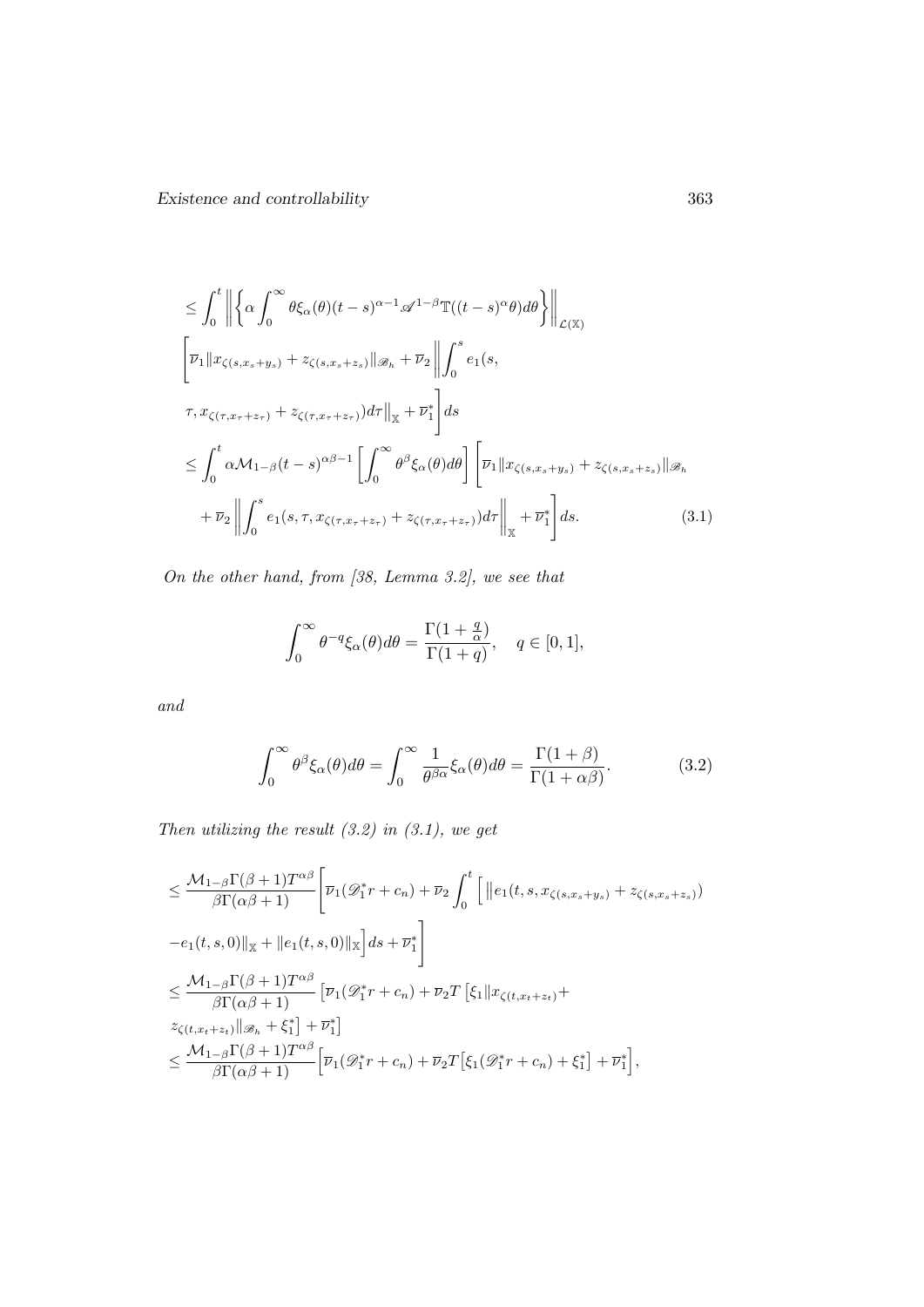and  
\n
$$
\left\| \int_{0}^{t} \mathscr{A}S_{\alpha}(t-s)\mathscr{G}(s,x_{\zeta(s,x_{s}+y_{s})}+z_{\zeta(s,x_{s}+z_{s})},
$$
\n
$$
\int_{0}^{s} e_{1}(s,\tau,x_{\zeta(\tau,x_{\tau}+z_{\tau})}+z_{\zeta(\tau,x_{\tau}+z_{\tau})})d\tau \right) ds
$$
\n
$$
-\int_{0}^{t} \mathscr{A}S_{\alpha}(t-s)\mathscr{G}(s,\overline{x}_{\zeta(s,\overline{x}_{s}+z_{s})}+z_{\zeta(s,\overline{x}_{s}+z_{s})},
$$
\n
$$
\int_{0}^{s} e_{1}(s,\tau,\overline{x}_{\zeta(\tau,\overline{x}_{\tau}+z_{\tau})}+z_{\zeta(t,\overline{x}_{t}+z_{t})})d\tau \right) ds \Big\|_{\mathbb{X}}
$$
\n
$$
\leq \int_{0}^{t} \left\| \mathscr{A}^{1-\beta}S_{\alpha}(t-s) \right\|_{\mathcal{L}(\mathbb{X})}
$$
\n
$$
\times \left[ \left\| \mathscr{A}^{\beta}\mathscr{G}(s,x_{\zeta(s,x_{s}+y_{s})}+z_{\zeta(s,x_{s}+z_{s})},\int_{0}^{s} e_{1}(s,\tau,x_{\zeta(\tau,x_{\tau}+z_{\tau})}+z_{\zeta(\tau,x_{\tau}+z_{\tau})})d\tau \right) \right.
$$
\n
$$
- \mathscr{A}^{\beta}\mathscr{G}(s,\overline{x}_{\zeta(s,x_{s}+z_{s})}+z_{\zeta(s,x_{s}+z_{s})},\int_{0}^{s} e_{1}(s,\tau,\overline{x}_{\zeta(\tau,x_{\tau}+z_{\tau})}+z_{\zeta(\tau,x_{\tau}+z_{\tau})})d\tau \right)
$$
\n
$$
- \mathscr{A}^{\beta}\mathscr{G}(s,\overline{x}_{\zeta(s,x_{s}+z_{s})}+z_{\zeta(s,x_{s}+z_{s})},\int_{0}^{s} e_{1}(s,\tau,\overline{x}_{\zeta(\tau,x_{\tau}+z_{\tau})}+z_{\zeta(\tau,x_{\tau}+z_{\tau})})d\tau \right)
$$
\n
$$
- \mathscr{A
$$

$$
\| - \mathbb{T}_{\alpha}(t) \mathscr{G}(0, \varsigma, 0) \|_{\mathbb{X}} = \left\| \left\{ \int_0^{\infty} \xi_{\alpha}(\theta) \mathbb{T}(t^{\alpha} \theta) d\theta \right\} \mathscr{G}(0, \varsigma, 0) \right\|_{\mathbb{X}}
$$
  
\n
$$
= \mathcal{M} \| (\mathscr{A}) \|^{-\beta} \| (\mathscr{A})^{\beta} \mathscr{G}(0, \varsigma, 0) \|_{\mathbb{X}}
$$
  
\n
$$
\leq \mathcal{M} \mathcal{M}_0 \left[ \overline{\nu}_1 \| \varsigma \|_{\mathscr{B}_h} + \overline{\nu}_1^* \right].
$$

(v)

$$
\left\| \int_0^t \mathbb{S}_{\alpha}(t-s) \mathscr{F}(s, x_{\zeta(s,x_s+y_s)} + z_{\zeta(s,x_s+z_s)},
$$
  

$$
\int_0^s e_2(s, \tau, x_{\zeta(\tau,x_\tau+z_\tau)} + z_{\zeta(\tau,x_\tau+z_\tau)}) d\tau \right) ds \right\|_{\mathbb{X}}
$$
  

$$
\leq \int_0^t \left\| \left\{ \alpha \int_0^\infty \theta \xi_{\alpha}(\theta)(t-s)^{\alpha-1} \mathbb{T}((t-s)^\alpha \theta) d\theta \right\} \right\|_{\mathcal{L}(\mathbb{X})}
$$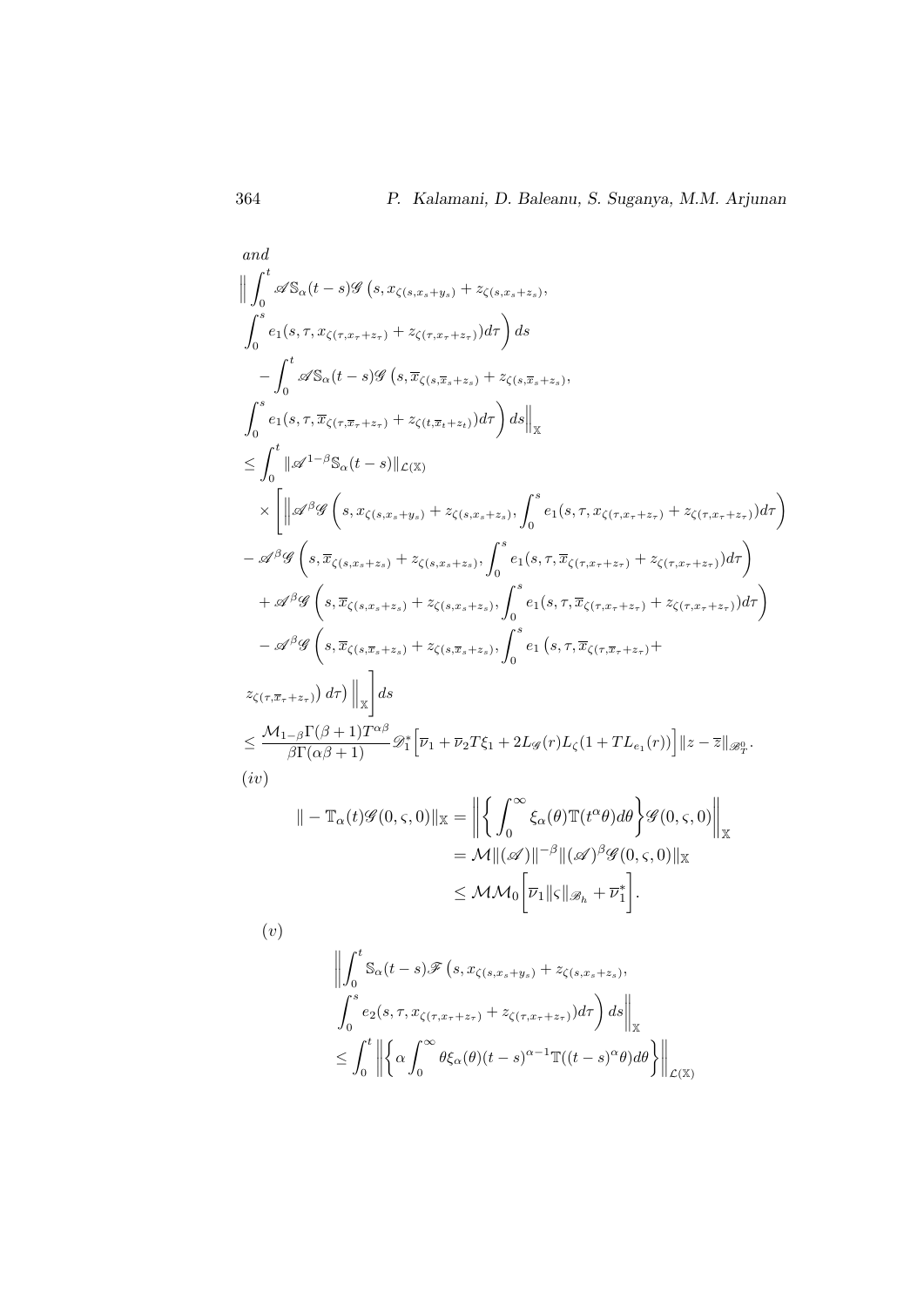$$
\times \left[ \|\mathcal{F}\left(s, x_{\zeta(s,x_s+y_s)} + z_{\zeta(s,x_s+z_s)}, \int_0^s e_2(s, \tau, x_{\zeta(\tau,x+\tau+1)} + z_{\zeta(\tau,x+\tau+2)} ) d\tau \right) \right]
$$
  
\n
$$
- \mathcal{F}(s, 0, 0) \|_{\mathbb{X}} + \|\mathcal{F}(s, 0, 0) \|_{\mathbb{X}} \Big] ds
$$
  
\n
$$
\leq \frac{MT^{\alpha}}{\alpha \Gamma(\alpha)} \Big[ \nu_1 \|x_{\zeta(t,x_t+z_t)} + z_{\zeta(t,x_t+z_t)} \|_{\mathscr{B}_h}
$$
  
\n
$$
+ \nu_2 \Big\| \int_0^t e_2(t, s, x_{\zeta(s,x_s+y_s)} + z_{\zeta(s,x_s+z_s)}) ds \Big\|_{\mathbb{X}} + \nu_1^* \Big]
$$
  
\n
$$
\leq \frac{MT^{\alpha}}{\Gamma(\alpha+1)} \Big[ \nu_1 (\mathscr{D}_1^* r + c_n) + \nu_2 \int_0^t \Big[ \|e_2(t, s, x_{\zeta(s,x_s+y_s)} + z_{\zeta(s,x_s+z_s)}) - e_2(t, s, 0) \|_{\mathbb{X}} \Big]
$$
  
\n
$$
+ \|e_2(t, s, 0) \|_{\mathbb{X}} \Big] ds + \nu_1^* \Big]
$$
  
\n
$$
\leq \frac{MT^{\alpha}}{\Gamma(\alpha+1)} \Big[ \nu_1 (\mathscr{D}_1^* r + c_n) + \nu_2 T [\xi_2 \| x_{\zeta(t,x_t+z_t)} + z_{\zeta(t,x_t+z_t)} \|_{\mathscr{B}_h} + \xi_2^* \Big] + \nu_1^* \Big]
$$
  
\n
$$
\leq \frac{MT^{\alpha}}{\Gamma(\alpha+1)} \Big[ \nu_1 (\mathscr{D}_1^* r + c_n) + \nu_2 T [\xi_2 (\mathscr{D}_1^* r + c_n) + \xi_2^*] + \nu_1^* \Big],
$$

and

$$
\left\| \int_{0}^{t} \mathbb{S}_{\alpha}(t-s) \mathscr{F}\left(s, x_{\zeta(s,x_{s}+y_{s})}+z_{\zeta(s,x_{s}+z_{s})}, \int_{0}^{s} e_{2}(s,\tau, x_{\zeta(\tau,x_{\tau}+z_{\tau})}+z_{\zeta(\tau,x_{\tau}+z_{\tau})}) d\tau \right) ds \right\|_{\mathbb{X}} \n- \int_{0}^{t} \mathbb{S}_{\alpha}(t-s) \mathscr{F}\left(s, \overline{x}_{\zeta(s,\overline{x}_{s}+z_{s})}+z_{\zeta(s,\overline{x}_{s}+z_{s})}, \int_{0}^{s} e_{2}(s,\tau, \overline{x}_{\zeta(\tau,\overline{x}_{\tau}+z_{\tau})}+z_{\zeta(\tau,\overline{x}_{\tau}+z_{\tau})}) d\tau \right) ds \right\|_{\mathbb{X}} \n\leq \int_{0}^{t} \left\| \left\{ \alpha \int_{0}^{\infty} \theta \xi_{\alpha}(\theta)(t-s)^{\alpha-1} \mathbb{T}((t-s)^{\alpha}\theta) d\theta \right\} \right\|_{\mathcal{L}(\mathbb{X})} \n\times \left\| \mathscr{F}\left(s, x_{\zeta(s,x_{s}+y_{s})}+z_{\zeta(s,x_{s}+z_{s})}, \int_{0}^{s} e_{2}(s,\tau, x_{\zeta(\tau,x_{\tau}+z_{\tau})}+z_{\zeta(\tau,x_{\tau}+z_{\tau})}) d\tau \right) \right. \n- \mathscr{F}\left(s, \overline{x}_{\zeta(s,x_{s}+z_{s})}+z_{\zeta(s,x_{s}+z_{s})}, \int_{0}^{s} e_{2}(s,\tau, \overline{x}_{\zeta(\tau,x_{\tau}+z_{\tau})}+z_{\zeta(\tau,x_{\tau}+z_{\tau})}) d\tau \right) \n+ \mathscr{F}\left(s, \overline{x}_{\zeta(s,x_{s}+z_{s})}+z_{\zeta(s,x_{s}+z_{s})}, \int_{0}^{s} e_{2}(s,\tau, \overline{x}_{\zeta(\tau,x_{\tau}+z_{\tau})}+z_{\zeta(\tau,x_{\tau}+z_{\tau})}) d\tau \right) \right\|_{\mathbb{X}} ds
$$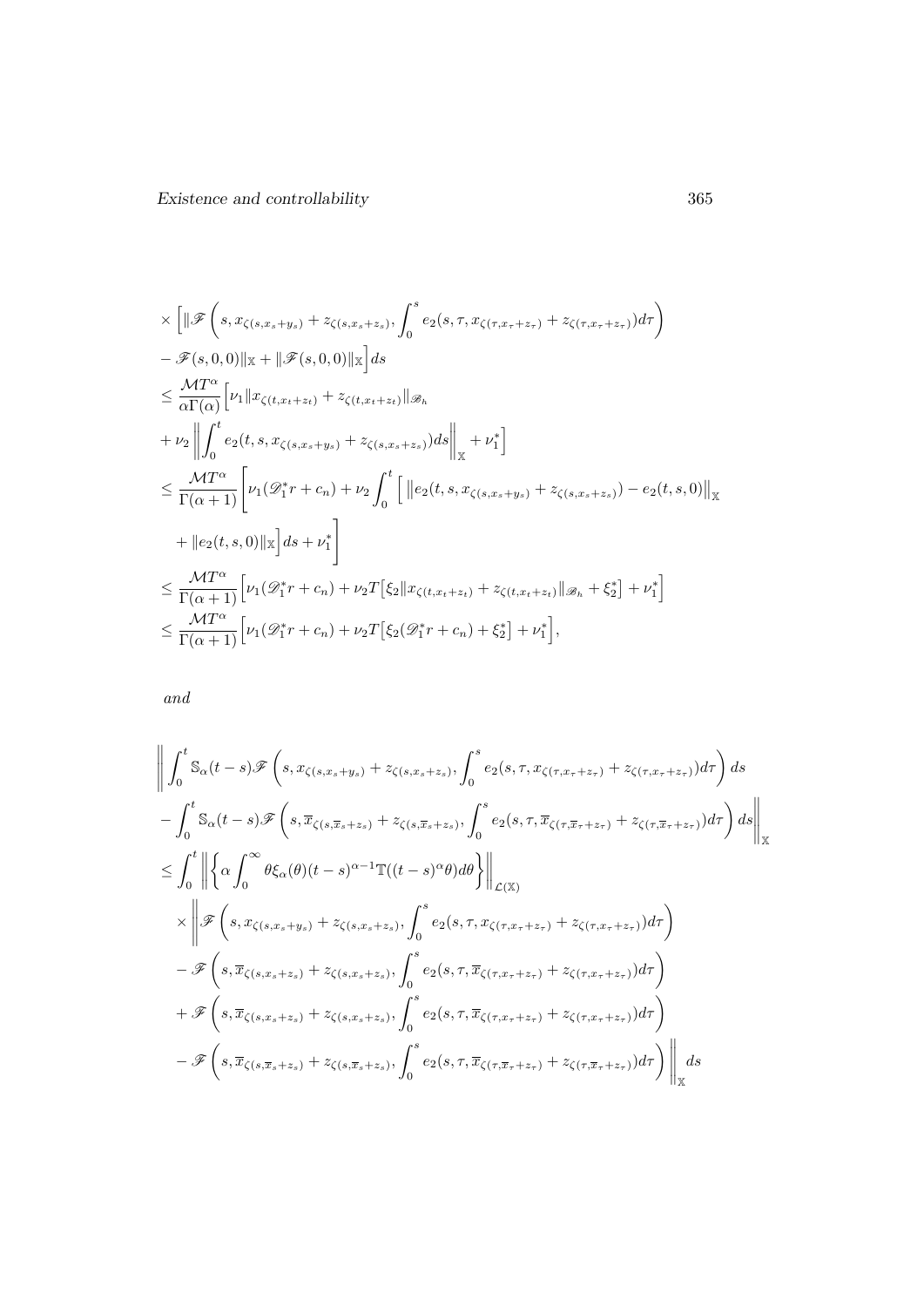$$
\leq \frac{\mathcal{M}T^{\alpha}}{\Gamma(\alpha+1)} \Bigg[ \nu_1 \|x_{\zeta(t,x_t+z_t)} - \overline{x}_{\zeta(t,x_t+z_t)}\|_{\mathcal{B}_h} + \nu_2
$$
  
\n
$$
\cdot \Bigg\| \int_0^t e_2(t,s,x_{\zeta(s,x_s+y_s)} + z_{\zeta(s,x_s+z_s)}) ds - \int_0^t e_2(t,s,\overline{x}_{\zeta(s,x_s+z_s)} + z_{\zeta(s,x_s+z_s)}) ds \Bigg\|_X
$$
  
\n
$$
+ L_{\mathscr{F}}(r) \Big( 2|\zeta(t,x_t+z_t) - \zeta(t,\overline{x}_t+z_t)| + 2TL_{e_2}(r)|\zeta(t,x_t+z_t) - \zeta(t,\overline{x}_t+z_t)| \Big) \Bigg]
$$
  
\n
$$
\leq \frac{\mathcal{M}T^{\alpha}}{\Gamma(\alpha+1)} \mathscr{D}_1^* \Big[ \nu_1 + \nu_2 T\xi_2 + 2L_{\mathscr{F}}(r)L_{\zeta}(1+TL_{e_2}(r)) \Big] \|x - \overline{x}\|_{\mathcal{B}_T^0}.
$$

$$
(vi)
$$

$$
\left\| \int_{0}^{t} \mathbb{S}_{\alpha}(t-s) \int_{0}^{s} e_{3}(s, \tau, x_{\zeta(\tau, x_{\tau}+z_{\tau})}+z_{\zeta(\tau, x_{\tau}+z_{\tau})}) d\tau ds \right\|_{\mathbb{X}}
$$
  
\n
$$
\leq \int_{0}^{t} \left\| \left\{ \alpha \int_{0}^{\infty} \theta \xi_{\alpha}(\theta)(t-s)^{\alpha-1} \mathbb{T}((t-s)^{\alpha}\theta) d\theta \right\} \right\|_{\mathcal{L}(\mathbb{X})} \cdot \left\| e_{3}(s, \tau, x_{\zeta(\tau, x_{\tau}+z_{\tau})}+z_{\zeta(\tau, x_{\tau}+z_{\tau})}) d\tau \right\|_{\mathbb{X}} ds
$$
  
\n
$$
\leq \frac{MT^{\alpha}}{\Gamma(\alpha+1)} \int_{0}^{t} \left[ \left\| e_{3}(t, s, x_{\zeta(s, x_{s}+y_{s})}+z_{\zeta(s, x_{s}+z_{s})})-e_{3}(t, s, 0) \right\|_{\mathbb{X}} + \left\| e_{3}(t, s, 0) \right\|_{\mathbb{X}} \right] ds
$$
  
\n
$$
\leq \frac{MT^{\alpha+1}}{\Gamma(\alpha+1)} \left[ \xi_{3} \| x_{\zeta(t, x_{t}+z_{t})}+z_{\zeta(t, x_{t}+z_{t})} \|_{\mathscr{B}_{h}} + \xi_{3}^{*} \right]
$$
  
\n
$$
\leq \frac{MT^{\alpha+1}}{\Gamma(\alpha+1)} \left[ \xi_{3}(\mathscr{D}_{1}^{*}r + c_{n}) + \xi_{3}^{*} \right],
$$

and

$$
\left\| \int_{0}^{t} \mathbb{S}_{\alpha}(t-s) \int_{0}^{s} e_{3}(s,\tau,x_{\zeta(\tau,x_{\tau}+z_{\tau})}+z_{\zeta(\tau,x_{\tau}+z_{\tau})})d\tau ds \right\|_{\mathbb{X}} - \int_{0}^{t} \mathbb{S}_{\alpha}(t-s) \int_{0}^{s} e_{3}(s,\tau,\overline{x}_{\zeta(\tau,\overline{x}_{\tau}+z_{\tau})}+z_{\zeta(\tau,\overline{x}_{\tau}+z_{\tau})})d\tau ds \right\|_{\mathbb{X}} \leq \int_{0}^{t} \left\| \left\{ \alpha \int_{0}^{\infty} \theta \xi_{\alpha}(\theta)(t-s)^{\alpha-1} \mathbb{T}((t-s)^{\alpha}\theta) d\theta \right\} \right\|_{\mathcal{L}(\mathbb{X})} \cdot \int_{0}^{s} \left\| e_{3}(s,\tau,x_{\zeta(\tau,x_{\tau}+z_{\tau})}+z_{\zeta(\tau,x_{\tau}+z_{\tau})}) \right\|
$$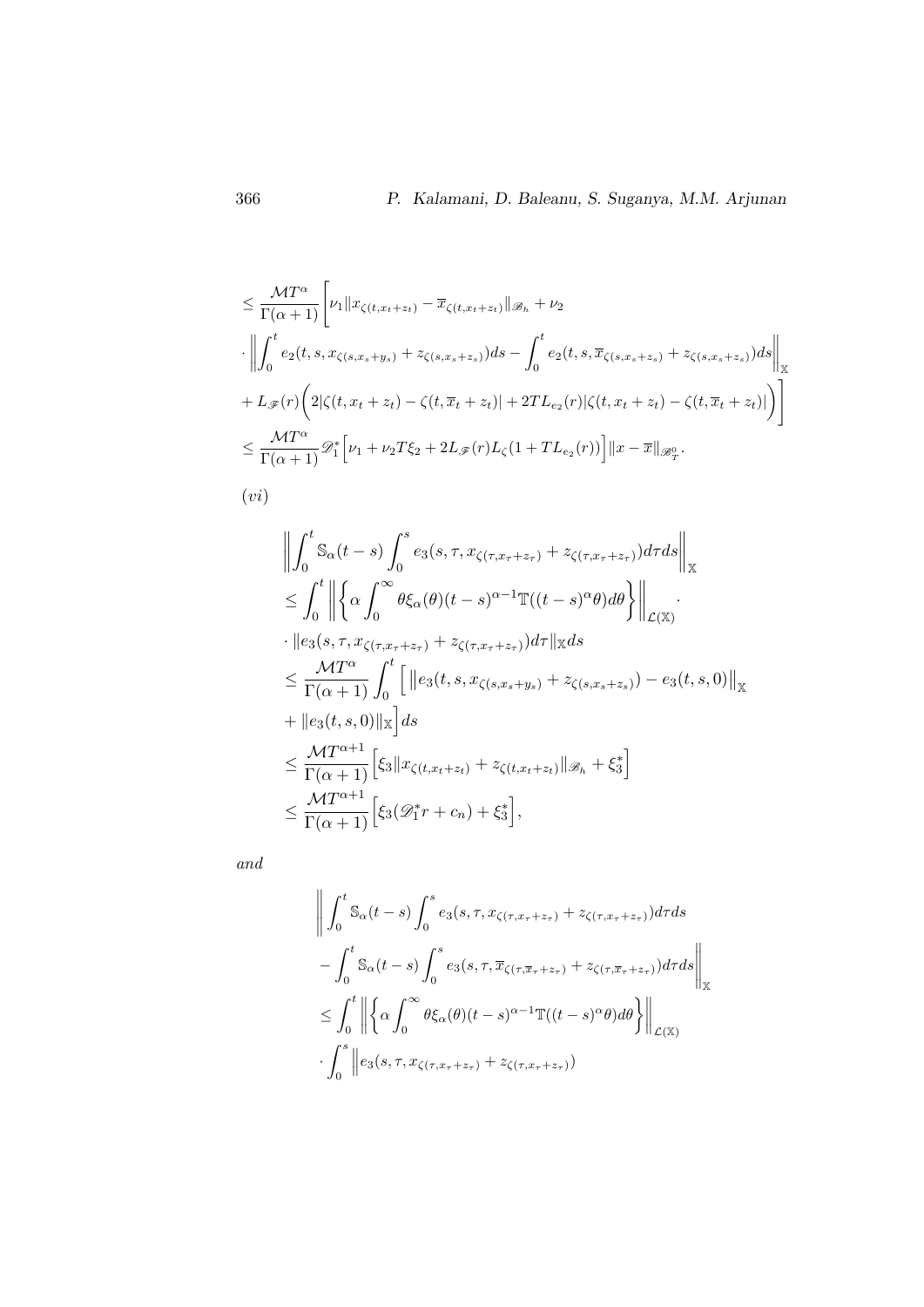Existence and controllability 367

$$
-e_3(s, \tau, \overline{x}_{\zeta(\tau, x_\tau + z_\tau)} + z_{\zeta(\tau, x_\tau + z_\tau)}) + e_3(s, \tau, \overline{x}_{\zeta(\tau, x_\tau + z_\tau)} + z_{\zeta(\tau, x_\tau + z_\tau)})
$$
  

$$
-e_3(s, \tau, \overline{x}_{\zeta(\tau, \overline{x}_\tau + z_\tau)} + z_{\zeta(\tau, \overline{x}_\tau + z_\tau)}) \Big\|_{\mathbb{X}} d\tau ds
$$
  

$$
\leq \frac{\mathcal{M}T^{\alpha+1}}{\Gamma(\alpha+1)} \mathscr{D}_1^* [\xi_3 + 2L_{e_3}(r)L_{\zeta}] \|x - \overline{x}\|_{\mathscr{B}_T^0}.
$$

At first, we show that  $\overline{\Upsilon}: B_r(0, \mathcal{B}_T^0) \to B_r(0, \mathcal{B}_T^0)$ . For any  $x(\cdot) \in \mathcal{B}_T^0$ , by take on Remark 3.1, we sustain

$$
\begin{split}\n&\|(\overline{\Upsilon}x)(t)\|_{\mathbb{X}} \leq \mathcal{MM}_0\big[\overline{\nu}_1\|\varsigma\|_{\mathscr{B}_h} + \overline{\nu}_1^*\big] \\
&+ \Big[(\overline{\nu}_1 + \overline{\nu}_2 T\xi_1)\left(\mathcal{M}_0 + \frac{\mathcal{M}_{1-\beta}\Gamma(\beta+1)T^{\alpha\beta}}{\beta\Gamma(\alpha\beta+1)}\right) + \frac{\mathcal{M}T^{\alpha}}{\Gamma(\alpha+1)}(\nu_1 + \nu_2 T\xi_2) \\
&+ \frac{\mathcal{M}T^{\alpha+1}}{\Gamma(\alpha+1)}\xi_3\Big](\mathscr{D}_1^*r + c_n) + \mathcal{M}_0\overline{\nu}_1^* + \mathcal{M}_0\overline{\nu}_2 T\xi_1^* + \frac{\mathcal{M}_{1-\beta}\Gamma(\beta+1)T^{\alpha\beta}}{\beta\Gamma(\alpha\beta+1)}(\overline{\nu}_2 T\xi_1^* + \overline{\nu}_1^*) \\
&+ \frac{\mathcal{M}T^{\alpha}}{\Gamma(\alpha+1)}(\nu_2 T\xi_2^* + \nu_1^*) + \frac{\mathcal{M}T^{\alpha+1}}{\Gamma(\alpha+1)}\xi_3^* \\
&\leq r.\n\end{split}
$$

As a consequence,  $\overline{\Upsilon}: B_r(0, \mathscr{B}_T^0) \to B_r(0, \mathscr{B}_T^0)$ . At long last, we demonstrate that  $\overline{\Upsilon}$  is a contraction on  $B_r(0, \mathscr{B}_T^0)$ . If  $x, \overline{x} \in B_r(0, \mathscr{B}_T^0)$ , from Remark 3.1, we support

$$
\begin{split}\n\|(\overline{\Upsilon}x)(t) - (\overline{\Upsilon}\overline{x})(t)\|_{\mathbb{X}} &\leq \mathscr{D}_{1}^{*}\left[\left(\overline{\nu}_{1} + \overline{\nu}_{2}T\xi_{1} + 2L_{\mathscr{G}}(r)L_{\zeta}(1+TL_{e_{1}}(r))\right)\right. \\
\left(\mathcal{M}_{0} + \frac{\mathcal{M}_{1-\beta}\Gamma(\beta+1)T^{\alpha\beta}}{\beta\Gamma(\alpha\beta+1)}\right) + \frac{\mathcal{M}T^{\alpha}}{\Gamma(\alpha+1)}\left(\nu_{1} + \nu_{2}T\xi_{2} + 2L_{\mathscr{F}}(r)L_{\zeta}(1+TL_{e_{2}}(r))\right) \\
&\quad + \frac{\mathcal{M}T^{\alpha+1}}{\Gamma(\alpha+1)}[\xi_{3} + 2L_{\zeta}L_{e_{3}}(r)]\right] \|x - \overline{x}\|_{\mathscr{B}_{T}^{0}} &\leq \Lambda^{*} \|x - \overline{x}\|_{\mathscr{B}_{T}^{0}}.\n\end{split}
$$

From the assumption (H6) and in the perspective of the contraction mapping principle, we understand that  $\overline{\Upsilon}$  includes a unique fixed point  $u \in \mathscr{B}_{\Upsilon}^0$ which is a mild solution of the model (1.1)-(1.2) on  $(-\infty, T]$ . The proof is now completed.  $\Box$ 

## 4 Controllability Results

In this section, we present and prove that the controllability of the fol-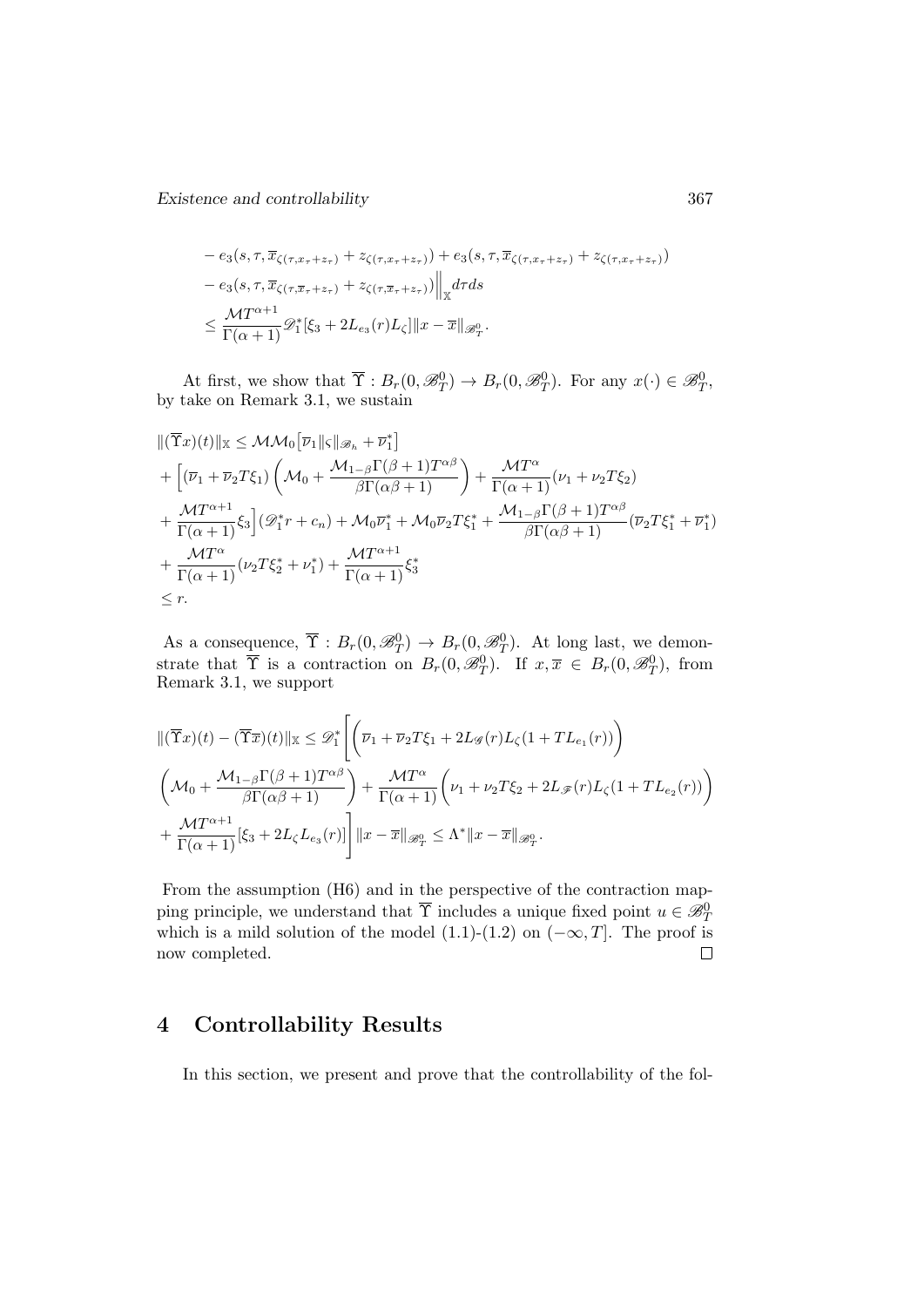lowing model

$$
{}^{C}D_{t}^{\alpha}\left[u(t)-\mathscr{G}\left(t,u_{\zeta(t,u_{t})},\int_{0}^{t}e_{1}(t,s,u_{\zeta(s,u_{s})})ds\right)\right]
$$

$$
=\mathscr{A}u(t)+\mathscr{F}\left(t,u_{\zeta(t,u_{t})},\int_{0}^{t}e_{2}(t,s,u_{\zeta(s,u_{s})})ds\right)
$$

$$
+\int_{0}^{t}e_{3}(t,s,u_{\zeta(s,u_{s})})ds+Cv(t), \quad t\in\mathscr{I}, \tag{4.1}
$$

$$
u_{0}=\varsigma(t)\in\mathscr{B}_{h}, \quad t\in(-\infty,0], \tag{4.2}
$$

where  $\mathcal C$  is a bounded linear operator from a Banach space  $U$  into  $\mathbb X$ ; the control function  $v(\cdot) \in L^2(\mathscr{I}, U)$ , a Banach space of admissible control functions. The rest of the functions are same as defined in  $(1.1)-(1.2)$ .

**Definition 3.** [34, Definition 4.1] A function  $u$  :  $(-\infty, T]$  → X is called a mild solution of the model  $(4.1)-(4.2)$  if  $v \in L^2(\mathscr{I},U)$ ,  $u_0 = \varsigma \in \mathscr{B}_h$ , and for each  $s \in [0, t)$  the function  $\mathscr{A}S_{\alpha}(t-s)\mathscr{G}\left(t, u_{\zeta(t,u_t)},\right)^t$  $\int_0^t e_1(t,s,u_{\zeta(s,u_s)})ds\bigg)$ is integrable and the following integral equation

$$
u(t) = \begin{cases} \mathbb{T}_{\alpha}(t)[\varsigma(0) - \mathcal{G}(0,\varsigma(0),0)] + \mathcal{G}\left(t, u_{\zeta(t,u_t)}, \int_0^t e_1(t,s, u_{\zeta(s,u_s)})ds\right) \\ + \int_0^t \mathcal{A}S_{\alpha}(t-s)\mathcal{G}\left(s, u_{\zeta(s,u_s)}, \int_0^s e_1(s,\tau, u_{\zeta(\tau,u_\tau)})d\tau\right)ds \\ + \int_0^t S_{\alpha}(t-s)\mathcal{F}\left(s, u_{\zeta(s,u_s)}, \int_0^s e_2(s,\tau, u_{\zeta(\tau,u_\tau)})d\tau\right)ds \\ + \int_0^t S_{\alpha}(t-s)\int_0^s e_3(s,\tau, u_{\zeta(\tau,u_\tau)})d\tau ds \\ + \int_0^t S_{\alpha}(t-s)\mathcal{C}v(s)ds, t \in \mathcal{I}.\end{cases}
$$

is satisfied.

**Definition 4.** The system  $(4.1)-(4.2)$  is said to be controllable on  $\mathcal{I}$ , iff for every  $u_0 = \varsigma \in \mathscr{B}_h, u_1 \in \mathbb{X}$ , there exists a control  $v \in L^2(\mathscr{I}, U)$  such that the mild solution  $u(\cdot)$  of  $(4.1)-(4.2)$  fulfills  $u(T) = u_1$ .

For the study of the structure  $(4.1)-(4.2)$ , we report the further right after hypotheses: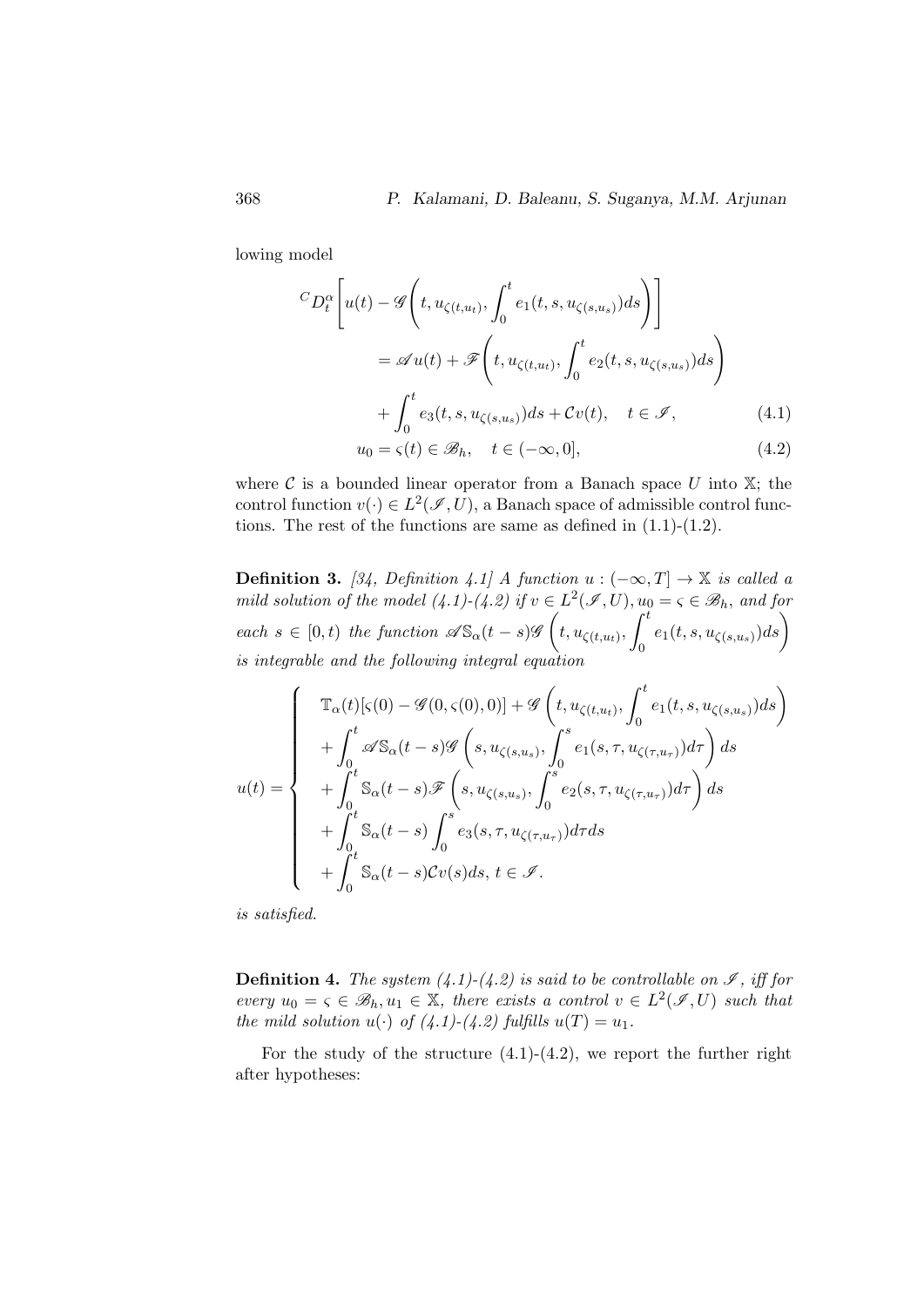(H7) The linear operator  $C: L^2(\mathscr{I},U) \to L^1(\mathscr{I},U)$  is bounded, W:  $L^2(\mathscr{I},U) \to \mathbb{X}$  defined by

$$
Wv = \int_0^T (T - s) \mathbb{S}_{\alpha} (T - s) Bv(s) ds
$$

has an inverse operator  $W^{-1}$  which takes values in  $L^2(\mathscr{I}, U)/$  Ker W, where the kernel space of W is defined by Ker  $W = \{u \in L^2(\mathscr{I},U) :$  $Wu = 0$  and there exist two positive constants  $\widetilde{M}_1, \widetilde{M}_2 > 0$  such that  $\|\mathcal{C}\| \le \widetilde{M}_1$  and  $\|W^{-1}\| \le \widetilde{M}_2$ .

(H6)<sup>∗</sup> The following inequalities holds:  $(i)$  Let

$$
\mathcal{MM}_0[\overline{\nu}_1 \| \varsigma \|_{\mathscr{B}_h} + \overline{\nu}_1^*] + [\mathcal{M}_0 \overline{\nu}_1 + \mathcal{M}_0 \overline{\nu}_2 T \xi_1 + \frac{\mathcal{M}_{1-\beta} \Gamma(\beta + 1) T^{\alpha \beta}}{\beta \Gamma(\alpha \beta + 1)} \cdot \frac{\mathcal{M} T^{\alpha}}{\Gamma(\alpha + 1)} + \frac{\mathcal{M} T^{\alpha}}{\Gamma(\alpha + 1)} (\nu_1 + \nu_2 T \xi_2) + \frac{\mathcal{M} T^{\alpha + 1}}{\Gamma(\alpha + 1)} \xi_3] (\mathscr{D}_1^* r + c_n) + \mathcal{M}_0 \overline{\nu}_1^* + \mathcal{M}_0 \overline{\nu}_2 T \xi_1^* + \frac{\mathcal{M}_{1-\beta} \Gamma(\beta + 1) T^{\alpha \beta}}{\beta \Gamma(\alpha \beta + 1)} (\overline{\nu}_2 T \xi_1^* + \overline{\nu}_1^*) + \frac{\mathcal{M} T^{\alpha}}{\Gamma(\alpha + 1)} (\nu_2 T \xi_2^* + \nu_1^*) + \frac{\mathcal{M} T^{\alpha + 1}}{\Gamma(\alpha + 1)} \xi_3^* + \frac{\mathcal{M} T^{\alpha}}{\Gamma(\alpha + 1)} B_0 \le r,
$$

for some  $r > 0$ .  $(ii)$  Let

$$
\Lambda^{**} = \mathscr{D}_1^* \left( 1 + \frac{\mathcal{M}\widetilde{M}_1 \widetilde{\mathcal{M}}_2 T^{\alpha}}{\Gamma(\alpha + 1)} \right) \left[ (\overline{\nu}_1 + \overline{\nu}_2 T \xi_1 + 2L_{\mathscr{G}}(r) L_{\zeta} (1 + TL_{e_1}(r))) \right] \times \left( \mathcal{M}_0 + \frac{\mathcal{M}_{1-\beta} \Gamma(\beta + 1) T^{\alpha \beta}}{\beta \Gamma(\alpha \beta + 1)} \right) + \frac{\mathcal{M} T^{\alpha}}{\Gamma(\alpha + 1)} (\nu_1 + \nu_2 T \xi_2) + 2L_{\mathscr{F}}(r) L_{\zeta} (1 + TL_{e_2}(r))) + \frac{\mathcal{M} T^{\alpha + 1}}{\Gamma(\alpha + 1)} [\xi_3 + 2L_{\zeta} L_{e_3}(r)] \right] < 1
$$

be such that  $0 \leq \Lambda^{**} < 1$ .

**Theorem 2.** Expect that the hypotheses  $(H1)-(H5)$ ,  $(H7)$  and  $(H6)^*$  are fulfilled, then the model  $(4.1)-(4.2)$  is controllable in  $\mathcal{I}$ .

*Proof.* Using the theory, for an arbitrary function  $u(\cdot)$ , choose the control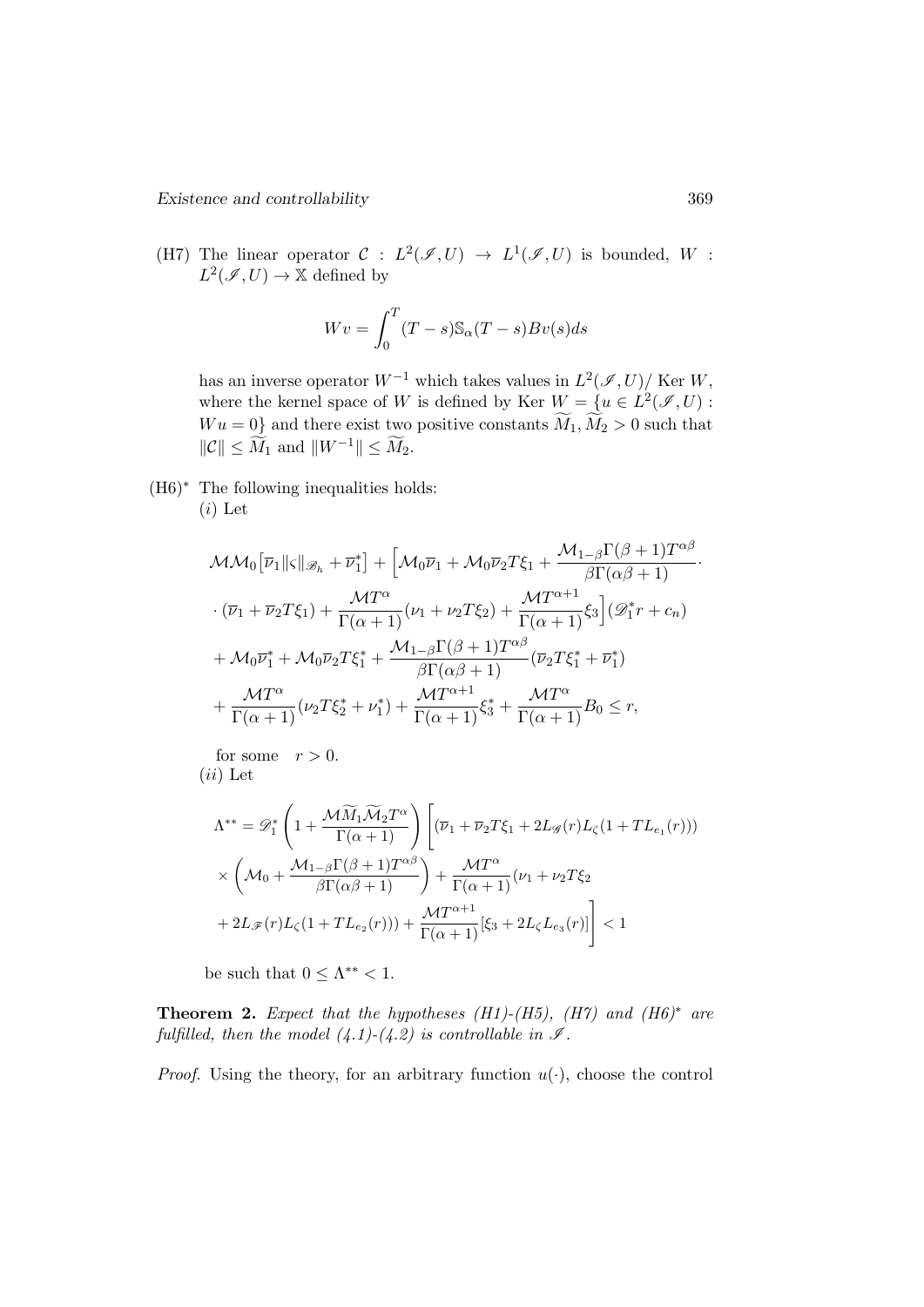function as follows:

$$
v_u(t) = W^{-1} \left[ u_1 - \mathbb{T}_{\alpha}(T) [\varsigma(0) - \mathcal{G}(0, \varsigma(0), 0)] - \mathcal{G} \left( T, u_{\varrho(T, u_T)}, \int_0^T e_1(T, s, u_{\zeta(s, u_s)}) ds \right) - \int_0^T \mathcal{A} \mathbb{S}_{\alpha}(T - s) \mathcal{G} \left( s, u_{\zeta(s, u_s)}, \int_0^s e_1(s, \tau, u_{\zeta(\tau, u_T)}) d\tau \right) ds - \int_0^T \mathbb{S}_{\alpha}(T - s) \mathcal{F} \left( s, u_{\zeta(s, u_s)}, \int_0^s e_2(s, \tau, u_{\zeta(\tau, u_T)}) d\tau \right) ds \quad (4.3)
$$

$$
- \int_0^T \mathbb{S}_{\alpha}(T - s) \left( \int_0^s e_3(s, \tau, u_{\zeta(\tau, u_T)}) d\tau \right) ds \right] (t).
$$

Presently, we determine the operator  $\Upsilon_1 : \mathscr{B}_T \to \mathscr{B}_T$  by

$$
(\Upsilon_1 u)(t) = \begin{cases} \mathbb{T}_{\alpha}(t)[\varsigma(0) - \mathcal{G}(0,\varsigma(0),0)] + \mathcal{G}\left(t, u_{\zeta(t,u_t)}, \int_0^t e_1(t,s, u_{\zeta(s,u_s)})ds\right) \\ + \int_0^t \mathcal{A} \mathbb{S}_{\alpha}(t-s) \mathcal{G}\left(s, u_{\zeta(s,u_s)}, \int_0^s e_1(s,\tau, u_{\zeta(\tau,u_\tau)})d\tau\right) ds \\ + \int_0^t \mathbb{S}_{\alpha}(t-s) \mathcal{F}\left(s, u_{\zeta(s,u_s)}, \int_0^s e_2(s,\tau, u_{\zeta(\tau,u_\tau)})d\tau\right) ds \\ + \int_0^t \mathbb{S}_{\alpha}(t-s) \left(\int_0^s e_3(s,\tau, u_{\zeta(\tau,u_\tau)})d\tau\right) ds \\ + \int_0^t \mathbb{S}_{\alpha}(t-s) \mathcal{C}v_x(s)ds, \end{cases}
$$

for  $t \in \mathscr{I}$ .

Notice that the control  $(4.3)$  transfers the framework  $(4.1)-(1.2)$  from the initial state  $\varsigma$  to the last state  $u_T$  gave that the operator  $\Upsilon_1$  has a fixed point. To affirm the exact controllability results, it is sufficient to exhibit that the operator  $\Upsilon_1$  has a fixed point on  $\mathscr{B}_T.$ 

By employing same techniques as in Theorem 3.1, We delimit the oper-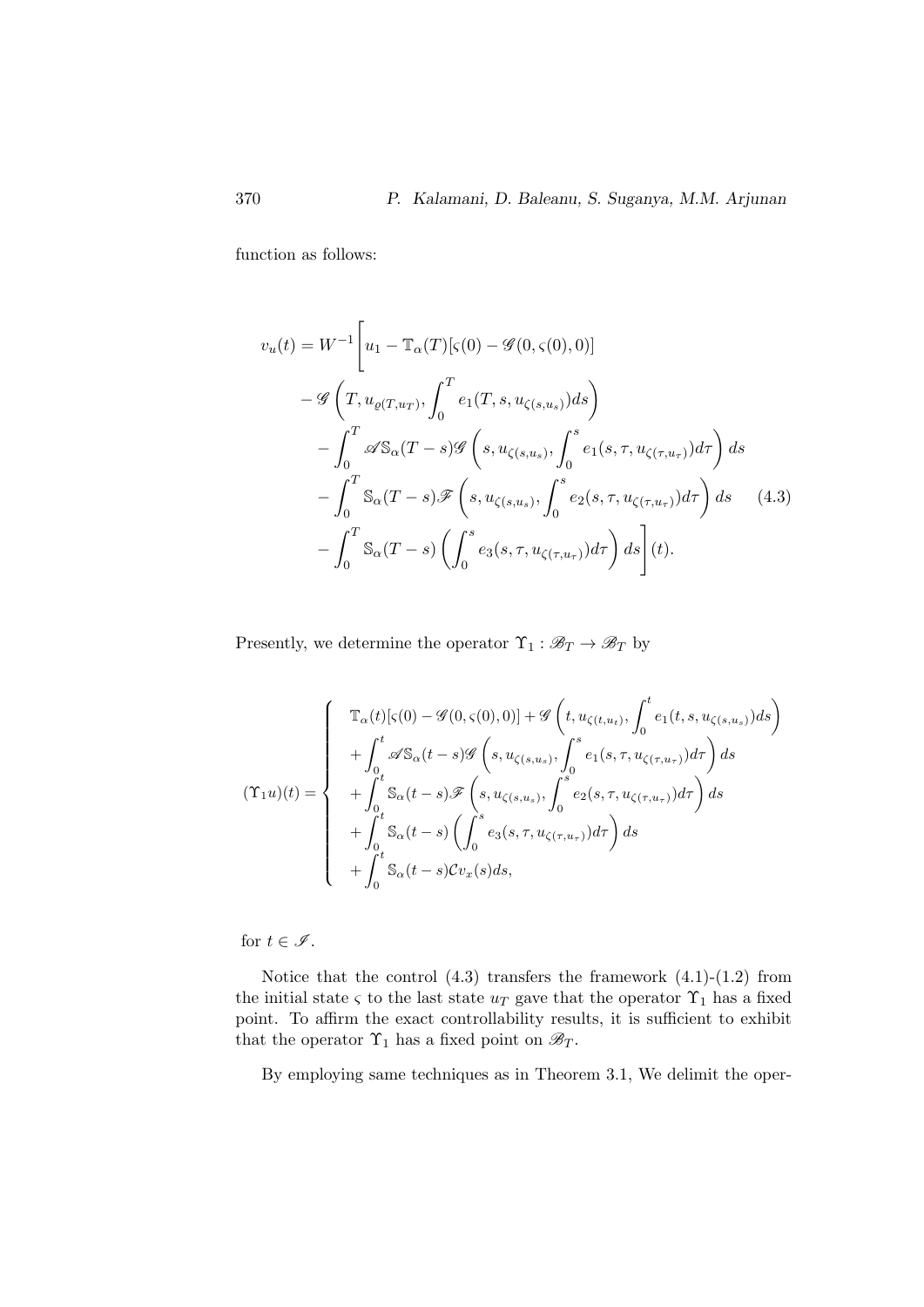Existence and controllability 371

ator  $\overline{\Upsilon}_1 : \mathcal{B}_T^0 \to \mathcal{B}_T^0$  by

$$
(\overline{\Upsilon}_{1}x)(t) = \begin{cases}\n-\mathbb{T}_{\alpha}(t)\mathscr{G}(0,\varsigma,0) + \mathscr{G}(t,x_{\zeta(t,x_{t}+z_{t})} + z_{\zeta(t,x_{t}+z_{t})}, \\
\int_{0}^{t} e_{1}(t,s,x_{\zeta(s,x_{s}+y_{s})} + z_{\zeta(s,x_{s}+z_{s})})ds \\
+\int_{0}^{t} \mathscr{A}S_{\alpha}(t-s)\mathscr{G}(s,x_{\zeta(s,x_{s}+y_{s})} + z_{\zeta(s,x_{s}+z_{s})}, \\
\int_{0}^{s} e_{1}(s,\tau,x_{\zeta(\tau,x_{\tau}+z_{\tau})} + z_{\zeta(\tau,x_{\tau}+z_{\tau})})d\tau\right)ds \\
+\int_{0}^{t} S_{\alpha}(t-s)\mathscr{F}(s,x_{\zeta(s,x_{s}+y_{s})} + z_{\zeta(s,x_{s}+z_{s})}, \\
\int_{0}^{s} e_{2}(s,\tau,x_{\zeta(\tau,x_{\tau}+z_{\tau})} + z_{\zeta(\tau,x_{\tau}+z_{\tau})})d\tau\right)ds \\
+\int_{0}^{t} S_{\alpha}(t-s)\left[\mathcal{C}v_{x+z}(s) + \int_{0}^{s} e_{3}(s,\tau,x_{\zeta(\tau,x_{\tau}+z_{\tau})})d\tau\right]ds.\n\end{cases}
$$

By utilizing (4.3), we define the control function  $v_{x+z}$  straightly. It is vindicated that the operator  $\Upsilon_1$  has a fixed point if and only if  $\Upsilon_1$  has a fixed point.

For the convenience of concerns, we consider

$$
\begin{split}\n||\mathcal{C}v_{x+z}(s)|| &\leq \widetilde{\mathcal{M}}_1 \widetilde{\mathcal{M}}_2 \Bigg[ \|u_1\| + \mathcal{M} \big[ \| \varsigma(0) \| + \mathcal{M}_0(\overline{\nu}_1 \| \varsigma \|_{\mathcal{B}_h} + \overline{\nu}_1^*) \big] \\
&+ \Big[ (\overline{\nu}_1 + \overline{\nu}_2 T \xi_1) \left( \mathcal{M}_0 + \frac{\mathcal{M}_{1-\beta} \Gamma(\beta + 1) T^{\alpha \beta}}{\beta \Gamma(\alpha \beta + 1)} \right) \\
&+ \frac{\mathcal{M} T^{\alpha}}{\Gamma(\alpha + 1)} (\nu_1 + \nu_2 T \xi_2) + \frac{\mathcal{M} T^{\alpha + 1}}{\Gamma(\alpha + 1)} \xi_3 \Big] (\mathcal{D}_1^* r + c_n) + \mathcal{M}_0(\overline{\nu}_1^* + \overline{\nu}_2 T \xi_1^*) \\
&+ \frac{\mathcal{M}_{1-\beta} \Gamma(\beta + 1) T^{\alpha \beta}}{\beta \Gamma(\alpha \beta + 1)} (\overline{\nu}_2 T \xi_1^* + \overline{\nu}_1^*) + \frac{\mathcal{M} T^{\alpha}}{\Gamma(\alpha + 1)} (\nu_2 T \xi_2^* + \nu_1^* + T \xi_3^*) \Bigg] = B_0, \n\end{split}
$$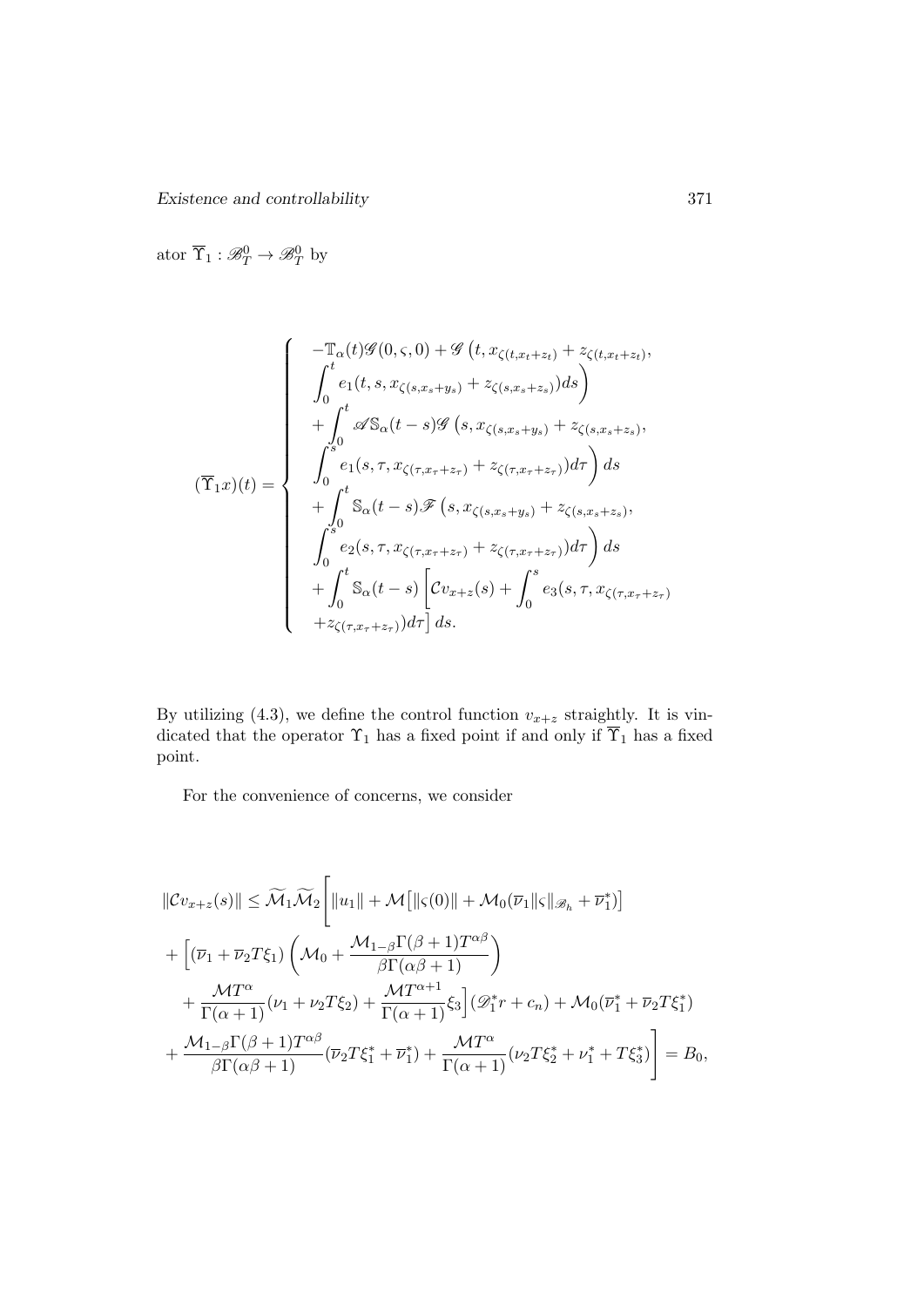and

$$
\|Cv_{x+z}(s) - Cv_{\overline{x}+z}(s)\| \leq \widetilde{\mathcal{M}}_1 \widetilde{\mathcal{M}}_2 \mathcal{D}_1^*
$$
  

$$
\left[ \left(\overline{\nu}_1 + \overline{\nu}_2 T \xi_1 + 2L_{\mathscr{G}}(r) L_{\zeta}(1 + TL_{e_1}(r)) \right) \left(\mathcal{M}_0 + \frac{\mathcal{M}_{1-\beta} \Gamma(\beta + 1) T^{\alpha \beta}}{\beta \Gamma(\alpha \beta + 1)}\right) + \frac{\mathcal{M} T^{\alpha}}{\Gamma(\alpha + 1)} \left(\nu_1 + \nu_2 T \xi_2 + 2L_{\mathscr{F}}(r) L_{\zeta}(1 + TL_{e_2}(r))\right) + \frac{\mathcal{M} T^{\alpha + 1}}{\Gamma(\alpha + 1)} \left(\xi_3 + 2L_{\zeta} L_{e_3}(r)\right) \right] \|x - \overline{x}\|_{\mathscr{B}_T^0}.
$$

Further, thinking as in Theorem 3.1 along with Remark 3.1, we receive

$$
\begin{split}\n&\|(\overline{\Upsilon}_{1}x)(t)\|_{\mathbb{X}} \leq \mathcal{MM}_{0}\big[\overline{\nu}_{1}\|_{S}\|_{\mathscr{B}_{h}} + \overline{\nu}_{1}^{*}\big] \\
&+ \Big[\mathcal{M}_{0}\overline{\nu}_{1} + \mathcal{M}_{0}\overline{\nu}_{2}T\xi_{1} + \frac{\mathcal{M}_{1-\beta}\Gamma(\beta+1)T^{\alpha\beta}}{\beta\Gamma(\alpha\beta+1)}(\overline{\nu}_{1} + \overline{\nu}_{2}T\xi_{1}) \\
&+ \frac{\mathcal{M}T^{\alpha}}{\Gamma(\alpha+1)}(\nu_{1} + \nu_{2}T\xi_{2}) + \frac{\mathcal{M}T^{\alpha+1}}{\Gamma(\alpha+1)}\xi_{3}\big] (\mathscr{D}_{1}^{*}r + c_{n}) + \mathcal{M}_{0}\overline{\nu}_{1}^{*} + \mathcal{M}_{0}\overline{\nu}_{2}T\xi_{1}^{*} \\
&+ \frac{\mathcal{M}_{1-\beta}\Gamma(\beta+1)T^{\alpha\beta}}{\beta\Gamma(\alpha\beta+1)}(\overline{\nu}_{2}T\xi_{1}^{*} + \overline{\nu}_{1}^{*}) + \frac{\mathcal{M}T^{\alpha}}{\Gamma(\alpha+1)}(\nu_{2}T\xi_{2}^{*} + \nu_{1}^{*}) + \frac{\mathcal{M}T^{\alpha+1}}{\Gamma(\alpha+1)}\xi_{3}^{*} \\
&+ \frac{\mathcal{M}T^{\alpha}}{\Gamma(\alpha+1)}B_{0} \\
&\leq r.\n\end{split}
$$

From this, we observe that  $\overline{\Upsilon}_1$  maps the ball  $B_r(0, \mathcal{B}_T^0)$  into itself. Finally, we demonstrate that  $\overline{\Upsilon}_1$  is contraction on  $B_r(0, \mathscr{B}_T^0)$ . Due to this, let us take  $x, \overline{x} \in B_r(0, \mathcal{B}_T^0)$ , then from Remark 3.1, we receive

$$
\begin{split}\n\|(\overline{\Upsilon}_{1}x)(t) - (\overline{\Upsilon}_{1}\overline{x})(t)\| &\leq \mathscr{D}_{1}^{*}\left(1 + \frac{\mathcal{M}\widetilde{M}_{1}\widetilde{\mathcal{M}}_{2}T^{\alpha}}{\Gamma(\alpha+1)}\right). \\
&\cdot \left[\left(\overline{\nu}_{1} + \overline{\nu}_{2}T\xi_{1} + 2L_{\mathscr{G}}(r)L_{\zeta}(1+TL_{e_{1}}(r))\right)\left(\mathcal{M}_{0} + \frac{\mathcal{M}_{1-\beta}\Gamma(\beta+1)T^{\alpha\beta}}{\beta\Gamma(\alpha\beta+1)}\right) \right. \\
&\quad + \frac{\mathcal{M}T^{\alpha}}{\Gamma(\alpha+1)}\left(\nu_{1} + \nu_{2}T\xi_{2} + 2L_{\mathscr{F}}(r)L_{\zeta}(1+TL_{e_{2}}(r))\right) \\
&\quad + \frac{\mathcal{M}T^{\alpha+1}}{\Gamma(\alpha+1)}[\xi_{3} + 2L_{\zeta}L_{e_{3}}(r)]\right] \|x - \overline{x}\|_{\mathscr{B}_{T}^{0}} \\
&\leq \Lambda^{**} \|x - \overline{x}\|_{\mathscr{B}_{T}^{0}}.\n\end{split}
$$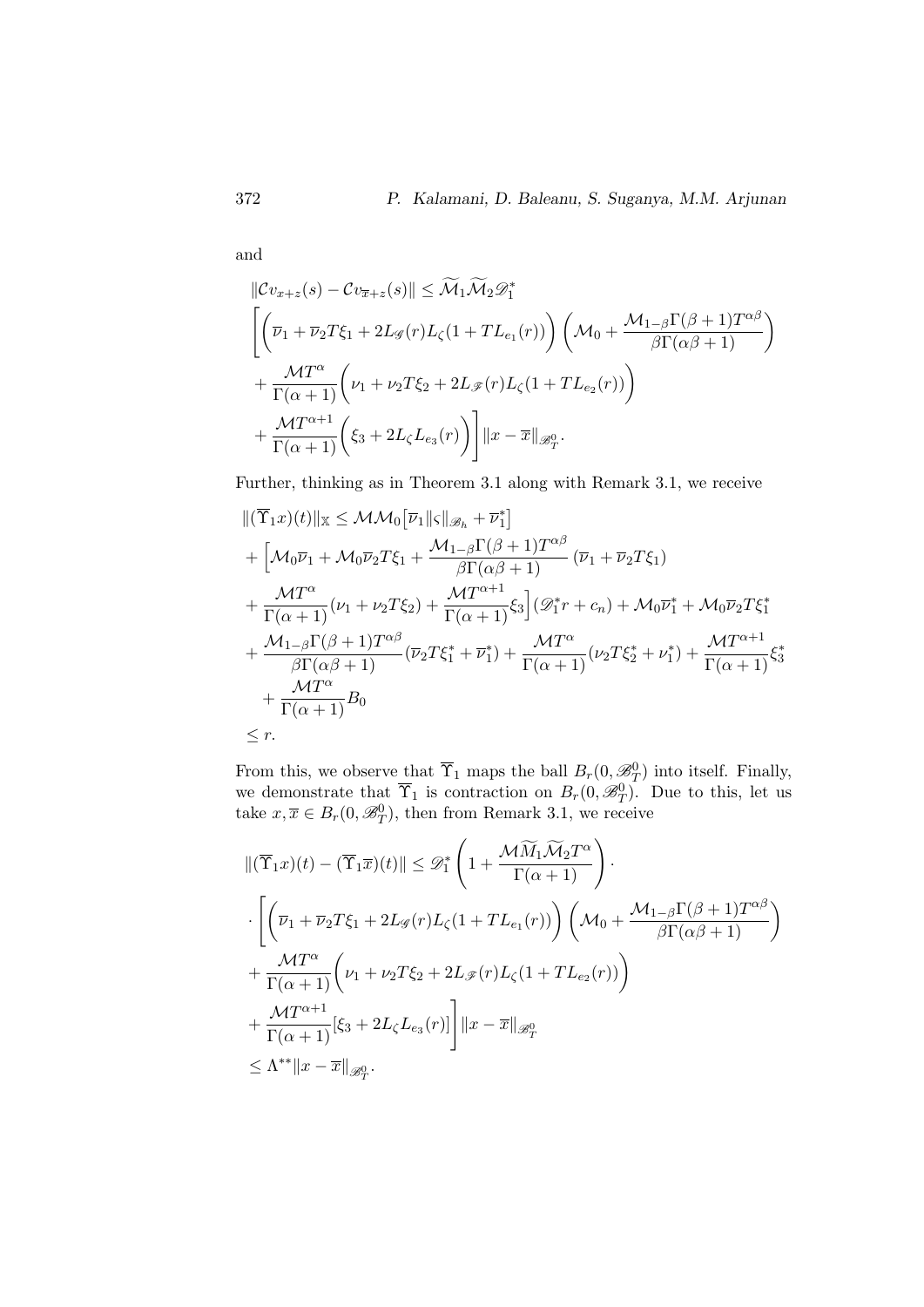The verification is very much alike to the Theorem 3.1, so we bypass it. From the assumption (H6)<sup>∗</sup> and in the perspective of the contraction mapping principle, we understand that  $\overline{\Upsilon}_1$  includes a unique fixed point  $x \in \mathscr{B}_T^0$  which is a mild solution of the structure  $(4.1)-(4.2)$  on  $(-\infty,T]$ .

#### 5 Application

#### Example 5.1:

To exemplify our theoretical results, we treat the FNIDS with SDD of the model

$$
{}^{C}D_t^{\alpha}\Big[u(t,\xi) - g\Big(t, u(t-\sigma(u(t,0)),\xi), \int_0^t \eta_1(t,s,u(s-\sigma(u(s,0)),\xi))ds\Big)\Big]
$$
  
= 
$$
\frac{\partial^2}{\partial \xi^2}u(t,\xi) + f\Big(t, u(t-\sigma(u(t,0)),\xi), \int_0^t \eta_2(t,s,u(s-\sigma(u(s,0)),\xi))ds\Big)
$$

$$
+\int_0^t \eta_3(t, s, u(s - \sigma(u(s, 0)), \xi)) ds, \ t \in \mathcal{I} = [0, T], \ \xi \in [0, \pi], \tag{5.1}
$$

$$
u(t,0) = u(t,\pi) = 0, \quad t \in \mathcal{I},
$$
\n(5.2)

$$
u(\theta,\xi) = \varsigma(\theta,\xi), \quad \theta \in (-\infty,0], \quad \xi \in [0,\pi], \tag{5.3}
$$

where  ${}^{C}D_t^{\alpha}$  is Caputo's fractional derivative of order  $0 < \alpha < 1; \varsigma(\theta, \xi)$  is continuous and  $\sigma \in C(\mathbb{R}, \mathscr{I}), \varsigma \in \mathscr{B}_h$ . We consider  $\mathbb{X} = L^2[0, \pi]$  with the norm  $|\cdot|_{L^2}$  and determine the operator  $\mathscr{A}: D(\mathscr{A}) \subset \mathbb{X} \to \mathbb{X}$  by  $\mathscr{A}w = w''$ with the domain

 $D(\mathscr{A}) = \{w \in \mathbb{X} : w, w' \text{ are absolutely continuous, } w'' \in \mathbb{X}, w(0) = w(\pi) = 0\}.$ 

Then

$$
\mathscr{A}w = \sum_{n=1}^{\infty} n^2 \langle w, w_n \rangle w_n, \quad w \in D(\mathscr{A}),
$$

in which  $w_n(s) = \sqrt{\frac{2}{\pi}}$  $\frac{2}{\pi}$  sin(*ns*),  $n = 1, 2, \ldots$ , is that the orthogonal set of eigenvectors of  $\mathscr A$ . It is long acquainted that  $\mathscr A$  c<sub>0</sub> semigroup  $(\mathbb{T}(t))_{t\geq0}$  in X and is come up with by

$$
\mathbb{T}(t)w = \sum_{n=1}^{\infty} e^{-n^2 t} \langle w, w_n \rangle w_n, \quad \text{for all} \quad w \in \mathbb{X}, \quad \text{and every} \quad t > 0.
$$

For each  $w \in \mathbb{X}$ ,

$$
\mathscr{A}^{\frac{-1}{2}}w = \sum_{n=1}^{\infty} \left(\frac{1}{n}\right)(w, w_n)w_n
$$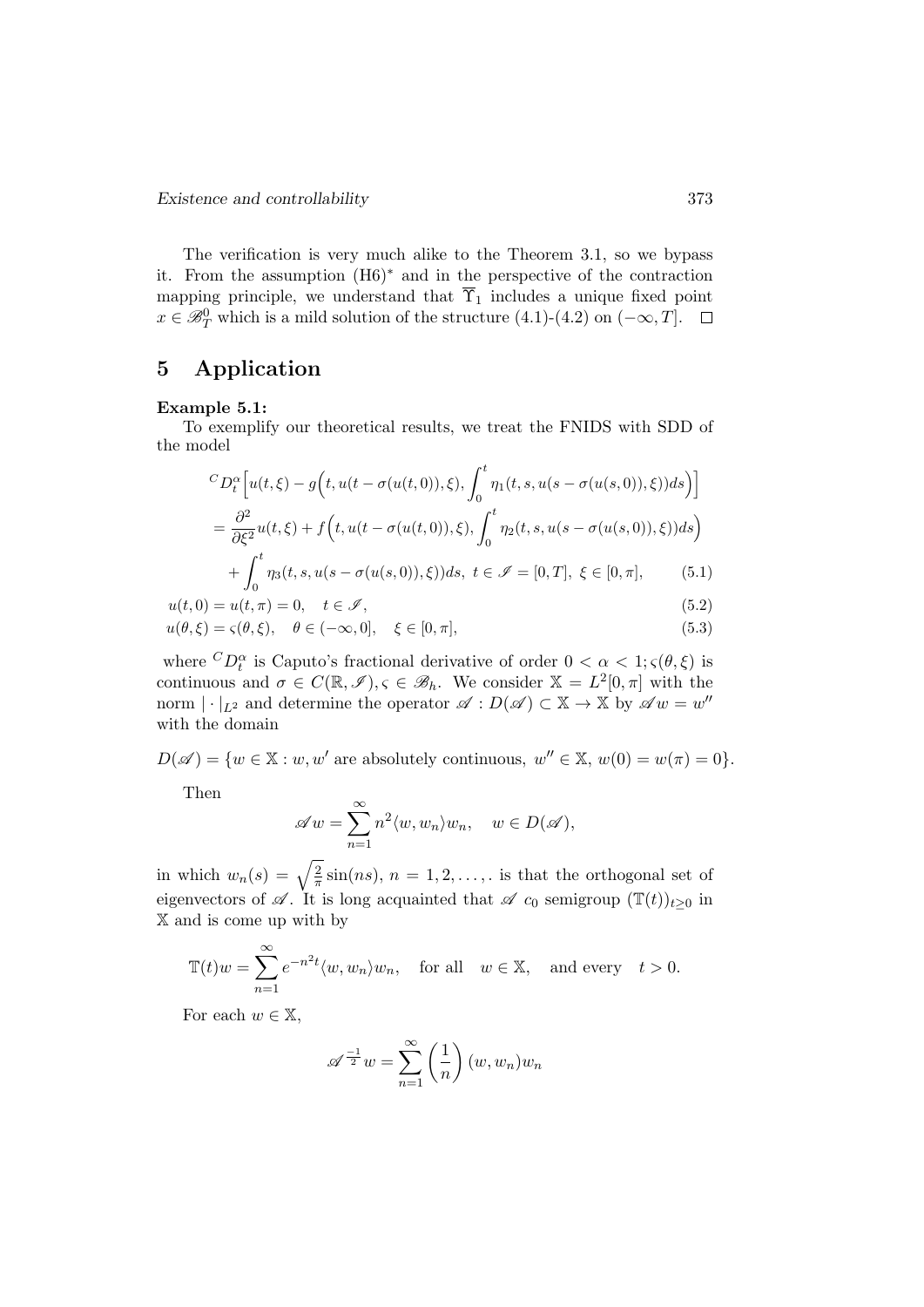374 P. Kalamani, D. Baleanu, S. Suganya, M.M. Arjunan

and  $\|\mathscr{A}^{-1}\| = 1$ . The operator  $\mathscr{A}^{\frac{1}{2}}$  is given by  $\mathscr{A}^{\frac{1}{2}}w = \sum_{n=1}^{\infty}$  $n=1$  $n(w, w_n)$  $w_n$  on the space  $D(\mathscr{A}^{\frac{1}{2}}) = \{w(\cdot) \in \mathbb{X} : \sum_{n=1}^{\infty} \mathbb{X} \}$  $n=1$  $n(w, w_n)w_n \in \mathbb{X}$ .

For phase space, we select  $h = e^{2s}$ ,  $s < 0$ , then  $l = \int_0^0$  $-\infty$  $h(s)ds=\frac{1}{2}$  $\frac{1}{2} < \infty$ , for  $t \leq 0$  and determine

$$
\|\varsigma\|_{\mathscr{B}_h} = \int_{-\infty}^0 h(s) \sup_{\theta \in [s,0]} \|\varsigma(\theta)\|_{L^2} ds.
$$

Hence, for  $(t, \varsigma) \in [0, b] \times \mathscr{B}_h$ , where  $\varsigma(\theta)(x) = \varsigma(\theta, x)$ ,  $(\theta, x) \in (-\infty, 0] \times$  $[0, \pi]$ . Set

$$
x(t)(\xi) = u(t,\xi), \quad t \in \mathcal{I}, \quad \xi \in [0,\pi],
$$
  

$$
\mathcal{G}(t,\varsigma,x)(\xi) = g\left(t,\varsigma(0,\xi), \int_0^t \eta(t,s,\varsigma(0,\xi))ds\right), \quad t \in \mathcal{I}, \quad \xi \in [0,\pi],
$$

$$
\mathscr{F}(t,\varsigma,x)(\xi) = f\left(t,\varsigma(0,\xi), \int_0^t \eta(t,s,\varsigma(0,\xi))ds\right), \ t \in \mathscr{I}, \ \xi \in [0,\pi],
$$
  

$$
e_i(t,s,\varsigma)(\xi) = \eta_i(t,s,\varsigma(0,\xi)), i = 1,2,3;
$$
  

$$
\varrho(t,\varsigma) = t - \sigma(\varsigma(0,0)).
$$

Consequently, with the above decisions, the framework  $(5.1)-(5.3)$  can be composed to the theoretical model  $(1.1)-(1.2)$ . If suppose that  $(H1)-(H6)$ are fulfilled, then from Banach contraction principle, the system (5.1)-(5.3) has a unique mild solution on  $(-\infty, T]$ .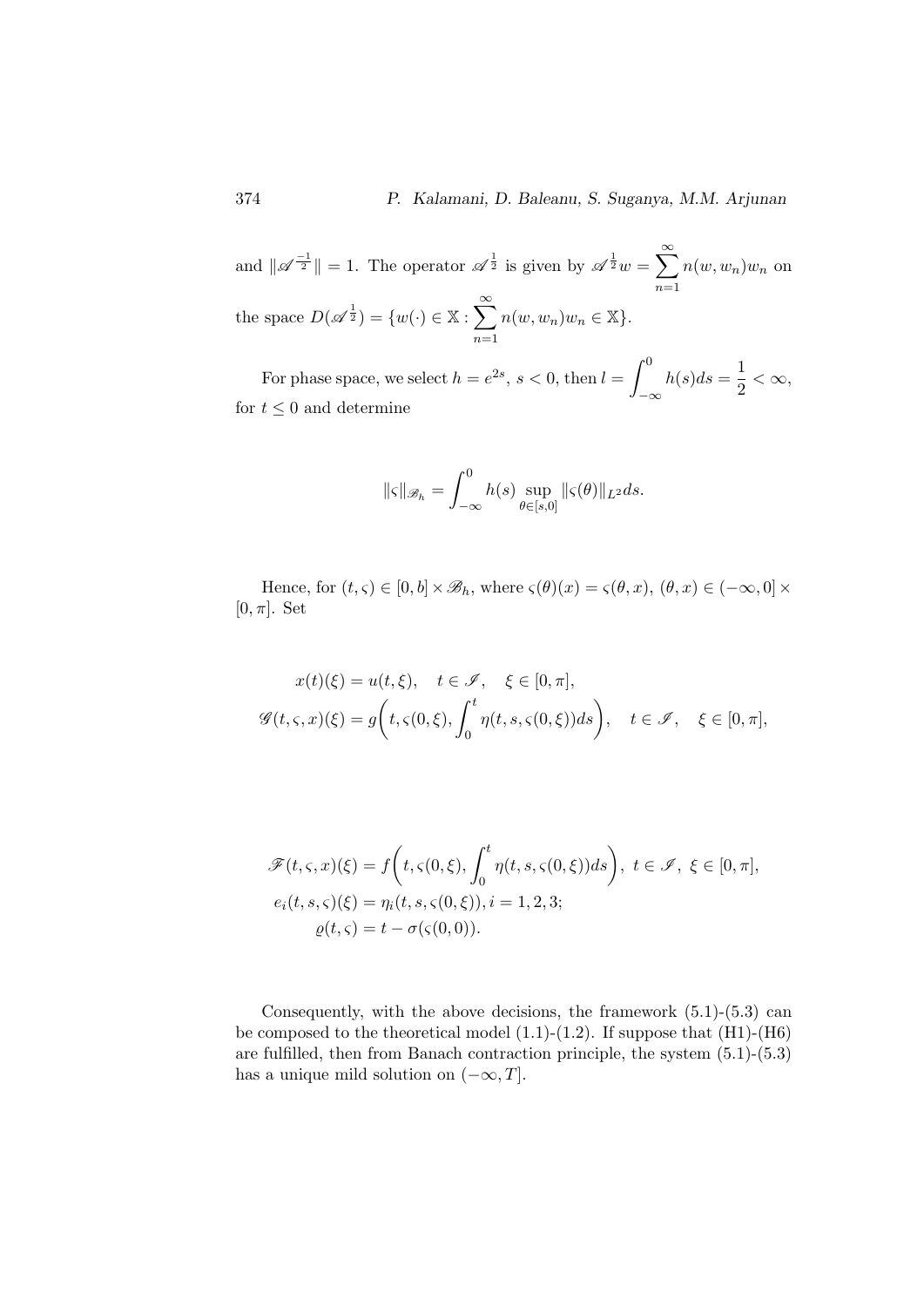Example 5.2: Now, let as consider the FNIDS with SDD of the problem

$$
{}^{C}D_{t}^{\alpha}\left[v(t,x)-\left\{\int_{-\infty}^{t}e^{2(s-t)}\frac{v(s-\varrho_{1}(s)\varrho_{2}(\|v(s)\|),x)}{49}ds\right.\right.+\int_{0}^{t}\sin(t-s)\int_{-\infty}^{s}e^{2(\tau-s)}\frac{v(\tau-\varrho_{1}(\tau)\varrho_{2}(\|v(\tau)\|),x)}{36}d\tau ds\right\}\right]=\frac{\partial^{2}}{\partial x^{2}}v(t,x)+\int_{-\infty}^{t}e^{2(s-t)}\frac{v(s-\varrho_{1}(s)\varrho_{2}(\|v(s)\|),x)}{9}ds+\int_{0}^{t}\sin(t-s)\int_{-\infty}^{s}e^{2(\tau-s)}\frac{v(\tau-\varrho_{1}(\tau)\varrho_{2}(\|v(\tau)\|),x)}{25}d\tau ds+\int_{0}^{t}\sin(t-s)\int_{-\infty}^{s}e^{2(\tau-s)}\frac{v(\tau-\varrho_{1}(\tau)\varrho_{2}(\|v(\tau)\|),x)}{16}d\tau ds,
$$
(5.4)

$$
v(t,0) = 0 = v(t,\pi), \quad t \in [0,T],
$$
\n(5.5)

$$
v(t, x) = \varsigma(t, x), \quad t \le 0, \quad x \in [0, \pi], \tag{5.6}
$$

In perspective of Example 5.1, we set

$$
v(t)(x) = v(t, x), \quad \rho(t, \varsigma) = \rho_1(t)\rho_2(||\varsigma(0)||),
$$

we utilize

$$
\mathcal{G}(t,\varsigma,\mathcal{H}\varsigma)(x) = \int_{-\infty}^{0} e^{2(s)} \frac{\varsigma}{49} ds + (\mathcal{H}\varsigma)(x),
$$

$$
\mathcal{F}(t,\varsigma,\overline{\mathcal{H}}\varsigma)(x) = \int_{-\infty}^{0} e^{2(s)} \frac{\varsigma}{9} ds + (\overline{\mathcal{H}}\varsigma)(x),
$$

$$
\int_{0}^{t} e_3(t,s,\varsigma)(x) ds = \int_{0}^{t} \sin(t-s) \int_{-\infty}^{0} e^{2(\tau)} \frac{\varsigma}{16} d\tau ds,
$$

where

$$
(\mathcal{H}\varsigma)(x) = \int_0^t \sin(t-s) \int_{-\infty}^0 e^{2(\tau)} \frac{\varsigma}{36} d\tau ds,
$$
  

$$
(\overline{\mathcal{H}}\varsigma)(x) = \int_0^t \sin(t-s) \int_{-\infty}^0 e^{2(\tau)} \frac{\varsigma}{25} d\tau ds,
$$

then using these configurations, the system (5.4)-(5.6) is generally composed in the abstract type of issue  $(1.1)$ -  $(1.2)$ .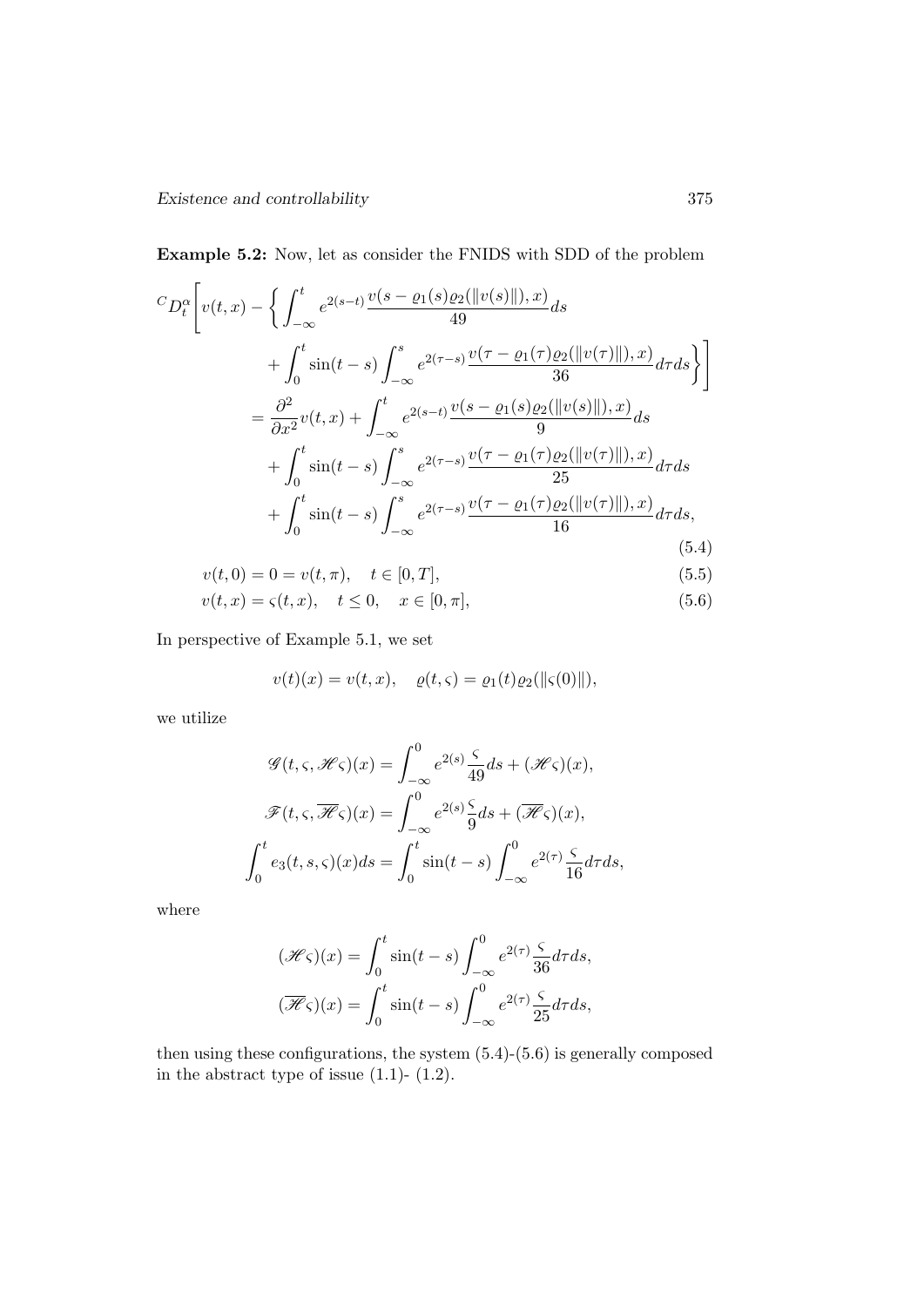To treat this system we have a tendency to assume that  $\varrho_i : [0, \infty) \to$  $[0, \infty), i = 1, 2$  are continuous. Now, we will see that for  $t \in [0, 1], \varsigma, \overline{\varsigma} \in \mathscr{B}_h$ , we get

$$
\begin{split}\n&\|(\mathscr{A})^{\frac{1}{2}}\mathscr{G}(t,\varsigma,\mathscr{H}\varsigma)\|_{\mathbb{X}} \\
&\leq \left(\int_0^\pi \left(\int_{-\infty}^0 e^{2(s)} \left\|\frac{\varsigma}{49}\right\| ds + \int_0^t \|\sin(t-s)\| \int_{-\infty}^0 e^{2(\tau)} \left\|\frac{\varsigma}{36}\right\| d\tau ds\right)^2 dx\right)^{\frac{1}{2}} \\
&\leq \left(\int_0^\pi \left(\frac{1}{49} \int_{-\infty}^0 e^{2(s)} \sup_{\delta} \| \varsigma \| ds + \frac{1}{36} \int_{-\infty}^0 e^{2(s)} \sup_{\delta} \| \varsigma \| ds\right)^2 dx\right)^{\frac{1}{2}} \\
&\leq \frac{\sqrt{\pi}}{49} \|\varsigma\|_{\mathscr{B}_h} + \frac{\sqrt{\pi}}{36} \|\varsigma\|_{\mathscr{B}_h} \\
&\leq \overline{\nu}_1 \|\varsigma\|_{\mathscr{B}_h} + \overline{\nu}_2 \|\varsigma\|_{\mathscr{B}_h}, \\
&\text{where } \overline{\nu}_1 + \overline{\nu}_2 = \frac{85\sqrt{\pi}}{1764}, \text{ and} \\
&\|(\mathscr{A})^{\frac{1}{2}}\mathscr{G}(t,\varsigma,\mathscr{H}\varsigma) - (\mathscr{A})^{\frac{1}{2}}\mathscr{G}(t,\varsigma,\mathscr{H}\varsigma)\|_{\mathbb{X}}\n\end{split}
$$

$$
\begin{split}\n&\|(\mathscr{A})^2 \mathscr{G}(t,\varsigma,\mathscr{H}\varsigma) - (\mathscr{A})^2 \mathscr{G}(t,\varsigma,\mathscr{H}\varsigma)\|_{\mathbb{X}} \\
&\leq \left(\int_0^\pi \left(\int_{-\infty}^0 e^{2(s)} \left\|\frac{\varsigma}{49} - \frac{\overline{\varsigma}}{49}\right\| ds\right. \\
&\left. + \int_0^t \|\sin(t-s)\| \int_{-\infty}^0 e^{2(\tau)} \left\|\frac{\varsigma}{36} - \frac{\overline{\varsigma}}{36}\right\| d\tau ds\right)^2 dx\right)^{\frac{1}{2}} \\
&\leq \left(\int_0^\pi \left(\frac{1}{49} \int_{-\infty}^0 e^{2(s)} \sup_{s \in \mathbb{R}} \| \varsigma - \overline{\varsigma} \| ds + \frac{1}{36} \int_{-\infty}^0 e^{2(s)} \sup_{s \in \mathbb{R}} \| \varsigma - \overline{\varsigma} \| ds\right)^2 dx\right)^{\frac{1}{2}} \\
&\leq \frac{\sqrt{\pi}}{49} \| \varsigma - \overline{\varsigma} \|_{\mathscr{B}_h} + \frac{\sqrt{\pi}}{36} \| \varsigma - \overline{\varsigma} \|_{\mathscr{B}_h} \\
&\leq \overline{\nu}_1 \| \varsigma - \overline{\varsigma} \|_{\mathscr{B}_h} + \overline{\nu}_2 \| \varsigma - \overline{\varsigma} \|_{\mathscr{B}_h}.\n\end{split}
$$

Similarly, we conclude

$$
\begin{split}\n&\|\mathscr{F}(t,\varsigma,\overline{\mathscr{H}}\varsigma)\|_{\mathbb{X}} \\
&\leq \left(\int_0^\pi \left(\int_{-\infty}^0 e^{2(s)} \left\|\frac{\varsigma}{9}\right\| ds + \int_0^t \|\sin(t-s)\| \int_{-\infty}^0 e^{2(\tau)} \left\|\frac{\varsigma}{25}\right\| d\tau ds\right)^2 dx\right)^{\frac{1}{2}} \\
&\leq \left(\int_0^\pi \left(\frac{1}{9} \int_{-\infty}^0 e^{2(s)} \sup_{\xi} \| \varsigma \| ds + \frac{1}{25} \int_{-\infty}^0 e^{2(s)} \sup_{\xi} \| \varsigma \| ds\right)^2 dx\right)^{\frac{1}{2}} \\
&\leq \frac{\sqrt{\pi}}{9} \| \varsigma \|_{\mathscr{B}_h} + \frac{\sqrt{\pi}}{25} \| \varsigma \|_{\mathscr{B}_h} \\
&\leq \nu_1 \| \varsigma \|_{\mathscr{B}_h} + \nu_2 \| \varsigma \|_{\mathscr{B}_h},\n\end{split}
$$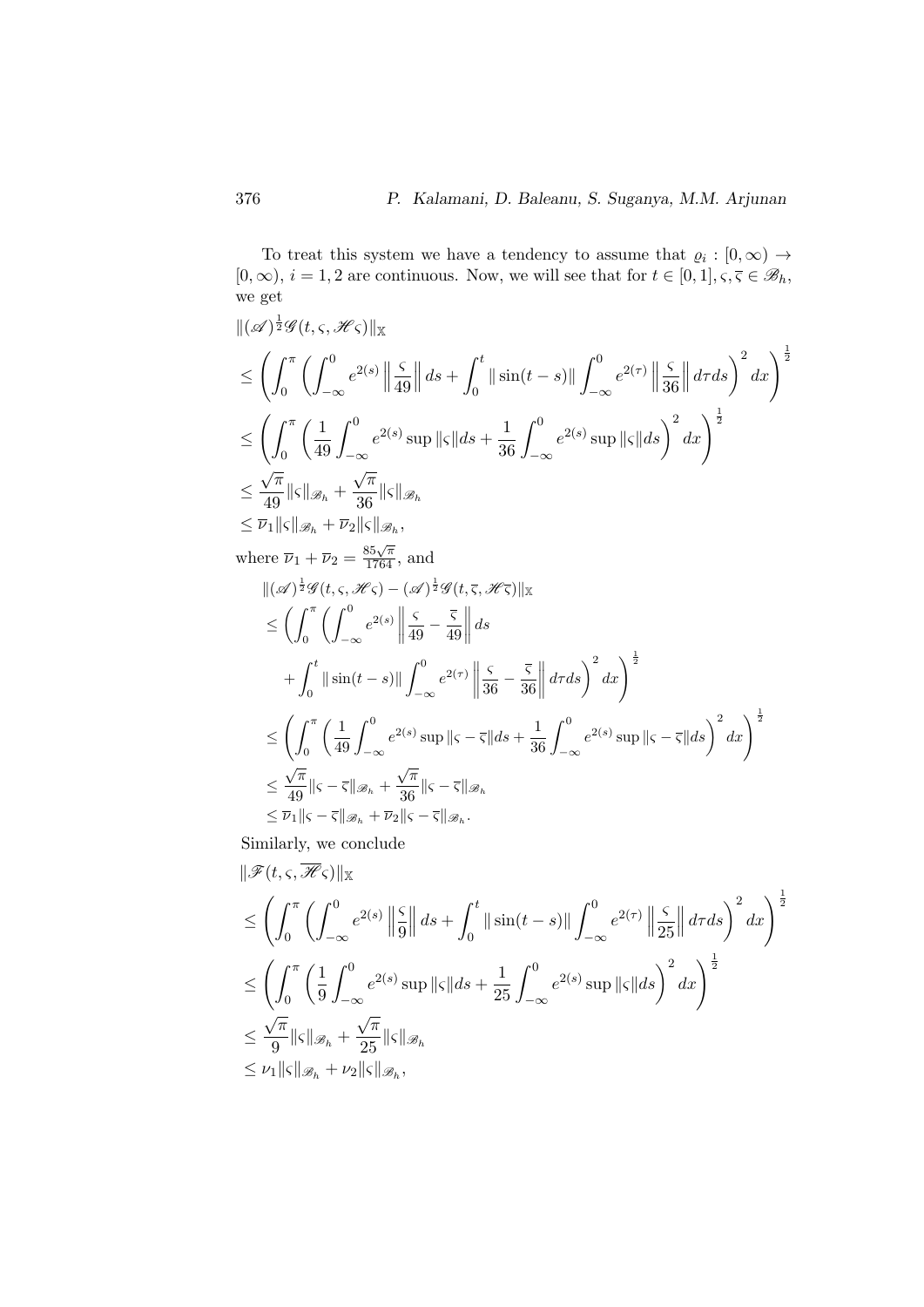Existence and controllability 377

where 
$$
\nu_1 + \nu_2 = \frac{34\sqrt{\pi}}{225}
$$
, and  
\n
$$
\|\mathscr{F}(t,\varsigma,\overline{\mathscr{H}}\varsigma) - \mathscr{F}(t,\overline{\varsigma},\overline{\mathscr{H}}\overline{\varsigma})\|_{\mathbb{X}}
$$
\n
$$
\leq \left(\int_0^{\pi} \left(\int_{-\infty}^0 e^{2(s)} \left\|\frac{\varsigma}{9} - \frac{\overline{\varsigma}}{9}\right\| ds + \int_0^t \|\sin(t-s)\| \int_{-\infty}^0 e^{2(\tau)} \left\|\frac{\varsigma}{25} - \frac{\overline{\varsigma}}{25}\right\| d\tau ds\right)^2 dx\right)^{\frac{1}{2}}
$$
\n
$$
\leq \left(\int_0^{\pi} \left(\frac{1}{9} \int_{-\infty}^0 e^{2(s)} \sup_{\|\varsigma\| \leq \tau \leq \|\zeta\| \right) ds + \frac{1}{25} \int_{-\infty}^0 e^{2(s)} \sup_{\|\varsigma\| \leq \tau \leq \|\zeta\| \right)^2} dx\right)^{\frac{1}{2}}
$$
\n
$$
\leq \frac{\sqrt{\pi}}{9} \|\varsigma - \overline{\varsigma}\|_{\mathscr{B}_h} + \frac{\sqrt{\pi}}{25} \|\varsigma - \overline{\varsigma}\|_{\mathscr{B}_h}
$$
\n
$$
\leq \nu_1 \|\varsigma - \overline{\varsigma}\|_{\mathscr{B}_h} + \nu_2 \|\varsigma - \overline{\varsigma}\|_{\mathscr{B}_h}.
$$

Furthermore

$$
\left\| \int_0^t \left[ e_3(t, s, \varsigma) - e_3(t, s, \overline{\varsigma}) \right] ds \right\|
$$
  
\n
$$
\leq \left( \int_0^{\pi} \left( \int_0^t \|\sin(t - s)\| \int_{-\infty}^0 e^{2(\tau)} \left\| \frac{\varsigma}{16} - \frac{\overline{\varsigma}}{16} \right\| d\tau ds \right)^2 dx \right)^{\frac{1}{2}}
$$
  
\n
$$
\leq \frac{\sqrt{\pi}}{16} \|\varsigma - \overline{\varsigma}\|_{\mathcal{B}_h}
$$
  
\n
$$
\leq \xi_3 \|\varsigma - \overline{\varsigma}\|_{\mathcal{B}_h},
$$

where  $\xi_3 =$  $\frac{\sqrt{\pi}}{16}$ .

Thus the conditions (H1)-(H5) are satisfied. Moreover, we assume that  $\mathscr{D}_1^* = 1, \mathcal{M}_0 = 1, \mathcal{M} = 1, \mathcal{M}_{\frac{1}{2}} = 1, T = 1, \xi_1 = 1, \xi_2 = 1 \text{ and } L_{\zeta} = 1.$ Moreover, the proper choice of constants  $L_{\mathscr{G}}(r)$ ,  $\mathcal{L}_{\mathscr{F}}(r)$  and  $L_{e_i}(r)$ , for  $i =$ 1, 2, 3; we get

$$
\Lambda^* = \mathscr{D}_1^* \Bigg[ (\overline{\nu}_1 + \overline{\nu}_2 T \xi_1 + 2L_{\mathscr{G}}(r) L_{\zeta}(1 + TL_{e_1}(r))) \left( \mathcal{M}_0 + \frac{\mathcal{M}_{1-\beta} \Gamma(\beta + 1) T^{\alpha \beta}}{\beta \Gamma(\alpha \beta + 1)} \right) + \frac{\mathcal{M} T^{\alpha}}{\Gamma(\alpha + 1)} (\nu_1 + \nu_2 T \xi_2 + 2L_{\mathscr{F}}(r) L_{\zeta}(1 + TL_{e_2}(r))) + \frac{\mathcal{M} T^{\alpha + 1}}{\Gamma(\alpha + 1)} [\xi_3 + 2L_{\zeta} L_{e_3}(r)] \Bigg] < 1.
$$

In this manner the condition (H6) holds. Subsequently by Theorem 3.1, we have a tendency to understand that the model (5.4)-(5.6) has a unique mild solution in  $[0, 1]$ .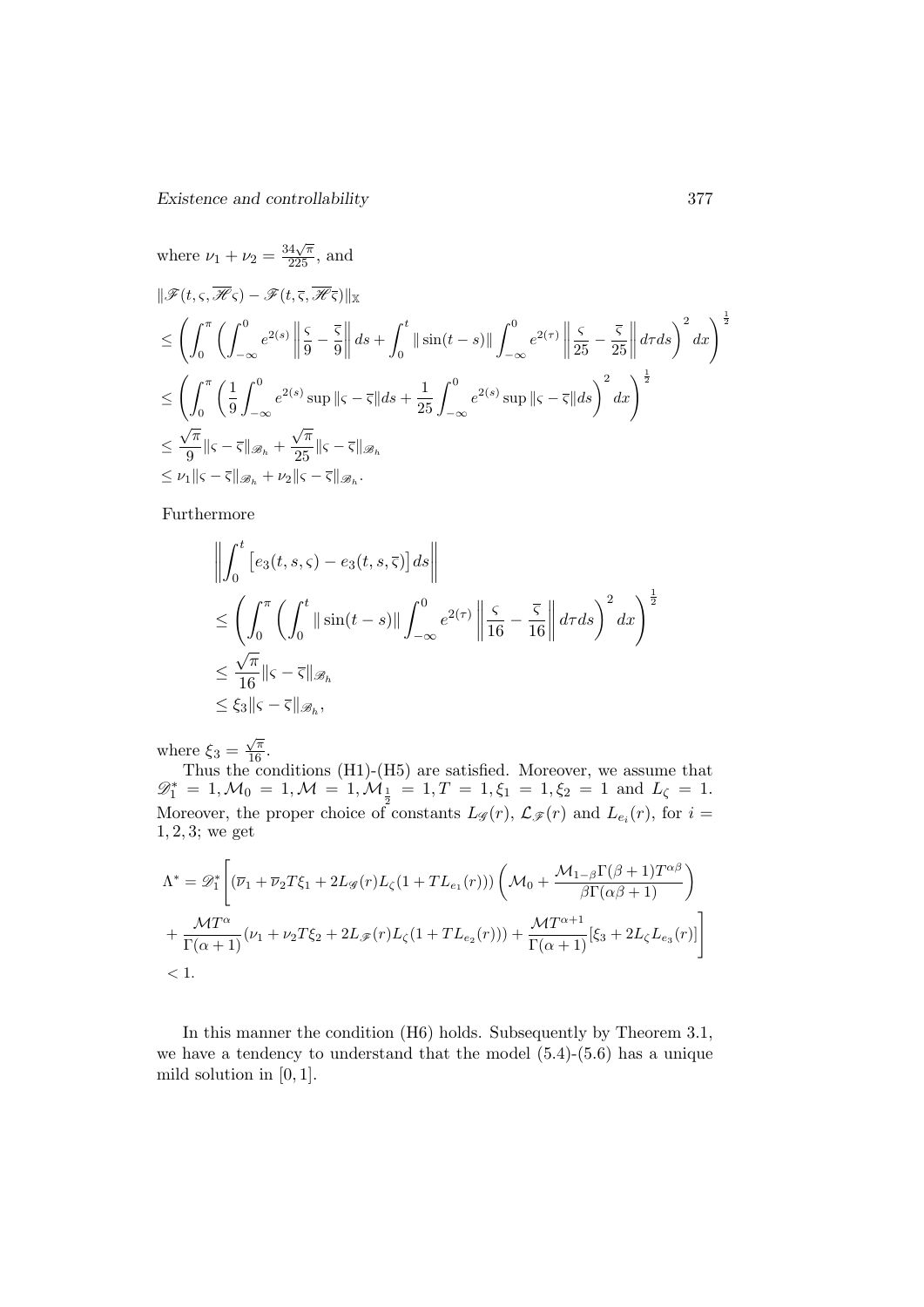## 6 Acknowledgment

The authors would like to express sincere gratefulness to the reviewers for his/her valuable suggestions.

#### 7 Conclusion

In this manuscript, we have studied the existence and controllability results for FNIDS with SDD in Banach space. More precisely, by utilizing the semigroup theory, fractional powers of operators and Banach contraction fixed point theorem, we investigate the FNIDS with SDD in Banach space. To validate the obtained theoretical results, two examples are analyzed. The FDEs are very efficient to describe the real-life phenomena; thus, it is essential to extend the present study to establish the other qualitative and quantitative properties such as stability and approximate controllability.

There are two direct issues which require further study. First, we will investigate the approximate controllability of fractional neutral stochastic integro-differential systems with state-dependent delay both in the case of a non-compact operator and a normal topological space. Secondly, we will be devoted to studying the approximate controllability of a new class of impulsive fractional stochastic differential equations with state-dependent delay in Hilbert space.

#### References

- [1] R.P. Agarwal, V. Lupulescu, D. O'Regan and G. Rahman, Fractional calculus and fractional differential equations in nonreflexive Banach spaces, Communications in Nonlinear Science and Numerical Simu*lation*,  $20(1)(2015)$ , 59-73.
- [2] R. P. Agarwal and B. D. Andrade, On fractional integro-differential equations with state-dependent delay, Computers and Mathematics with *Applications*, 62(2011), 1143–1149.
- [3] B. Ahmad, S.K. Ntouyas and A. Alsaed, Existence of solutions for fractional q-integro-difference inclusions with fractional q-integral boundary conditions, Advances in Difference Equations, 2014:257, 1-18.
- [4] K. Aissani and M. Benchohra, Fractional integro-differential equations with state-dependent delay, Advances in Dynamical Systems and Applications, 9(1)(2014), 17-30.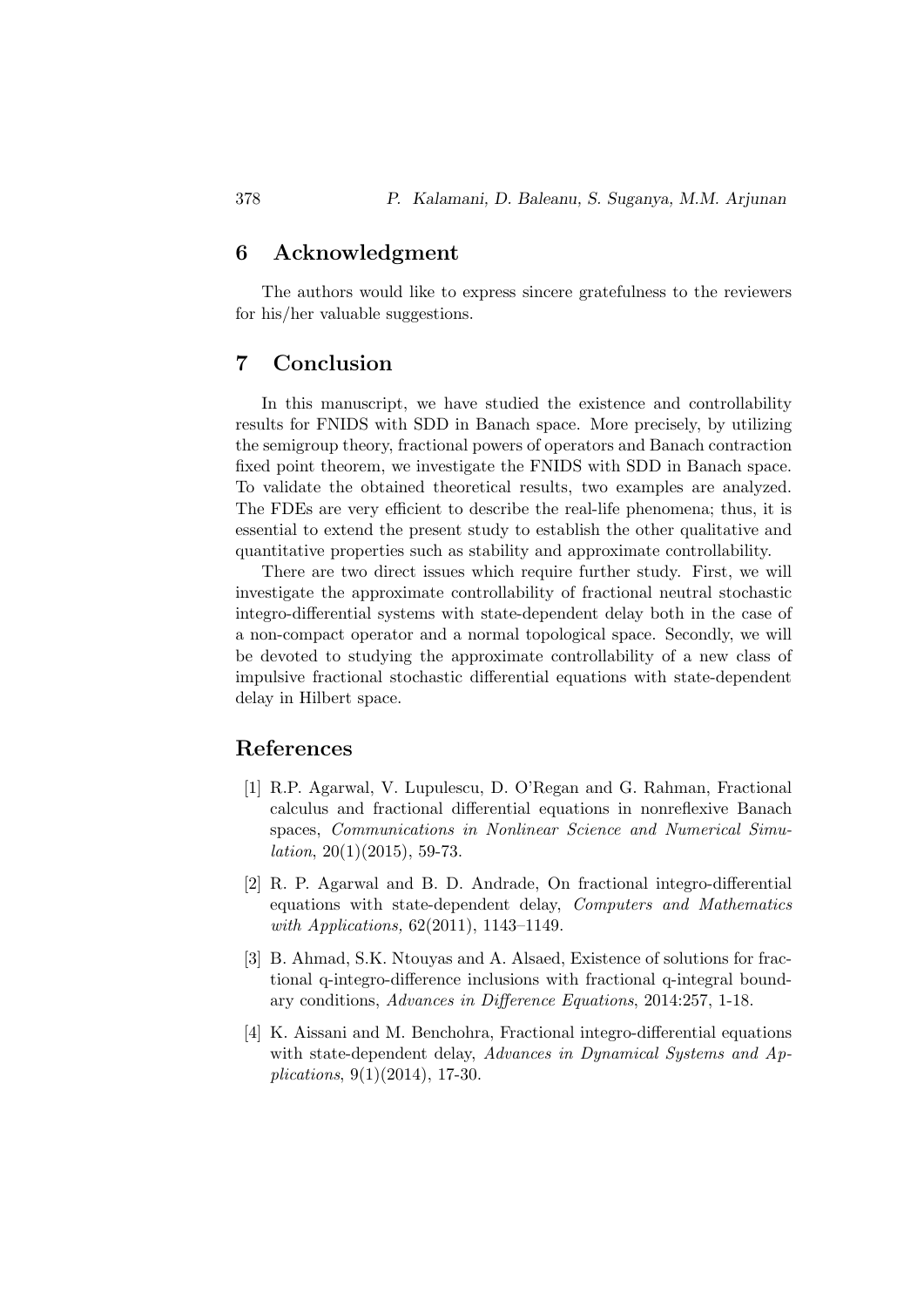- [5] F. Andrade, C.Cuevas and H.R. Henriquez, Periodic solutions of abstract functional differential equations with state-dependent delay, Mathematical Methods in the Applied Sciences, DOI: 10.1002/mma. 3837, 2016.
- [6] K. Balachandran, V. Govindaraj, M. Rivero and J. J. Trujillo, Controllability of fractional damped dynamical systems, Applied Mathematics and Computation, 257(2015), 66-73.
- [7] D. Baleanu, J. A. T. Machado and A. C. J. Luo, Fractional Dynamics and Control, Springer, New York, USA, 2012.
- [8] E. Bazhlekova, Fractional evolution equations in Banach spaces, (Ph.D Thesis), University Press Facilities Eindhoven University of Technology, 2001.
- [9] M. Benchohra and F. Berhoun, Impulsive fractional differential equations with state-dependent delay, Communications in Applied Analysis, 14(2) (2010), 213–224.
- [10] G. Bonanno, R. Rodriguez-Lopez and S. Tersian, Existence of solutions to boundary value problem for impulsive fractional differential equations, Fractional Calculus and Applied Analysis, 17(3)(2014), 717- 744.
- [11] J. P. Carvalho dos Santos, M. Mallika Arjunan and Claudio Cuevas, Existence results for fractional neutral integrodifferential equations with state-dependent delay, Computers and Mathematics with Applications, 62(2) (2011), 1275–1283.
- [12] J. Dabas and G.R. Gautam, Impulsive neutral fractional integrodifferential equation with state-dependent delay and integral boundary condition, Electronic Journal of Differential Equations, Vol. 2013 (2013), No. 273, 1–13.
- [13] J. Dabas and A. Chauhan, Existence and uniqueness of mild solution for an impulsive fractional integro-differential equation with infinite delay, Mathematical and Computer Modelling, 57(3-4)(2013), 754-763.
- [14] X. Fu and R. Huang, Existence of solutions for neutral integrodifferential equations with state-dependent delay, Applied Mathematics and Computatio, 224(2013), 743-759.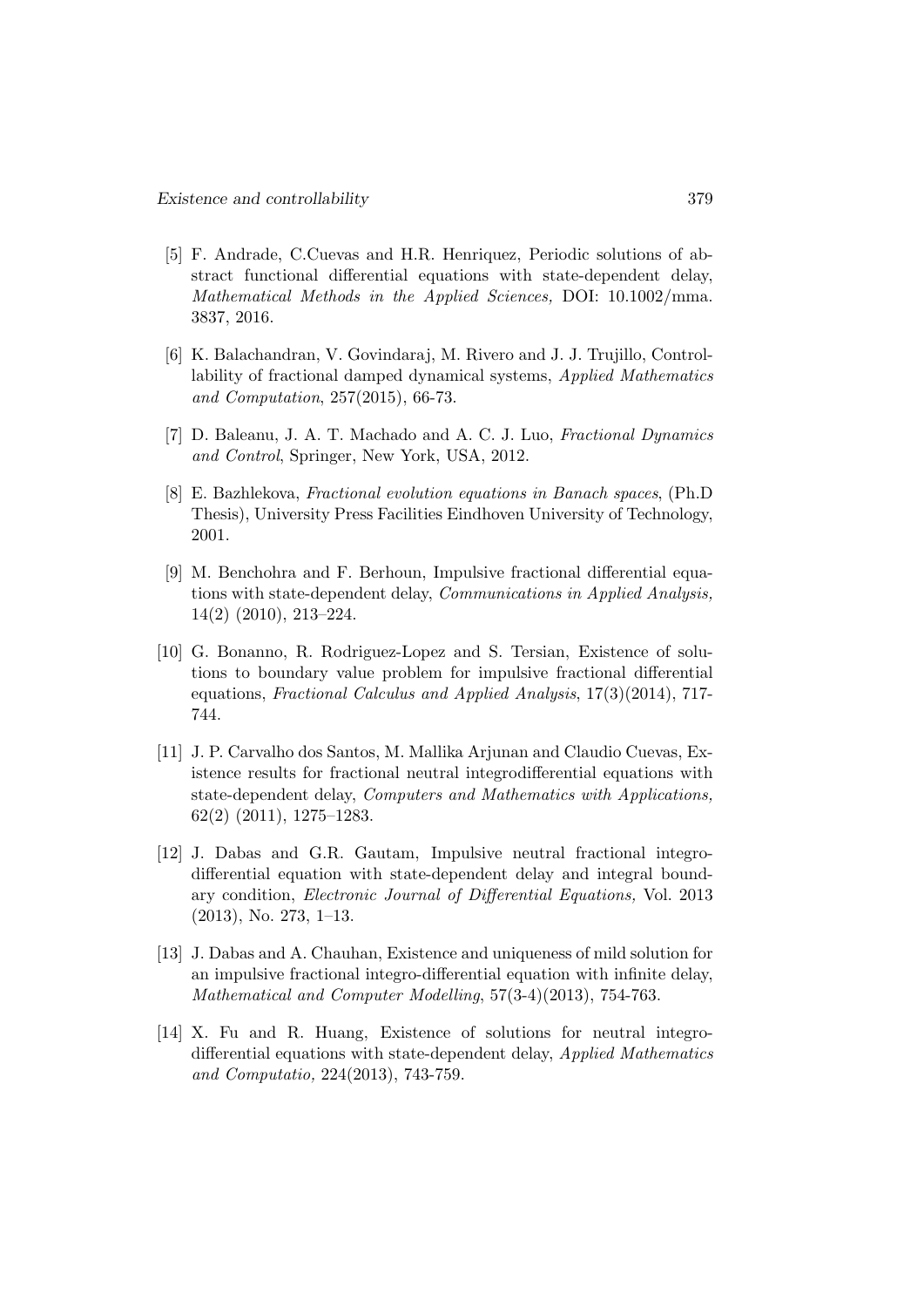- [15] T. Guendouzi and O. Benzatout, Existence of mild solutions for impulsive fractional stochastic differential inclusions with state-dependent delay, Chinese Journal of Mathematics, Volume 2014, Article ID 981714, 13 pages.
- [16] T. Guendouzi and I. Hamada, Existence and controllability result for fractional neutral stochastic integro-differential equations with infinite delay, Advanced Modeling and Optimization, 15(2)(2013), 281-300.
- [17] J. Hale and J. Kato, Phase space for retarded equations with infinite delay, Funkcialaj Ekvacioj, 21(1978), 11-41.
- [18] Y. Hino, S. Murakami and T. Naito, Functional Differential Equations with Unbounded Delay, Springer-Verlag, Berlin, 1991.
- [19] E. Keshavarz, Y. Ordokhani and M. Razzaghi, Bernoulli wavelet operational matrix of fractional order integration and its applications in solving the fractional order differential equations, Applied Mathematical Modelling, 38(2014), 6038-6051.
- [20] A.A. Kilbas, H.M. Srivastava and J. J. Trujillo, Theory and Applications of Fractional Differential Equations, Elsevier, Amesterdam, 2006.
- [21] J. Liang and H. Yang, Controllability of fractional integro-differential evolution equations with nonlocal conditions, Applied Mathematics and Computation, 254 (2015), 20-29.
- [22] A. Lunardi, Analytic Semigroups and Optimal Regularity in Parabolic Problems, Birkhauser, Basel, Switzerland, 1995.
- [23] Z. Lv and B. Chen, Existence and uniqueness of positive solutions for a fractional switched system, Abstract and Applied Analysis, Volume 2014 (2014), Article ID 828721, 7 pages.
- [24] P. Muthukumar and C. Ragivgandhi, Approximate controllability of fractional order neutral stochastic integro-differential system with nonlocal conditions and infinite delay, Taiwanese Journal of Mathematics, 17(5)(2013), 1693-1713.
- [25] A. Pazy, Semigroups of Linear Operators and Applications to Partial Differential Equations, Springer-Verlag, New York, 1983.
- [26] I. Podlubny, Fractional Differential Equations, Academic Press, New York, 1999.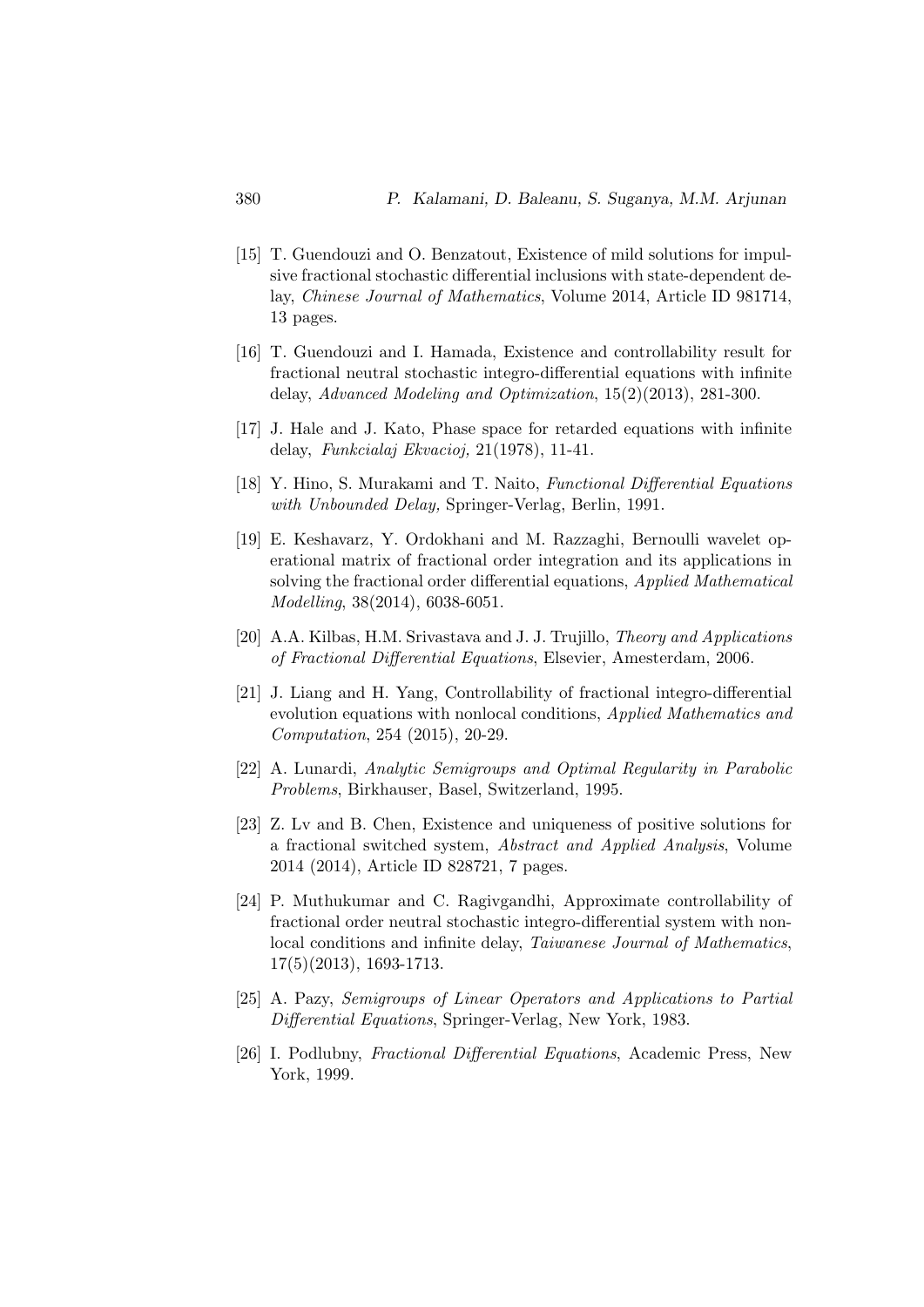- [27] H. Qin, X. Zuo and J. Liu, Existence and controllability results for fractional impulsive integrodifferential systems in Banach spaces, Abstract and Applied Analysis, Volume 2013, Article ID 295837, 12 pages.
- [28] R. Rodriguez-Lopez and S. Tersian, Multiple solutions to boundary value problem for impulsive fractional differential equations, Fractional Calculus and Applied Analysis, 17(4)(2014), 1016-1038.
- [29] R. Sakthivel, R. Ganesh and S. Suganya, Approximate controllability of fractional neutral stochastic system with infinite delay, Reports on Mathematical Physics, 70(3)(2012), 291-311.
- [30] X.B. Shu and F. Xu, The existence of solutions for impulsive fractional partial neutral differential equations, Journal of Mathematics, Volume 2013, Article ID 147193, 9 pages.
- [31] S. Suganya, D. Baleanu, P. Kalamani and M. Mallika Arjunan, On fractional neutral integro-differential systems with state-dependent delay and non-instantaneous impulses, Advances in Difference Equations, 2015, 2015:372.
- [32] S. Suganya, P.Kalamani and M. Mallika Arjunan, Existence of a class of fractional neutral integro-differential systems with state-dependent delay in Banach spaces, Computers and Mathematics with Applications, Available online 28 February 2016, Doi.No.10.1016/j.camwa.2016.01.016.
- [33] S. Suganya, M. Mallika Arjunan and J. J. Trujillo, Existence results for an impulsive fractional integro-differential equation with statedependent delay, Applied Mathematics and Computation, 266(2015), 54-69.
- [34] J.R. Wang and Y. Zhou, Existence and controllability results for fractional semilinear differential inclusions, Nonlinear Analysis: Real World Applications, 12(2011), 3642–3653.
- [35] Y. Wang, L.Liu and Y. Wu, Positive solutions for a class of higherorder singular semipositone fractional differential systems with coupled integral boundary conditions and parameters, Advances in Difference Equations, 2014:268, 1-24.
- [36] G. Yingxin and C. Xu, Controllability of stochastic delay systems with impulse in a separable Hilbert space, Asian Journal of Control, 18(2)(2016), 779-783.